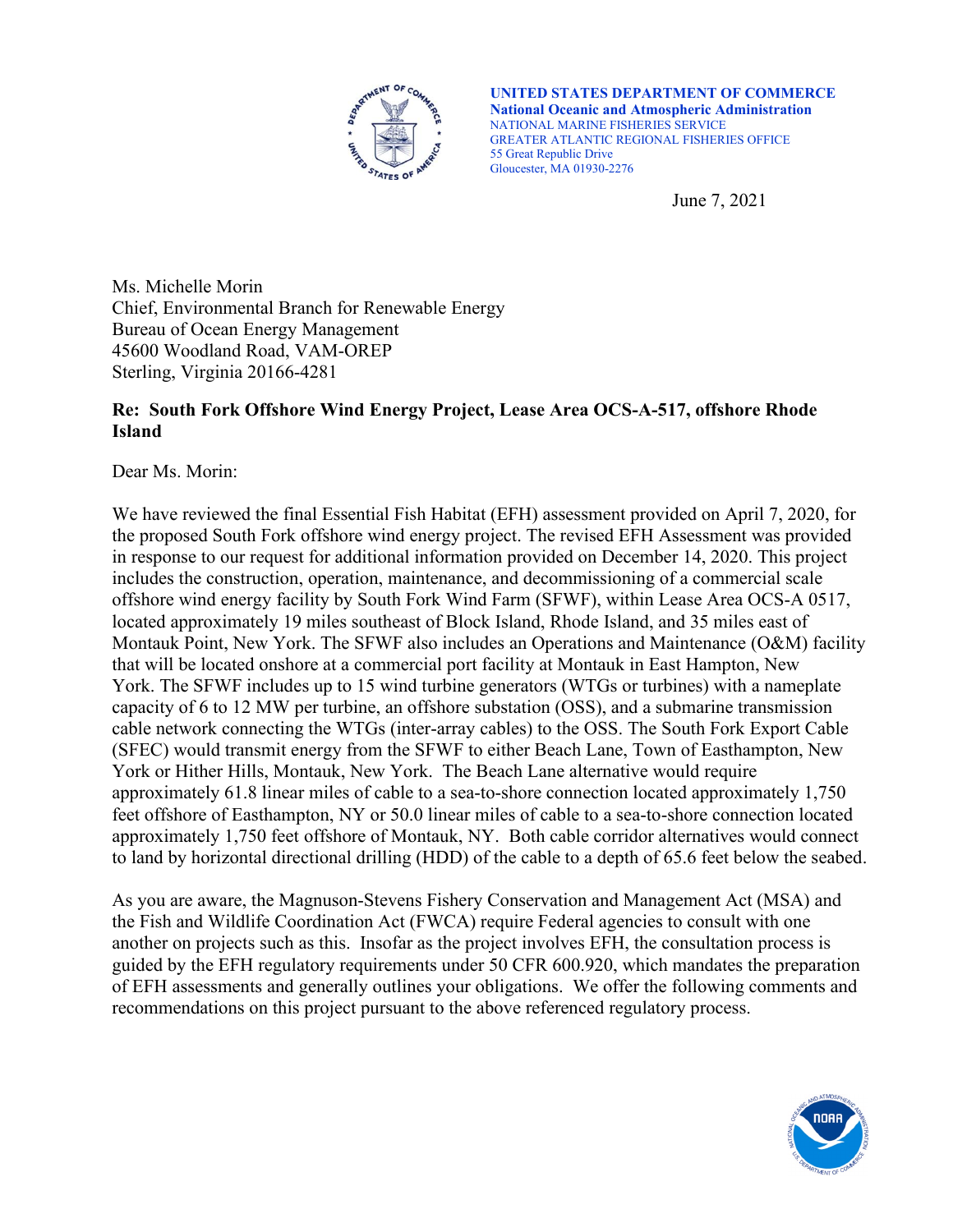### **Comments on the EFH Assessment**

The EFH assessment provided to us on April 7, 2021, has substantial deficiencies and fails to address the majority of the general comments we submitted and the detailed information we requested in our December 14, 2020, letter. These major deficiencies include: (1) failure to address all potential impacts that are expected to occur as a result of the project; (2) inadequate information to determine how stated impacts were determined and evaluated; and (3) conflicting impact assessment calculations and information. Of note is the absence of a meaningful evaluation of the potential project impacts for Atlantic cod. We have significant concerns that the project may result in substantial impacts to Atlantic cod EFH by adversely affecting benthic habitats and causing acoustic impacts that may interfere with cod spawning. These concerns were discussed at length in our December letter and in our follow-up coordination with your staff and the third-party contractor. However, your EFH assessment provides minimal analysis of such impacts and does not respond to our specific information requests or our discussions with you related to the level of detail necessary for the assessment.

Further, the assessment of impacts to EFH is inconsistent with the EFH regulations. This issue was also stated in our December letter and discussed with your staff and the third-party contractor. Your assessment is more consistent with a NEPA analysis. The effects analysis is structured around identified impact producing factors and generally characterizes impacts related to their perceived significance level, rather than evaluating impacts to habitats by activity type or fully analyzing the effects of identified adverse impacts. This approach to the EFH assessment appears to have resulted in both incomplete assessments of the project impact effects to EFH and inconsistent information of project impacts throughout the document. For example, although specifically addressed in both our general comments and detailed information request, your document does not discuss the potential for habitat conversion of small-grained rocky habitats to soft-bottom habitats resulting from cable installation. Further, there are multiple instances of inconsistent project impact calculations presented throughout the document. The inconsistencies in project impact calculations range from very minor differences (e.g. 821 versus 820 acres of vessel anchoring impacts) to moderate differences (e.g. 0.034 to 0.86 acres of dredging for the O&M facility) to major differences (e.g. 0.2 acres of impact per monopile versus 482 to 490 acres of boulder relocation impacts for all monopile installations). Pursuant to the MSA regulations, EFH conservation recommendations are provided to avoid, minimize, or offset adverse impacts to designated EFH for managed species that would occur as a result of the proposed action. While minor deviations in the assessment of a particular impact would unlikely change the basis for our recommendations, moderate to major discrepancies in the calculated impacts of a project element may substantially affect our evaluation of the project and the conservation recommendations necessary to conserve and protect EFH for managed fish species. While we requested detailed information on the specifications and basis for each project component used in the calculations of project impacts in our December 2020 letter and in follow-up meetings, these details for the presented impact calculations are largely missing or unclear.

Also of great concern, on May 20, 2021, we received notice of an updated version of the COP, dated May 7, 2021, that includes new information that was not incorporated or assessed in the EFH assessment. Of particular concern is the additional information provided related to unexploded ordinances (UXO) in the project area. Mitigative actions related to the removal or remediation of UXOs would likely result in impacts to EFH and should be described and evaluated in the EFH assessment. To date we have not received adequate information to determine, if or how the new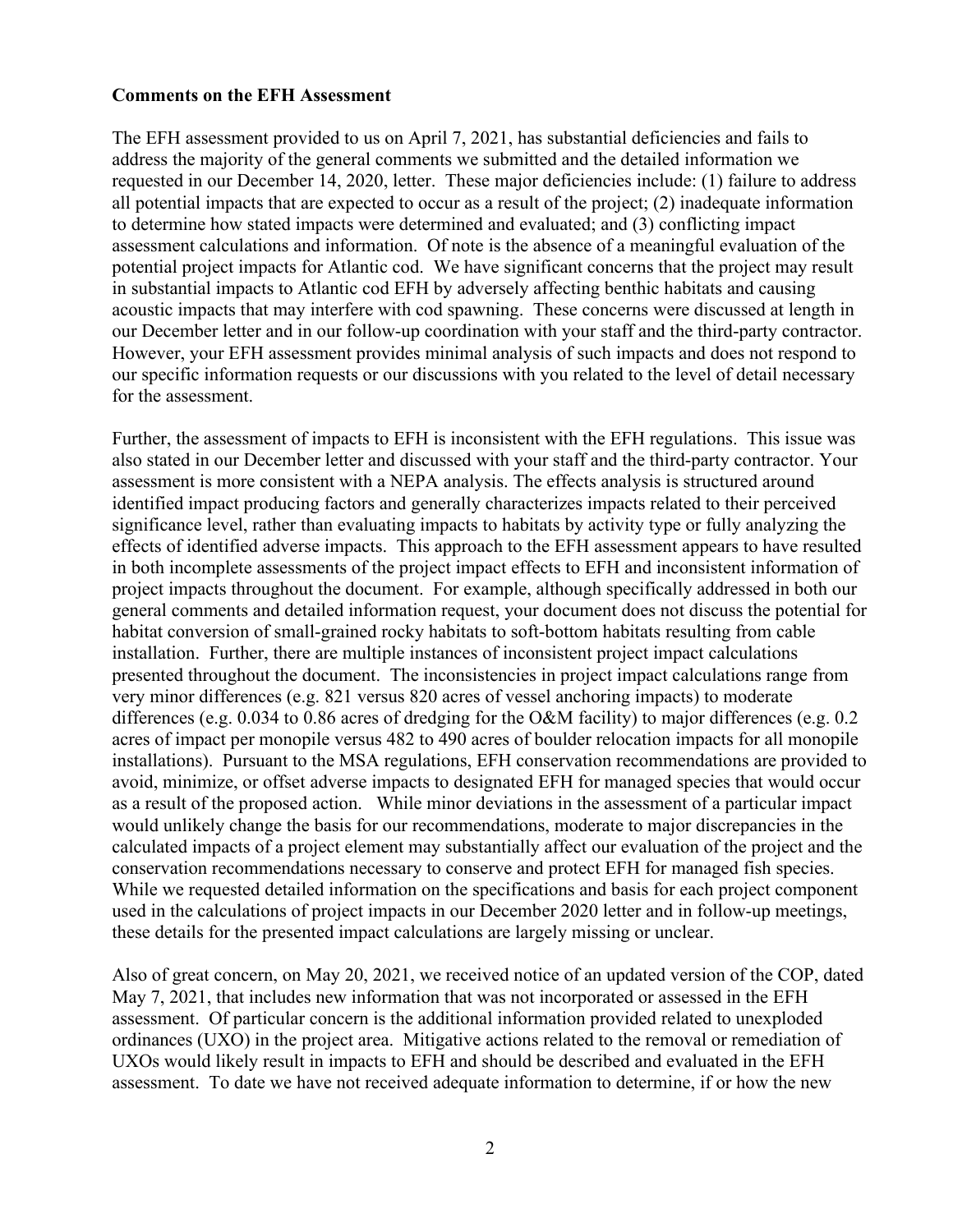information presented in the updated COP may affect the basis of our recommendations.

The EFH assessment should be revised to clarify and address the apparent inconsistencies in the project impact calculations and to address the new information included in the May 2021 updated COP. We request that you provide a revised assessment for our review so we may determine whether the new information you provided affects the basis of our EFH conservation recommendations contained herein, or whether supplemental EFH conservation recommendations may be necessary to address the new project information included in the updated COP.

We also recommend that you work with us to develop an EFH template that can be used for future EFH assessments of wind projects in the region. Despite the high level of engagement between our respective staff on habitat concerns and issues related to EFH, that engagement and cooperation between our agencies was not well reflected in your EFH assessment. While we recognize that the tight timelines limit your ability to review and address identified deficiencies in the documents, we cannot continue to consult on these projects with inadequate assessments. An EFH assessment template would provide third-party contractors with a consistent format and basis for the development of project specific EFH assessments moving forward. We welcome the opportunity to work with your staff on the development of such a template in the near term.

Given the expected upcoming workload associated with wind project reviews, there are proactive steps that can be taken to help ensure a more efficient consultation process. As discussed above, the development of an EFH assessment template could help to ensure adequate EFH assessments are provided. However, we also believe it is crucial that you ensure that the COP is complete, and all project information is included and addressed in the EFH assessment prior to initiating consultation with us. This will help to ensure that the full and final project scope is included in the EFH assessment and will minimize the potential for additional workload associated with duplicative project reviews resulting from last minute project changes or new information.

## **Resources in the Project Area**

## *EFH Designations in the Project Area*

The project area is designated as Essential Fish Habitat (EFH) by the New England Fishery Management Council (NEFMC), the Mid-Atlantic Fishery Management Council (MAFMC) and NOAA Fisheries, for multiple federally managed species. These species include Atlantic cod (*Gadus morhua*), summer flounder (*Paralichthys dentatus*), winter flounder (*Pseudopleuronectes americanus*), inshore longfin squid (*Doryteuthis pealeii*), yellowtail flounder (*Limanda ferruginea*), windowpane flounder (*Scophthalmus aquosus*), ocean pout (*Zoarces americanus*), red hake (*Urophycis chuss*), black sea bass (*Centropristis striata*), little skate (*Leucoraja erinacea*), winter skate (*Leucoraja ocellata),* witch flounder (*Glyptocephalus cynoglossus*), Atlantic sea scallop (*Placopecten magellanicus*), Atlantic mackerel (*Scomber scombrus*), Atlantic surfclams (*Spisula solidissima*), albacore (*Thunnus alalunga*), bluefin tuna (*Thunnus thynnus*), skipjack tuna (*Katsuwonus pelamis*), yellowfin tuna (*Thunnus albacares*). In addition, the coastal tiger shark species (*Galeocerdo cuvier*) and sandbar shark (*Carcharhinus plumbeus*) have EFH designated in within the export cable route and the lease area, as do five pelagic shark species (dusky shark (*Carcharhinus obscurus*), blue shark (*Prionace glauca*), porbeagle (*Lamna nasus*), shortfin mako (*Isurus oxyrinchus*), and common thresher shark (*Alopias vulpinus*)).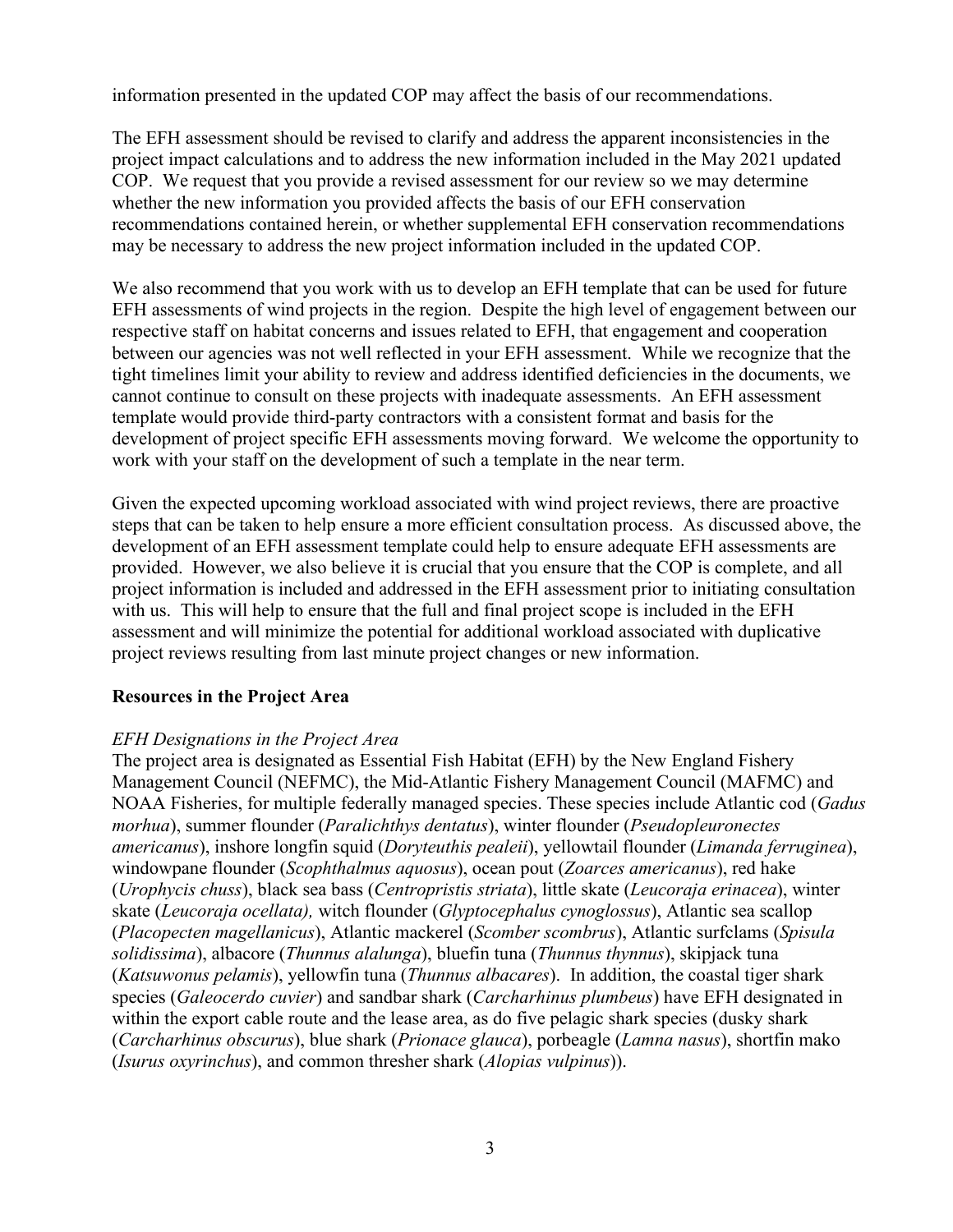Some species and life stages may be more vulnerable to effects of the project. Species with benthic life stages as designated EFH may be more vulnerable, particularly those such as Atlantic cod (*Gadus morhua*), Atlantic sea scallop (*Placopecten magellanicus*), Atlantic surfclam (*Spisula solidissima*), little skate (*Leucoraja erinacea*), longfin inshore squid (*Doryteuthis pealeii*), ocean quahog (*Arctica islandica*), scup (*Stenotomus chrysops*), white hake (*Urophycis tenuis*), red hake (*Urophycis chuss*), and winter skate (*Leucoraja ocellata*). Species that are habitat limited, aggregate to spawn, or have benthic eggs and larvae may be more vulnerable to the effects from the project. Project effects are of particular concern for Atlantic cod, a species with benthic life history stages dependent upon complex structured habitats that are vulnerable to project related impacts. Atlantic sea scallop, Atlantic surfclam, and ocean quahog are also particularly vulnerable due to their benthic existence and limited mobility. Winter flounder, ocean pout, Atlantic wolffish and longfin squid are benthic spawners with demersal eggs, making reproduction for these species particularly vulnerable. Atlantic cod and longfin squid aggregate to spawn and may be more vulnerable to longer term impacts if spawning behavior is disrupted.

### *Habitat Areas of Particular Concern*

The project area includes areas designated as Habitat Areas of Particular Concern (HAPC) for summer flounder. HAPCs are designated as high priorities for conservation due to the major ecological functions they provide, and their vulnerability to anthropogenic degradation and development stressors, and/or their rarity. Under Amendment 13 of the Summer Flounder, Scup, and Black Sea Bass Fishery Management Plan, the MAFMC has designated areas of macroalgae and submerged aquatic vegetation (SAV) as a HAPC, when associated with EFH for juvenile and adult summer flounder. This HAPC is present in and adjacent to the project area, particularly along the export cable route that runs from the wind lease area to both landing locations on Long Island, NY.

### *Cox Ledge*

The proposed project is located on Cox Ledge, an area with particularly complex and unique habitat conditions that support a wide range of marine resources. This area provides habitat for feeding, spawning, and development of federally managed species, and supports commercial and recreational fisheries and associated communities. Impacts to complex habitats, such as those found in the project area, are known to result in long recovery times and may take years to decades to recover from certain impacts. Such impacts may result in cascading long term to permanent effects to species that rely on this area for spawning and nursery grounds and the fisheries and communities that target such species. This area is also known to support spawning aggregations of Atlantic cod.

### *Atlantic cod*

Atlantic cod are an iconic species in New England waters and a highly sought-after catch for recreational fishermen. In 2013, the recreational marine bait and tackle industry in New England was estimated to contribute \$200 million in total sales, \$78.9 million in income, and 1,256 jobs to the local economy (Hutt et al. 2015). Atlantic cod was reported to be the fifth greatest generator of sales. In the most recent Economies of the Fisheries (2016), commercial and recreational fisheries are estimated to contribute 97,000 jobs and generate \$8.7 billion in sales annually in the New England region with Atlantic cod remaining one of the key recreational species in the region (NOAA 2018).

Atlantic cod are divided into two stocks for assessment and management purposes, a Georges Bank (GB) and a Gulf of Maine (GOM) stock. The Atlantic cod stock most affected by the project area is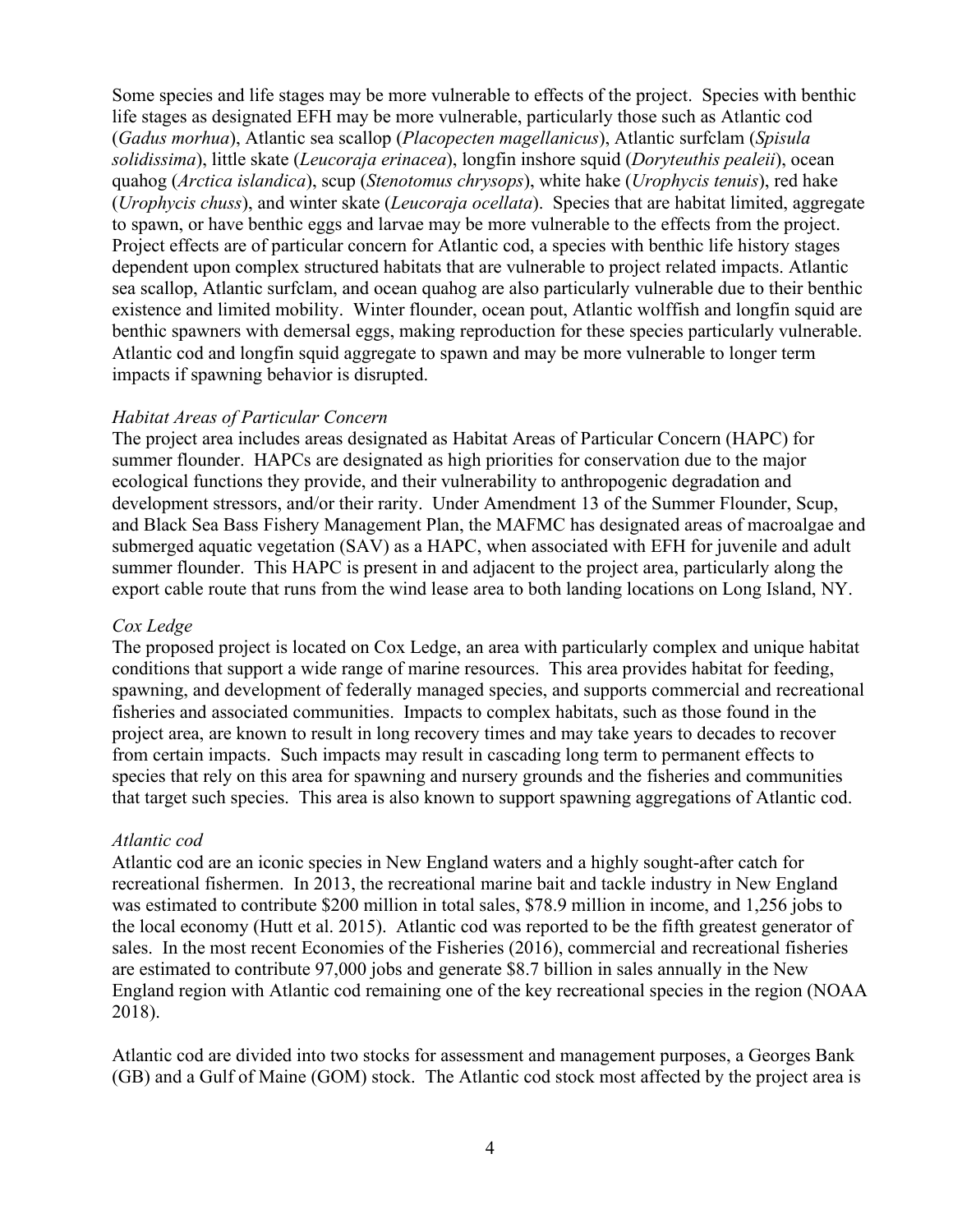the Georges Bank stock, which includes cod found in Southern New England waters and those around Cox Ledge. According to a preliminary 2019 operational assessment, the Georges Bank cod stock is overfished and near record low biomass observed in 2014. Despite recent emergency management actions and severe reductions in fishery resource allocations, cod stocks in the region remain at less than 10% of the target sustainable spawning stock biomass, with the latest stock status report for Atlantic cod GOM and GB stocks estimate at 6-9 percent and 7 percent, respectively, of the target for maximum sustainable yield (National Marine Fisheries Service - 1st Quarter 2021 Update Table A. Summary of Stock Status for FSSI Stocks).

Although the cod resource in southern New England has traditionally been assessed as part of the Georges Bank stock, new information on the stock structure of Atlantic cod in U.S. waters of the northwest Atlantic has identified five separate, but interrelated, spawning sub-populations in the region (Zemeckis et al. 2014a, 2017, NEFSC 2020). The southernmost sub-population is in the area that includes Cox Ledge. These sub-populations have not yet been designated as separate stocks for management purposes, so there are no population size assessments available for them. There is, however, information indicating that, unlike other spawning components, cod in southern New England have increased in abundance during the last 20 years (Langan et al. 2020). Depletion of individual spawning groups of cod is being driven by overfishing and climate change (Mieszkowska et al. 2009), so further reductions in spawning habitat from wind energy construction and operation activities pose an additional, cumulative, threat to local cod resources. Given the state of Atlantic cod stocks and the economic importance of the species to recreational and commercial fisheries, it is essential to minimize adverse impacts to habitats that can support and increase survivorship of critical life stages for cod in southern New England.

## Habitat Types within the Project Area

### *Rocky Habitats*

The project area overlaps with structurally complex habitats, including natural rocky habitats that have been identified as occurring throughout most of the project area. Rocky habitats provide threedimensional structure that plays an important ecological role for fish as shelter and refuge from predators (Auster 1998; Auster and Langton 1999; NRC 2002; Stevenson *et al.* 2004). The relationship between benthic habitat complexity and demersal fish community diversity has also been positively correlated (Malek et al. 2010). Rocky habitats are inherently complex, where their physical complexity provides crevices for species to seek shelter from predation and flow, these habitats also provide a substrate for macroalgal and epibenthic growth that can increase the functional value of these habitats as refuge for juvenile fish. Multiple managed fish species have life history stages that are dependent on, or mediated by, rocky habitats and their associated attributes (Gotceitas et al.1995, Lindholm et al. 1999, Auster 2001, Auster 2005, Methratta and Link 2006). Rocky habitats are particularly sensitive to disturbances that reduce their fundamental complexity, with impacts ranging from long-term to permanent where extended recovery times of biological components are on the order of years to decades (Auster and Langton 1999; Bradshaw et al. 2000, Collie *et al*. 2005; NRC 2002; Tamsett *et al.* 2010). Due to their important role for multiple marine organisms and vulnerability to disturbances, impacts to rocky habitats should be avoided wherever feasible.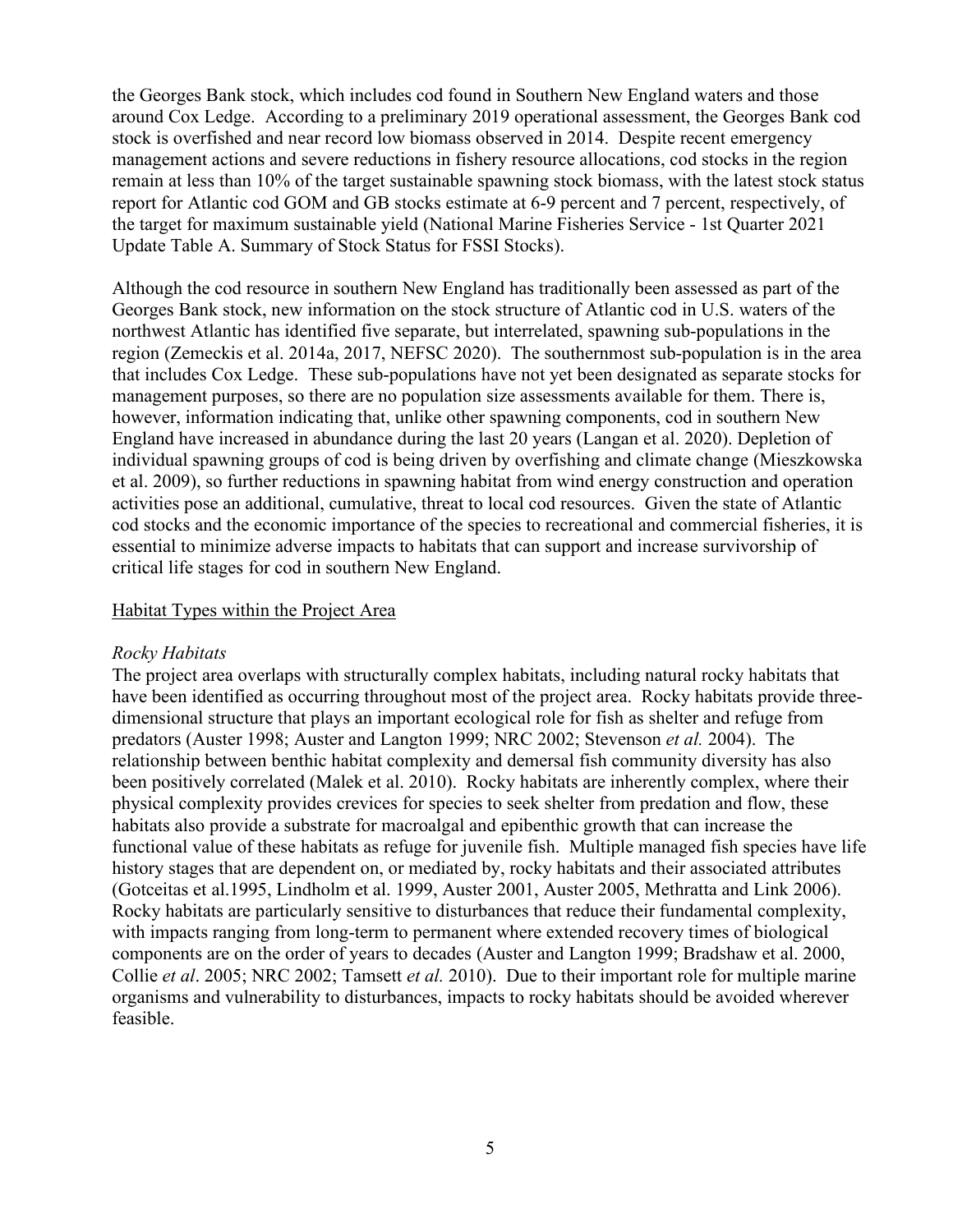### *Submerged aquatic vegetation*

Eelgrass, a submerged aquatic vegetation (SAV), is another complex habitat found in the project area. Eelgrass is known to play a critical ecosystem role. Highly valued as a refuge, nursery ground, and food resource for a number of commercially important finfish and shellfish (Kenworthy *et al.*  1988; Thayer *et al.* 1984), eelgrass also stabilize sediments by buffering the erosive force of waves and currents (Fonseca and Cahalan 1992) and plays an important role in carbon sequestration (Fourqurean *et al*. 2012, Duarte and Krause-Jenson 2017). In many locations along the east coast, eelgrass coverage has declined by fifty percent or more since the 1970's (Thayer et al. 1975, Short et al. 1993, Short and Burdick 1996). Loss of eelgrass is attributed to reduced water quality and clarity resulting from elevated inputs of nutrients or other pollutants such as suspended solids and disturbances such as dredging (Kemp et al. 1983, Short et al. 1993, Short and Burdick 1996, Orth et al. 2006). Eelgrass may also be adversely affected through shading and burial or smothering resulting from turbidity and subsequent sedimentation (Deegan and Buchsbaum 2005, Duarte et al. 2005, Johnson et al. 2008). Given the widespread decline in eelgrass beds along the East Coast, any additional loss to this habitat may significantly affect the resources that depend on these meadows. Successful compensatory mitigation for impacts to SAV can be costly and difficult to implement, making this habitat especially vulnerable to permanent loss. While no eelgrass was found within the cable corridor, eelgrass beds were mapped in the vicinity of the proposed O&M facility, with one bed located approximately 114 m away. We expect direct project impacts can be avoided; however, it will be important to ensure vessel operators have access to updated and accurate eelgrass delineations to ensure vessels associated with project construction or maintenance avoid anchoring within the adjacent beds.

### *Sand waves*

In addition to complex habitats, sand waves provide structural complexity and are specified as components of EFH for multiple managed fish species. Sand ripples and sand waves are found in both the lease area and along the export cable route. Sand waves (ripples and megaripples) found in sandy, high flow environments provide fish with shelter and opportunities for feeding and migration (Gerstner 1998). In addition to providing flow refugia, sand waves may also play an important role in mediating fish-prey interactions and providing shelter from predation (Auster *et al.* 2003). Disruptions of these features during sensitive life history stages may result in disproportionate impacts to the species that rely upon their mediating effects.

### *Pelagic habitat*

The presence of resources within the project area is also driven by pelagic habitat. Water temperatures in this region are warmer at the surface and cooler at the bottom with strong stratified conditions occurring in the spring and summer. Vertical mixing occurs in the fall, maximizing bottom temperatures, followed by a drop in temperatures and nearly isothermal conditions in the winter (Guida *et al.* 2017). Coast wide distributions of fish and macroinvertebrates have recently been shown to align with distributional trends in lower trophic levels, in addition to more generally known physical factors such as temperature and depth (Friedland *et al.* 2019). Species distribution models (Friedland *et al*. 2021) suggest that these primary and secondary production factors are important features of suitable habitat for managed species that are likely to occur in the project area. Specifically, individual taxa are often associated with environmental variables that affect the pelagic habitat including depth, bottom temperature, chlorophyll and thermal fronts, and the presence of several zooplankton species. Large scale changes in hydrodynamics or vertical mixing could potentially affect the habitat suitability for managed species.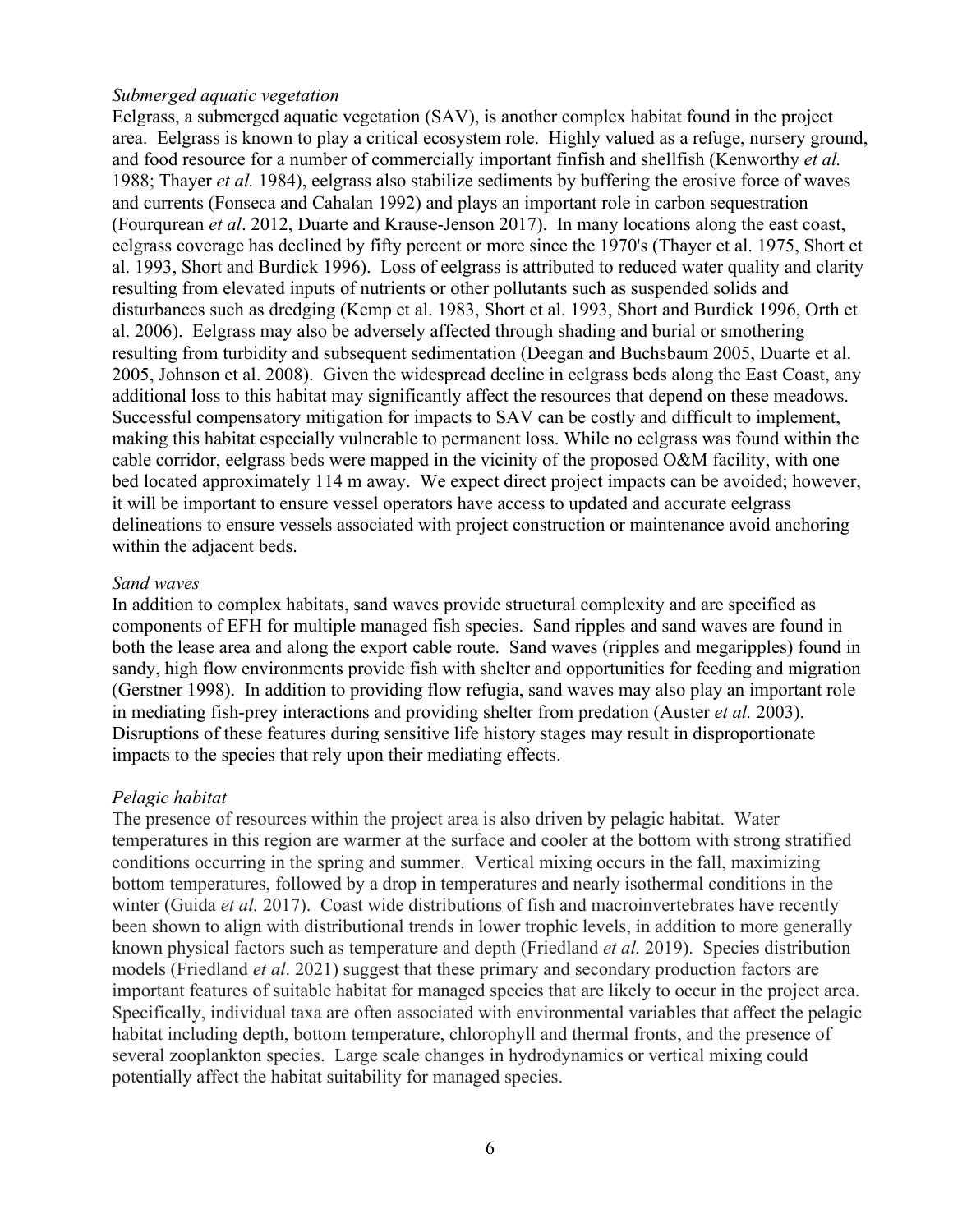## *Soft Bottom Habitats*

Sand and mud habitats serve important functions for the fish and invertebrate species that rely on them for refuge, feeding, and reproduction. These habitat types support distinct benthic communities that serve as EFH for managed fish species by directly providing prey and foraging habitat, or through emergent fauna providing increased structural complexity and shelter from predation. Habitat attributes within fine grained substrates also provide important functions for managed fish species including shelter, foraging, and prey. For example, biogenic depressions, shells, moonsnail egg cases, anemone, and polychaete tubes within mud and sand habitats serve as shelter for red hake (Able and Fahay 1998; Wicklund 1966; Ogren *et al.* 1968; Stanley 1971; Shepard *et al.* 1986). While impacts to soft bottom habitats would affect EFH for multiple managed fish species, soft bottom habitats are expected to recover more quickly than other more complex habitats.

## **Project Effects to Essential Fish Habitat**

## Benthic Habitat Impacts

## *Habitat Conversion and Community Structure*

According to the EFH assessment, the South Fork project is expected to result in permanent habitat conversion of 871.6 acres within the SFWF and up to 441.3 acres in the SFEC due to the installation of monopiles, including the foundations and associated scour protection, and inter-array cable protection within the lease area, and for cable protection in portions of the export cable. Permanent impacts of the project will largely result from the addition of artificial hard substrate for foundation and cable protection, boulder clearing, and anchoring within complex habitats. The addition of artificial hard substrate to protect turbine foundations and cables in structurally complex rocky habitats will result in a loss of both physical and biological structural complexity provided previously by natural rocky habitats. The introduction of hard substrate into soft bottom habitats will provide more habitat within the project area for species such as black sea bass and red hake, but will result in habitat loss for other species, particularly bivalves such as ocean quahog and surf clams.

Turbines have been shown to serve as artificial reefs and fish aggregation devices for demersal and semi-pelagic species (Petersen and Malm 2006; Reubens *et al.* 2013; Wilhelmsson *et al.* 2006). Results from Horn Rev I showed that during the first three years after construction, fish species increased in number, while other post-construction studies have shown high spatial and temporal dynamics in fish communities and only minor effects on fish assemblages near the turbines (Leonhard *et al.* 2011; Lindeboom, *et al.* 2011). A meta-analysis examining fish abundance at offshore wind farms in Europe found several factors were associated with higher finfish abundance inside wind farms, including characteristics of the wind farm, sampling methodology used, and location of the farms. Specifically, abundance was higher for soft bottom species and complexbottom species, but no difference was seen with pelagic species (Methratta and Dardick 2019). Turbine foundations at the Block Island Wind Farm attract large numbers of black sea bass, a common resource species that aggregates around structured benthic habitats to feed and reproduce (HDR 2020). This species is expected to benefit from the addition of WTGs and scour protection. Black sea bass are known to be voracious predators and it is not clear if or how an increase in this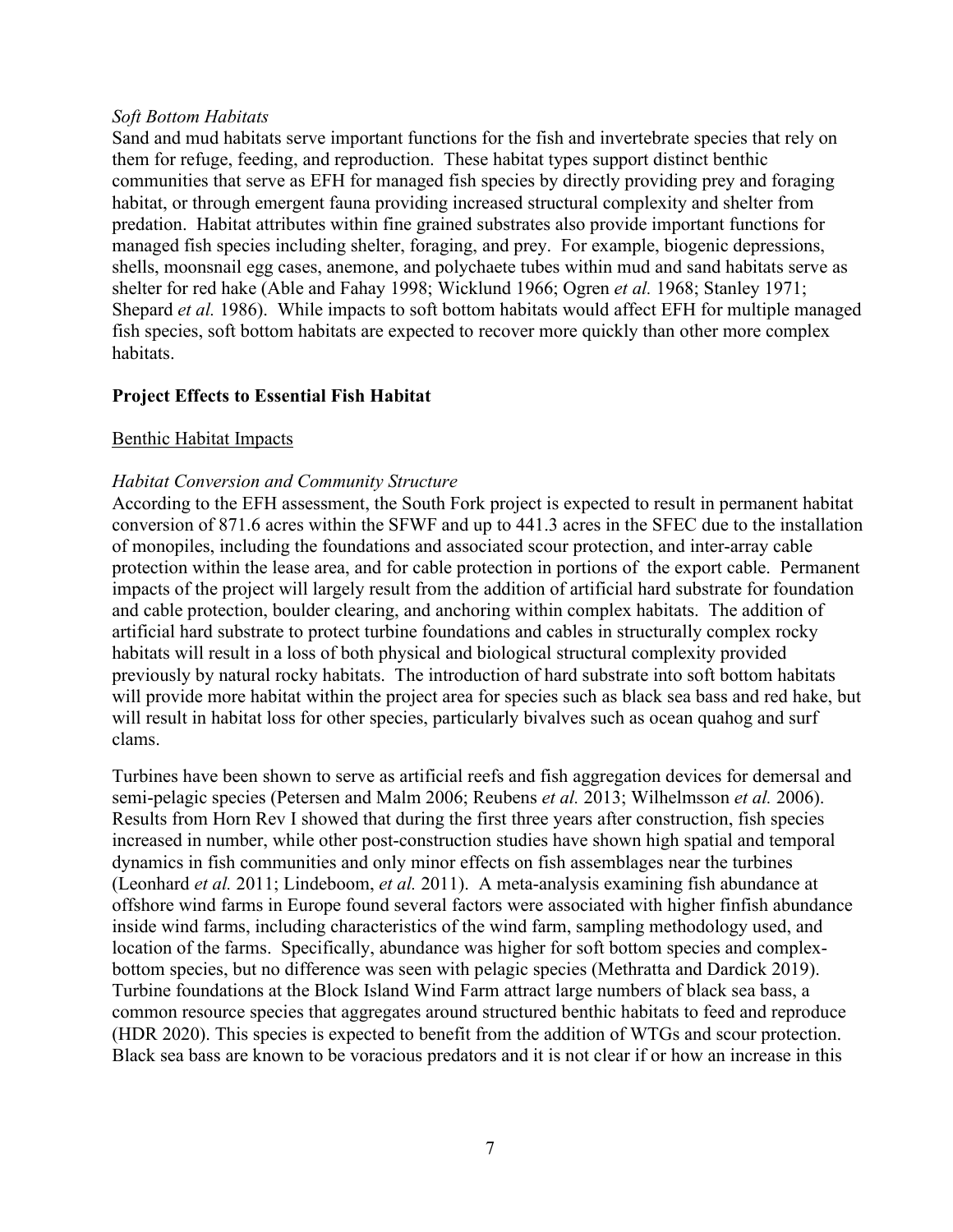species around the WTG would impact sensitive life stages of other fish species including juveniles, eggs, and larvae.

In addition to a change in fish abundance, the introduction of hard artificial substrate in soft bottom areas may result in the presence of species that had not previously used the area. At offshore wind farms in Belgian waters, the introduction of hard substrate in otherwise sandy areas resulted in the presence of fish species that had rarely been observed previously. These effects were more pronounced for turbines that required scour protection (Kerckhof *et al.* 2018). Small scale changes in fish communities observed around wind turbine structures may, in part, be a result of diversification of feeding opportunities and higher food availability (Leonhard *et al.* 2011, Degraer *et al.* 2012).

The addition of artificial hard substrate within natural rocky habitat may also result in shifts in the community composition of fishes, as they often do not mimic natural rocky habitat. The structural complexity of natural rocky habitats such as pebble, cobble, and boulders provide important functional value for fish as shelter and refuge from predators (Auster 1998; Auster and Langton 1999; NRC 2002; Stevenson *et al.* 2004). The type and attributes of artificial hard substrates will be an important factor in how fish species may use these artificial substrates. As previously discussed, natural rocky habitats are inherently complex and multiple managed fish species have life history stages that are dependent on, or mediated by, rocky habitats and their intrinsic fine-scale attributes (Gotceitas et al.1995 , Lindholm et al. 1999, Methratta and Link 2006). The three-dimensional physical structure of rocky habitats creates a diversity of complex crevices within piled cobble and boulder habitats, as well as areas of refuge in the crevices between gravels in pavement habitats and along emergent rock surfaces for species that use the habitats for shelter from predation and flow. These habitats also provide a substrate for macroalgal and epibenthic growth that can increase the functional value of these habitats as refuge for juvenile fish. It also takes time to establish the epifauna and macroalgae that play an important role in mediating the spatial distribution and success of multiple managed fish species, thus the addition of artificial substrates is not expected to mimic natural habitats, particularly for juvenile species. Of particular concern, and addressed in more detail below, are impacts to species such as Atlantic cod that use fine-scale features of natural rocky habitats as shelter from flow and to mediate predation risk.

In addition to fish communities, presence of turbines and artificial hard substrates for scour and cable protection may also affect macrobenthic communities. The addition of turbines and artificial hard substrates within natural rocky habitats would result in losses of established epifaunal communities within the area of placement and are likely to result in impacts to adjacent benthic communities during installation. Similar to fish utilization of artificial habitats, epibenthic colonization of installed artificial hard substrates may vary widely based on the structure and composition of the installed substrate. For example, benthic monitoring at the Block Island Wind Farm found that three years post-construction installed concrete mattress used as cable protection supported no epifaunal growth, indicating that deployment of these devices would have an overall negative effect on organisms that inhabit natural hard bottom substrates (HDR 2019). As discussed in more detail below, artificial substrates provide novel habitats that can provide a platform for the introduction or expansion of invasive invertebrate species. Further, impacts to benthic communities of adjacent natural rocky habitats during installation of artificial substrates are expected to be longterm, with recovery times of the biological components ranging from years to a decade or more (Auster and Langton 1999; Collie *et al.* 2005; NRC 2002; Tamsett *et al.* 2010). The long recovery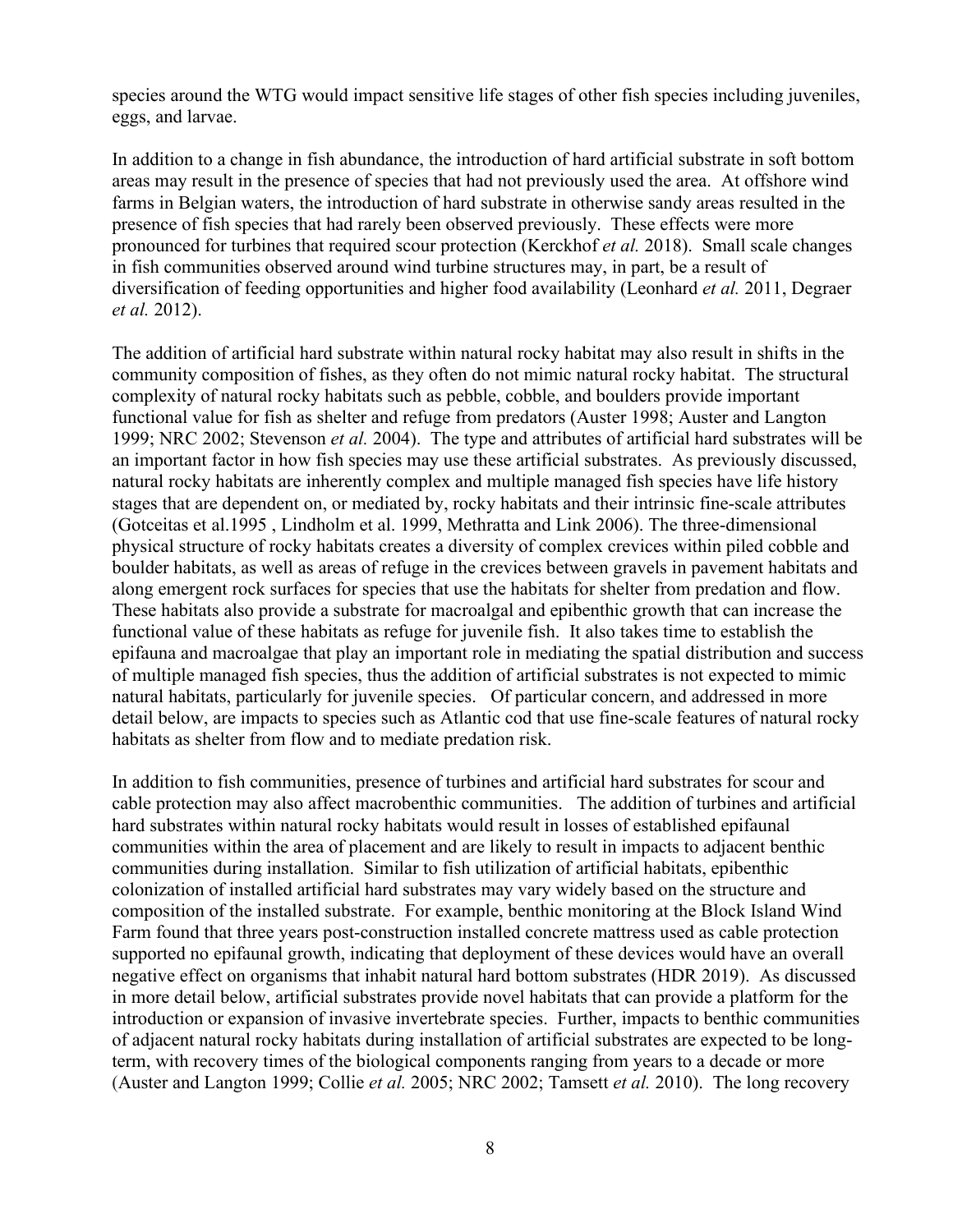times of these habitats also provide a pathway for introduced invasive species to expand into adjacent natural hard habitats. Changes to benthic communities within soft-sediment habitats would also be expected, resulting from not only direct conversion of soft to hard substrate within the footprint, but also indirect effects to adjacent soft-sediment habitats. Coates *et al.* (2011) found noticeable differences in the macrobenthic communities with the distance from the turbine, with a lower median grain size and higher macrobenthic densities detected in closer vicinity to the turbine. An increase in local colonizing epifouling communities that develop over time generally results in higher organic matter in sediment closer to turbines; however, the effects on macrobenthic communities appear to be site specific and depend on local-scale factors and the foundation type (Lefaible *et al.* 2018) as well as the age of the turbine (Causon and Gill 2018). Three years after construction at the Block Island Wind Farm, coarse sandy sediments under turbines had been converted to organically enriched soft sediment supporting dense mussel aggregations with increases in mussel growth extending 90 meters out from the turbines (HDR 2020).

Given that the changes in fish distribution and macrobenthic communities may depend on site specific conditions and type of structure, it is important to understand local effects of habitat conversion on fish species, as well as primary productivity and macrobenthic communities. While the addition of artificial hard substrate could aid to offset some of the losses of natural rocky habitats that will result from the construction and operation of the proposed project it will be necessary to evaluate changes at the site to understand impacts to the local ecosystem and habitat use by regional fish species. The success of placed artificial hard substrate in offsetting losses of natural rocky habitats will be highly dependent on the physical attributes and composition of the novel hard substrate and the fine scale features of the natural rocky habitats that will be lost.

### *Invasive Species*

The introduction of new artificial hard substrate into the environment may also provide habitat for non-native species. The number of non-native species on new artificial hard substrate can be 2.5 times higher than on nature substrate, which may provide opportunities for the spread of introduced species (Glasby *et al.* 2007, Taormina *et al.* 2018). Some post-construction studies have observed invasive species colonizing on turbines and scour protection rocks (Degraer *et al.* 2012; De Mesel *et al.* 2015; Guarinello and Carey 2020; HDR 2020; Lindeboom *et al.* 2011), using the introduced substrate to expand their range in the area (De Mesel *et al.* 2015). Fouling assemblages often differ between manmade structures and natural hard bottom habitat, and some evidence suggests these structures can potentially influence biota on adjacent natural hard substrate (Wilhelmsson and Malm 2008). This may be of particular concern for the natural rocky hard bottom habitat to be impacted with the lease area on Cox Ledge.

The invasive tunicate *Didemnum vexillum* (*D. vexillum)* has been expanding its presence in New England waters. Benthic monitoring at the Block Island Wind Farm have shown that this species is part of a diverse faunal community on morainal deposits and is an early colonizer along the edges of anchor scars left in mixed sandy gravel with cobbles and boulders (Guarinello and Carey 2020). Four years after construction at the Block Island Wind Farm, *D. vexillum* was common on WTG structures (HDR 2020). Studies have shown that activities that cause fragmentation of *D. vexillum*  colonies can facilitate its distribution (Lengyel *et al.* 2009; Morris and Carman 2012). It is important to minimize or eliminate activities that return fragmented colonies of *D. vexillum* to the water column, to reduce the spread of this invasive species (Morris and Carman 2012). We expect the effects of turbine and cable installation within hard bottom habitat where *D. vexillum* is present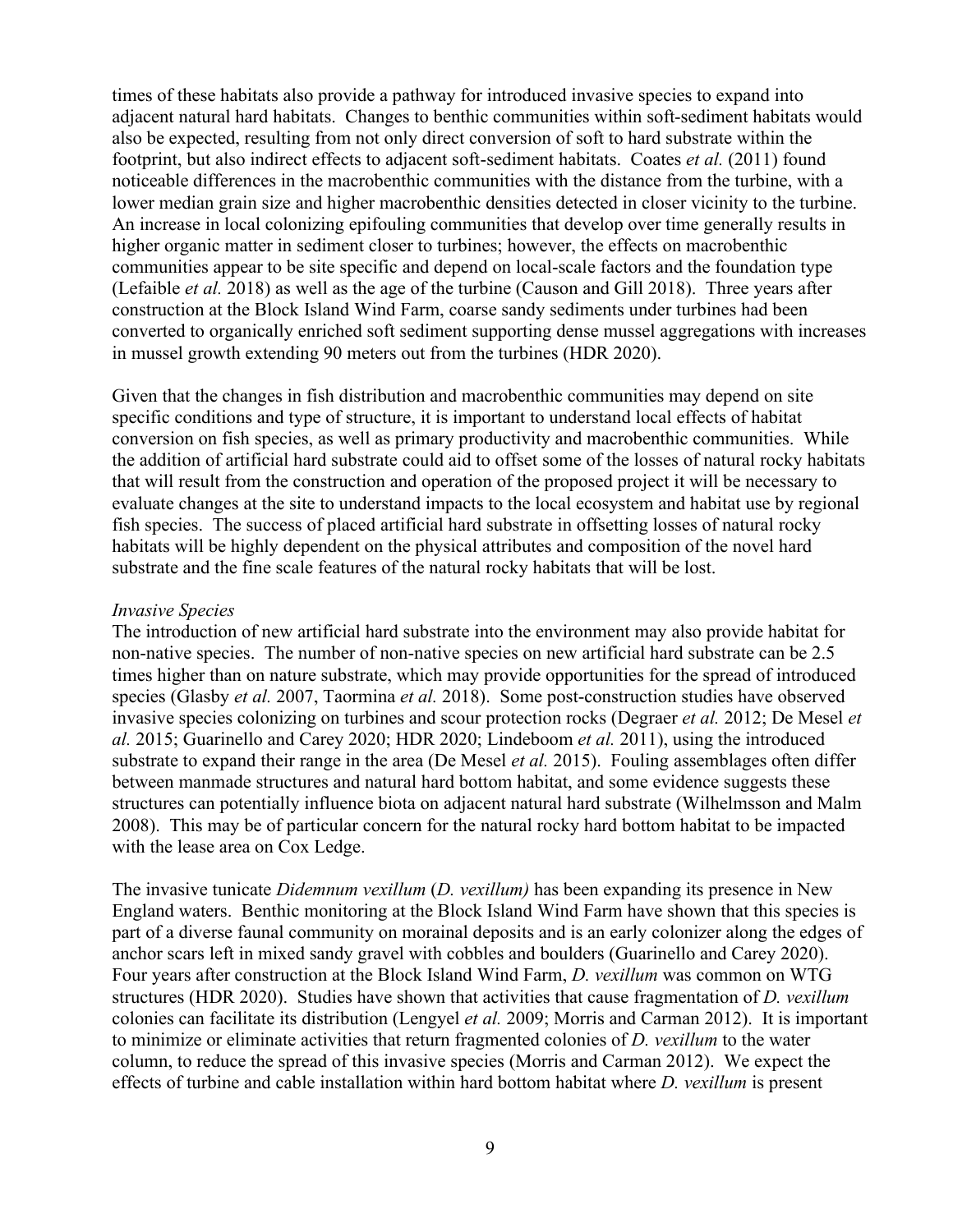could fragment the invasive colonies. The addition of new artificial substrate used for cable and scour protection and the presence of WTG structures may provide habitat for this invasive tunicate. It will be necessary to incorporate an invasive species monitoring component into a benthic monitoring plan.

### *Juvenile Cod*

The project area overlaps with structurally complex habitats on Cox Ledge and along the cable corridor and are particularly important for the survival of newly settled juvenile cod. Multiple studies have demonstrated that despite the potential that juvenile cod may initially settle to the substrate indiscriminately, age-0+ juveniles are more abundant in complex habitats (e.g. rocky or vegetated habitats) (Cote *et al.* 2004; Fraser *et al.* 1996; Gotceitas *et al.* 1997; Gotceitas and Brown 1993; Grant and Brown 1998; Keats *et al.* 1987; Lazzari and Stone 2006; Linehan *et al.* 2001; Lough *et al*., 1989). Tupper and Boutilier (1995) found settlement of cod did not differ between habitat types, but post settlement survival and juvenile densities were higher in more structurally complex habitats, with cod survival highest on rocky reefs and cobble bottoms. A mark-recapture study found a level of site fidelity exhibited by the age-0+ juvenile cod sampled indicating that once settled into complex habitat juvenile cod maintain a level of residency within that habitat (Grant and Brown 1998). Further, rocky habitats provide a substrate for epibenthic growth that provides additional complexity and serves as refuge for juvenile fish that has been shown to significantly increase survivorship of juvenile cod (Lindholm *et al.* 1999 and 2001). These complex benthic habitats are vulnerable to disturbance that may range from long-term to permanent, with extended recovery times on the order of years to decades (Auster and Langton 1999; Collie *et al*. 2005; NRC 2002; Tamsett *et al.* 2010). Permanent losses of these complex habitats or disturbances that result in a reduction of structural complexity, either the physical or biological component of the habitat, during and just after settlement occurs, are likely to have substantial impacts on the recruitment of juvenile cod in the project area.

As discussed in more detail below, the best available science indicates that spawning in the project area peaks in the late fall/early winter (November-January) with additional spawning likely occurring in the late winter/early spring (February-April) (Deese 2005, NEFSC 2020). Studies conducted on Georges Bank found cod settlement begins approximately 3-4 months post-spawn (Lough *et al.* 1989). Based on this information, we would expect most settlement to occur in the project area from late winter to late spring. The timing of benthic disturbances including placement of scour protection, boulder clearing, cable installation throughout the SFWF and the SFEC, and anchoring could impact settlement of juvenile cod in this area through direct disturbance of habitat.

## *Cod Spawning*

The EFH Assessment does not fully acknowledge the importance of Cox Ledge as a known spawning location for Atlantic cod, instead stating that it *may* provide important spawning habitat for cod. Information provided in multiple sources has documented that Cox Ledge is an important spawning ground for cod (Deese 2005, Zemeckis 2014c, NEFSC 2021). Spawning on Cox Ledge occurs between November and April, with peak spawning expected between December and March (NEFSC 2020). However, preliminary results from a BOEM-funded acoustic and telemetry study<sup>[1](#page-9-0)</sup> suggest peak spawning times for cod on Cox Ledge and within the project area occur between

<span id="page-9-0"></span> $<sup>1</sup>$  Van Parijs pers.comm. related to ongoing study - Mapping the distribution of habitat use of soniferous fish on Cox's</sup> ledge, with a focus on Atlantic cod spawning aggregations (BOEM. Award #M19PG00015)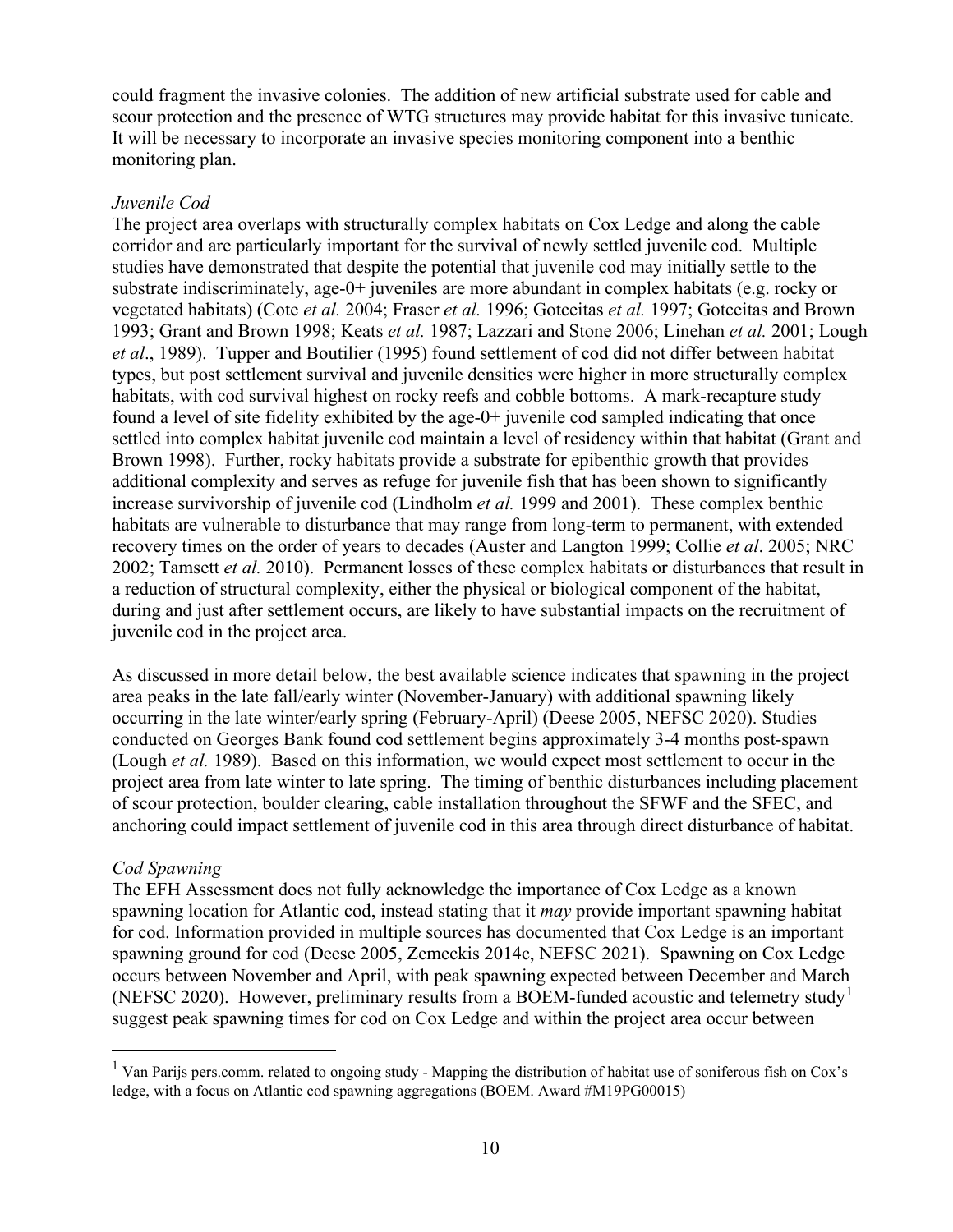November and January (Van Parijs pers comm). Adult cod that spawn in southern New England are primarily residential, with high rates of site fidelity (Zemeckis 2014c, NEFSC 2021). Spawning cod also congregate over specific substrate types, gravel during the day when resting and adjacent muddy areas at night (Siceloff and Howell 2013). Atlantic cod spawning on Cox Ledge have recently been identified as genetically distinct from other spawning groups (Clucas et al. 2019). These factors increase the vulnerability of this population to impacts resulting from reduced spawning success. Physical habitat disturbance occurring during spawning may interfere with mating behavior and egg production (Dean et al 2014, Siceloff and Howell 2013). Spawning cod form dense aggregations (known as "haystacks") prior to and during spawning that last for days to weeks. Cod spawning aggregations are easily disrupted and disturbances may result in the dispersion of spawning aggregations for extended periods. In the Gulf of Maine, subsequent to the dispersion of a spawning aggregation by bottom gillnet fishing, the dispersed cod did not return to the spawning site for the duration of the spawning season (Dean 2012).

The construction activities in the South Fork project area are proposed to occur 24 hours a day for the duration of project construction. Pile driving is expected to occur from May through December. Due to the vulnerability of spawning aggregations to physical disturbance during spawning and their affinity to specific bottom types and spawning sites, we strongly recommend that measures to avoid and minimize impacts resulting from the construction and operation activities within the South Fork lease area and along the offshore cable corridor are implemented. At a minimum, benthic and demersal construction activities, including pile driving and bottom disturbing activities, should be restricted during the peak spawning season. Based upon the preliminary results of the ongoing BOEM funded study, this would require a time of year restriction from November through January. However, since there is limited data available from the ongoing study, we recommend BOEM extend the time of year restriction through March, consistent with the prior determinations of the peak spawning period for this spawning aggregation. Reduced recruitment, even during a single year, could have a substantial impact on this population. There are also indications that this stock is increasing in size, unlike other stock components that have been severely depleted by overfishing (Langan et al. 2020). Given the current stock status for the species in the region, there is the potential for substantial negative effects for the population should spawning activities be adversely impacted in this segment of the stock.

### *Sedimentation Effects*

Several of the project construction activities will result in the suspension and redeposition of finegrained sediments, including cable installation, boulder clearing, the placement of scour and cable protection, anchoring, and dredging. Sedimentation impacts will be most impactful for epibenthic invertebrate species and sensitive life stages of fish, such as demersal eggs. Sedimentation impacts vary by habitat type and the depth of deposition. Adverse impacts in soft bottom habitats typically occur as a result of substantial deposition events or burial of demersal eggs, whereas adverse sedimentation impacts in hard habitats may occur even with limited deposition of sediments. The deposition of fine-grained sediments within rocky habitats may result in adverse impacts ranging from the loss of attached epifauna due to smothering, to inhibiting the settlement of larvae resulting from even small depths of deposition on rock surfaces. The proposed construction period of May through December will overlap with peak invertebrate and shellfish spawning and/or settlement periods, which generally occur between April 15 and October 15, with specific spawning timings dependent on the species. Demersal eggs are sensitive to sedimentation impacts (Berry *et al.* 2011; Newcombe and Jensen 1996) and are expected to be impacted by project construction, including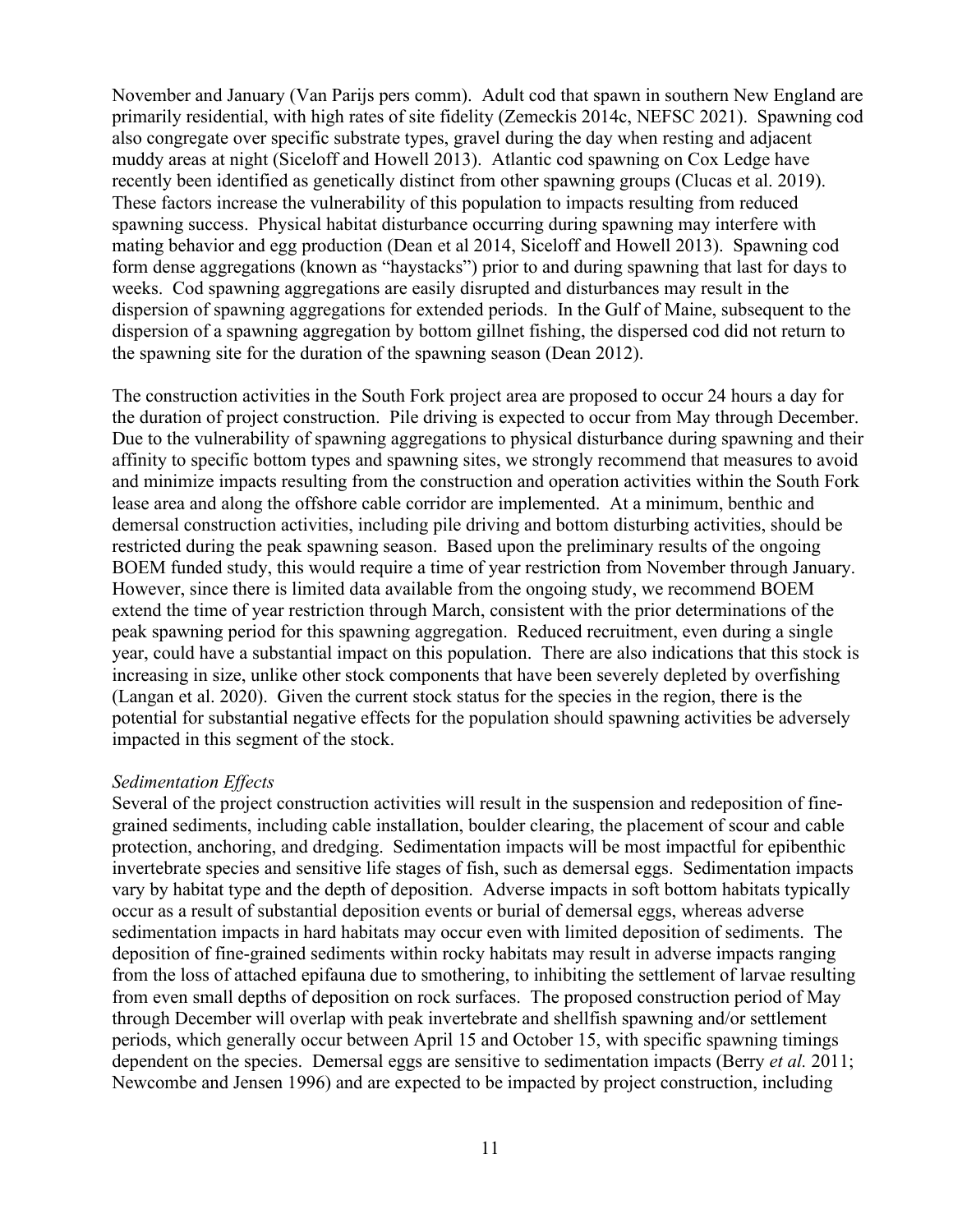cable laying and dredging, as well as direct impacts associated with construction and placement of scour protection within the lease area. Species with designated EFH with demersal eggs include winter flounder, longfin squid, and ocean pout.

Winter flounder, a federally managed species with EFH designated in the project area, may be more vulnerable to project impacts, particularly inshore construction associated with the O&M facility. Winter flounder typically spawn in the winter and early spring, although the exact timing is temperature dependent and thus varies with latitude (Able and Fahay 1998); however, movement into these spawning areas may occur earlier, generally from mid- to late November through December. Winter flounder have demersal eggs that sink and remain on the bottom until they hatch. After hatching, the larvae are initially planktonic, but following metamorphosis they assume an epibenthic existence. Winter flounder larvae are negatively buoyant (Pereira et al. 1999) and are typically more abundant near the bottom (Able and Fahay 1998). Young-of-the-year flounder tend to burrow in the sand rather than swim away from threats. Increased turbidity and the subsequent deposition of the suspended sediments can smother the winter flounder eggs and adversely affect their EFH. Avoiding in-water construction activities such as dredging and pile driving when early life stages are present, particularly in estuarine areas, would avoid and minimize adverse effects to winter flounder EFH for these early life stages. We recommend dredging and silt-producing activities associated with nearshore construction be avoided from January 1 to May 31 to minimize adverse effects to winter flounder eggs and larvae.

Longfin squid also have EFH designated in the project area, including for sensitive early life stages. Squid egg mops are attached to the seabed and may be impacted by project construction through direct loss, dislodging, turbidity and sedimentation. Scientific literature indicates that jarring of egg masses that are near the late stages of embryonic development results in premature hatching and high mortality of the embryos. The egg masses require clear, well-oxygenated overlying water for normal embryonic development so sediment resuspension during cable laying and dredging is expected to impact squid eggs within the cable corridor (Boletzy and Hanlon, 1983; Vidal *et al.*  2002). Impacts to squid eggs will be dependent upon the time of year the project is constructed. Squid mop biomass is highest between May and August. Construction activities during this time, particularly installation of the SFEC and associated dredging offshore Long Island, would likely result in adverse effects to longfin squid eggs.

## *Electromagnetic Fields*

EFH in the project area will also be altered through the emission of electromagnetic fields (EMF) during transmission of the electricity produced during project operation. The project is proposing to construct two 220 kiloVolt (kV) alternating current (AC) offshore export cables with a targeted minimum burial depth of 1.5 m. The two cables will be located approximately 100 m (328 ft) apart, within the proposed export cable corridor. While shielded cables can restrict electric fields, they cannot shield the magnetic component of EMF (Boehlert and Gill 2010) and the movement of water through the magnetic fields induces localized electric fields (Ohman *et al.* 2007).

Burial depth has been suggested to be the most effective means of minimizing magnetic fields (Ohman *et al.* 2007). While the developer will attempt to fully bury the cable for this project, cable protection will be used in areas where minimum burial depth cannot be obtained. We would expect EMF emissions to be greater in those areas. Field measurements of two high voltage DC cables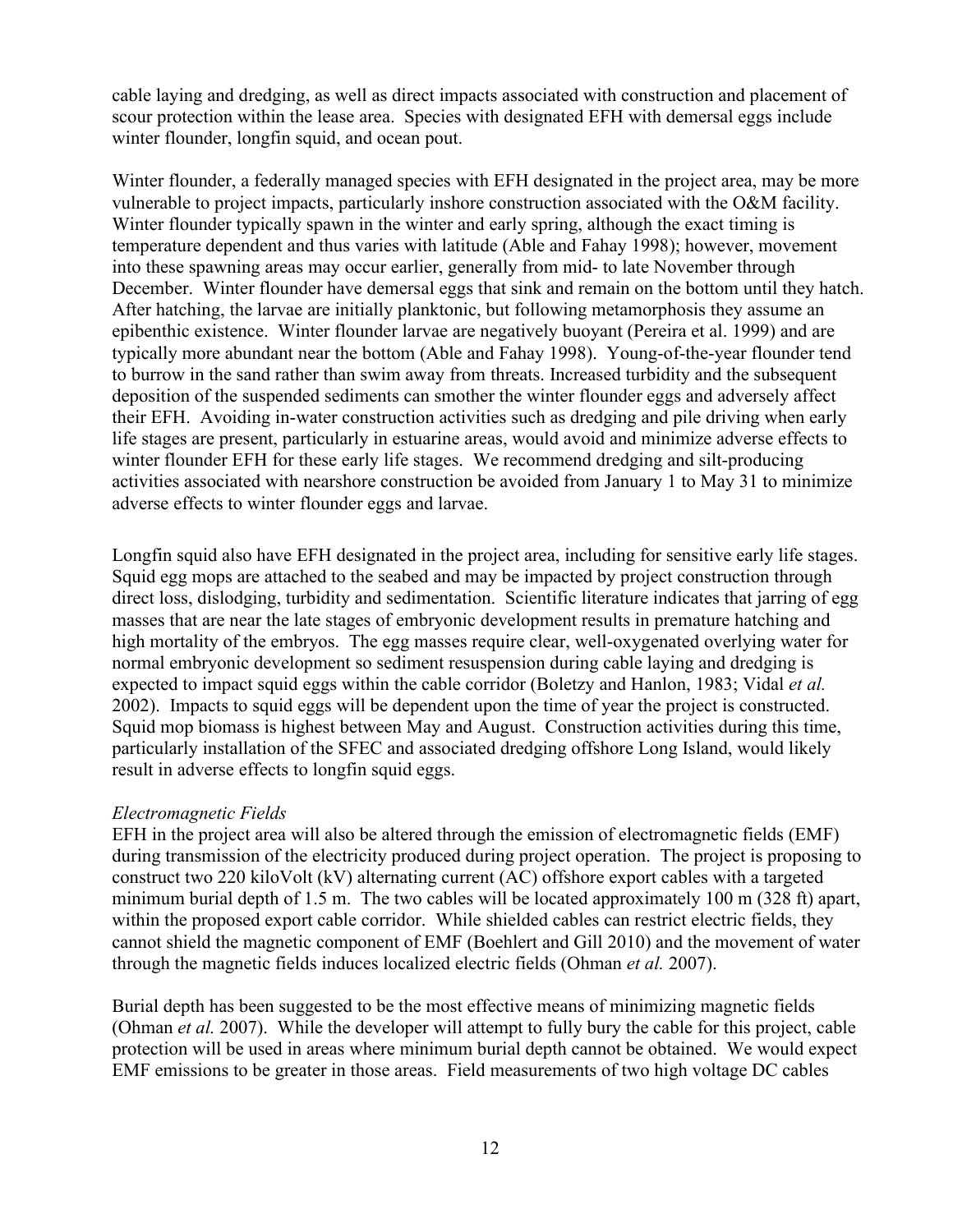operating in our region found EMF emission deviations based on power transmitted and the burial depth of the cables (Hutchison *et al.* 2018). While deeper burial does not dampen the intensity of EMF, it increases the distance between the cable and seabed or water column, where marine species will detect the EMF emissions. The study did find that even with lower emissions from burial, the EMF emissions were still within levels detectable by marine species (Hutchinson *et al.* 2018).

Many animal groups in the marine environment can sense and respond to EMF, including elasmobranchs, crustacea, teleosts and chondrosteans (Hutchison *et al.* 2018; Thomsen *et al.* 2015; Normandeau *et al.* 2011). Elasmobranch sensitivity to EMF has been documented (Gill *et al.* 2009; Normandeau, 2011) and evidence suggests that sharks may be able to differentiate between EM fields (Kimber *et al.* 2011). A recent field enclosure study showed American lobster (*Homarus americanus*) exhibited a statistically significant but subtle change in behavioral activity when exposed to the EMF emissions from a high voltage DC cable, and little skate (*Leucoraja erinacea*) exhibited a strong behavioral response to the EMF (Hutchison et al. 2020). While behavioral changes were demonstrated, the EMF did not constitute a barrier to movements across the cable for either species (Hutchison *et al.* 2018). However, free-ranging field studies for sensitive species are needed to understand if their natural spatial movements are affected by EMF emissions (Hutchinson *et al.* 2018, Klimley *et al.* 2021). These studies are particularly important, to understand how multiple offshore wind projects affect species migration or habitat use in these areas.

While recent studies have provided more information on this topic, uncertainties still exist around the impacts of EMF emissions on fish and invertebrates, as information on sensitivity thresholds is limited and the biological significance of species detection on a population scale remains unknown (Boehlert and Gill 2010, Taormina *et al.* 2018). EMF emissions are expected to be higher along the export cable than the inter-array cables due to the level of power running through the cables (Thomsen *et al.* 2015). However, the potential impacts on marine fauna from a network of multiple cables in close proximity, across multiple projects, remain uncertain. While BOEM has made the determination that impacts of EMF on fish species in southern New England are negligible (CSA 2019), cumulative effects of multiple wind farms must also be considered (Taormina *et al.* 2018), and therefore, EMF research would be an important component of any monitoring plan, particularly at a cross-project or regional scale. Before and after assessments of EMF emissions associated with cable networks and transport cables are needed (Boehlert and Gill 2010, Hutchinson *et al.* 2018). Observational studies from existing cables and soon to be constructed cables can be used to validate and improve modeling efforts. Such information is necessary to work toward understanding how these projects are modifying habitat and potentially impacting marine resources, particularly at a cumulative scale.

### Measures to avoid and minimize impacts to complex benthic habitats

As discussed above, we expect this project to have substantial long-term to permanent impacts to complex habitats as a result of both WTG and inter-array cable installation. While the proposed action considers micrositing of turbine and cable locations to avoid and minimize impacts to sensitive habitats there are limited options for micrositing of turbine and cable locations due to the extensive presence of complex habitats within the identified area. Therefore, the presence of complex habitat in the area substantially limits the effectiveness of micrositing for each turbine location and within the cable corridor in avoiding or adequately minimizing impacts to complex habitats. Other factors, including the need to maintain a  $1 \times 1$  nm turbine layout and engineering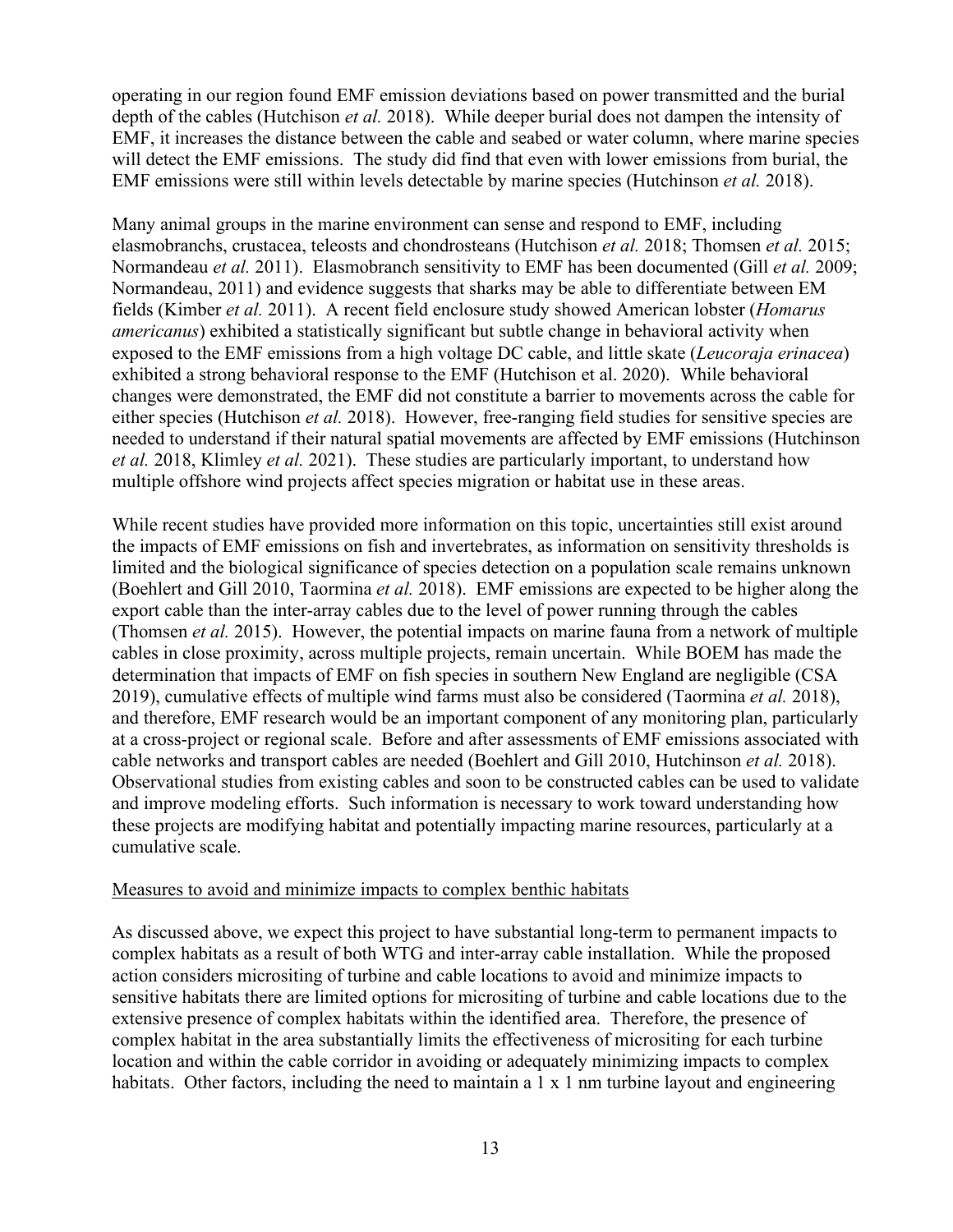restrictions, reduce the feasibility of micrositing to avoid habitat impacts. In some cases, as described below, there are opportunities to microsite to minimize impacts to complex habitats, but we expect the benefits to benthic habitat and fauna to be minimal. As we describe below, micrositing, combined with other measures, may effectively mitigate project impacts to complex habitat.

While not reflected in the EFH assessment, we met with BOEM staff several times to discuss the South Fork habitat data and the feasibility for micrositing to minimize project impacts. Subsequent to the submittal of our December 14, 2020, request for additional information letter, we met with BOEM multiple times between January to March to evaluate the potential for micrositing each of the proposed individual WTG locations, including the two alternate locations, and the inter-array cable routes to avoid and minimize impacts to complex habitats. As you are aware from those discussions, we reviewed multiple layers of data provided by the developer in both an online data viewer portal and as GIS files for our evaluation of the impacts to complex habitat and in our assessment of whether micrositing could avoid or minimize the identified impacts.

We used all the data available to us to evaluate project impacts. For each individual turbine location and inter-array cable route, we first considered the complex, potentially complex, and soft bottom habitat delineations. We further considered the underlying data used to support the delineations at a fine scale for each turbine and inter-array cable route. The additional data we considered included: 1) the multibeam backscatter mosaic provided in the online viewer; 2) the side scan sonar mosaic provided in the online viewer, and at a 0.10-meter resolution as a GIS shapefile; 3) the "boulder pick" data layer provided in both the online viewer and as a GIS shapefile; and 4) the available benthic sample data provided in the online data viewer portal.

Based on the available data, we evaluated the potential for using micrositing to avoid and minimize impacts to complex habitats at each of the proposed WTG locations, including the OSS and two alternate locations, and along the cable routes. In our assessment of project impacts we grouped turbine locations and cable routes based on scenarios identified in BOEM's Draft Environmental Impact Statement for the project.

# *Scenario A: WTGs are sited within and adjacent to complex habitat and micrositing would not reduce impacts to complex habitats.*

We found five (5) turbine locations where micrositing would not avoid or minimize impacts to complex habitats. Specifically, the identified turbine locations include WTGs 1, WTG 7, and WTG 15, as well as the alternate locations 16A and 17A. The inter-array cable routes where micrositing would not avoid impacts include the cables connecting the WTGs 5, 12, and 15 to the array. Construction of WTGs at these locations and the associated inter-array cables would result in substantial unavoidable long-term to permanent impacts to complex habitats. Specifically, WTG locations 1, 15, 16A and 17A are located within or adjacent to larger continuous areas of complex habitats.

Project impacts to complex habitat at WTG 7 would be less than anticipated impacts at the other WTG locations grouped within this scenario. This turbine location was determined to fall within Scenario A, as impacts to complex habitat would be unavoidable, but micrositing the turbine location would not appear to result in the minimization of these impacts. Habitat in and around the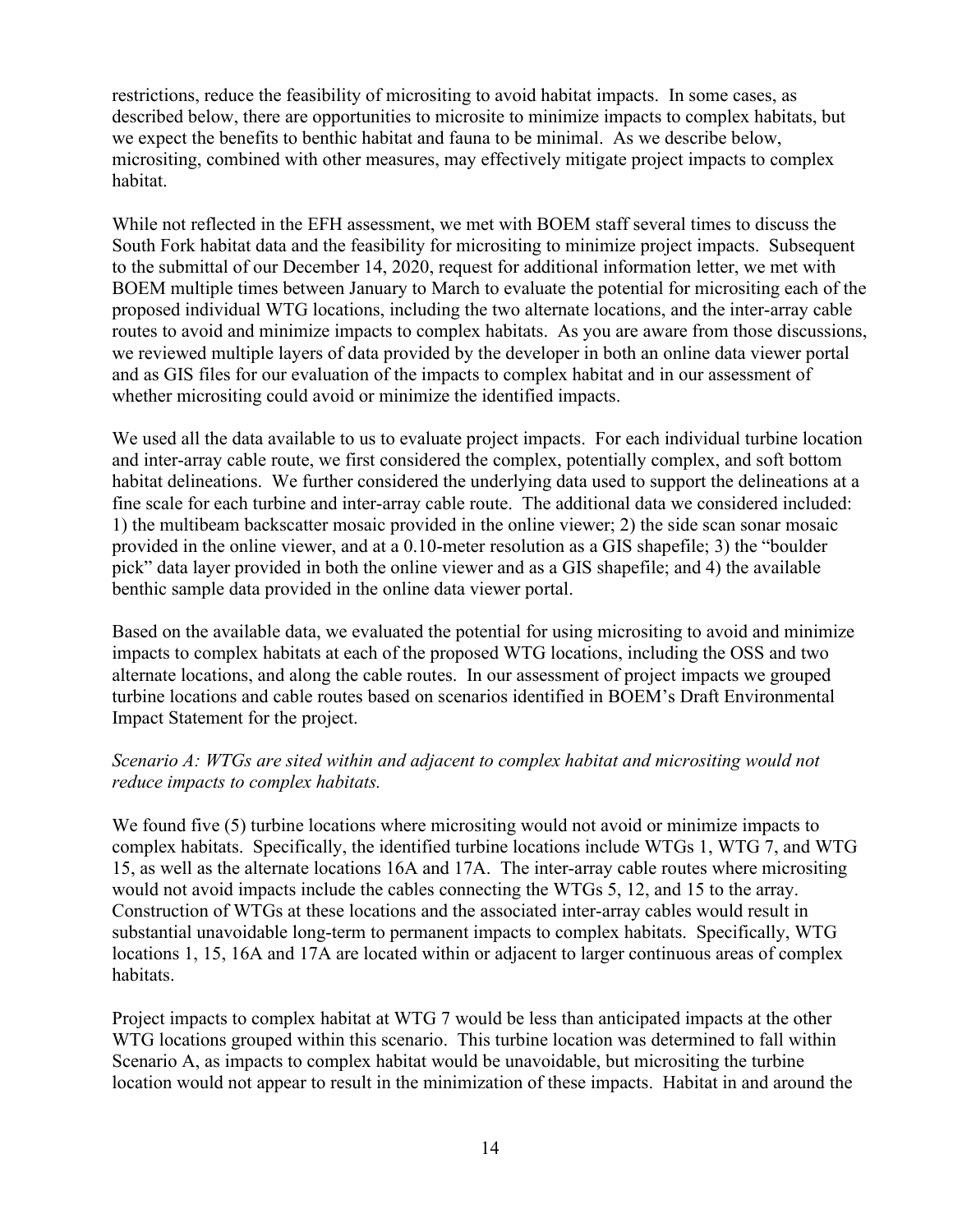WTG 7 location is heterogenous and we do not expect micrositing at this location would reduce impacts to complex habitat.

# *Scenario B: WTGs are sited within and/or adjacent to complex habitats and micrositing (if engineering and spacing restrictions allow) would reduce, but not fully avoid, impacts to complex habitats.*

Impacts to complex habitats at three (3) turbine locations, including the OSS, and each of the remaining turbine to turbine inter-array cable routes, could be minimized by micrositing, but substantial unavoidable impacts to complex habitats would remain. Specifically, these turbine locations include WTG 5, WTG 12, and the OSS location. Construction at these locations is expected to have substantial direct impacts to complex habitats even with micrositing and mitigation measures imposed on seafloor disturbances during construction. The WTG 5 and WTF 12 areas are located within or immediately adjacent to large areas of continuously complex habitat areas. WTG 5 is proposed within a unique habitat feature that overlaps with cod activity in the area. While micrositing of the turbine location would minimize the direct impacts to complex habitat, the proposed turbine location overlaps with a unique habitat feature of softer sediments surrounded by complex habitats with a high density of large boulders and megaclasts. It would also be infeasible to route the cable connection to this turbine location without resulting in substantial impacts to this complex area. The ongoing Atlantic cod surveys have documented spawning activity in the area surrounding WTG 5.

# *Scenario C: WTGs are sited within and/or adjacent to complex habitats and micrositing, (if engineering and spacing restrictions allow) would fully avoid impacts to complex habitats.*

During our evaluation, it was determined that eight (8) of the turbine locations could potentially be microsited to avoid impacts to complex habitats, while maintaining the 1 x 1 nm turbine layout. To fully avoid impacts to complex habitats, restrictions within areas of temporary bottom disturbances would be necessary during turbine installation. The turbine locations where micrositing and seafloor disturbance restrictions could avoid impacts to complex habitats include WTGs 6, WTG 8, WTG 9, WTG 10, WTG 13, and WTG 14. Based on the available data reviewed, micrositing of WTG 2 and WTG 4, may be necessary to avoid impacts to complex habitats, but the benefits of micrositing are expected to be minimal.

# *Scenario D: WTGS are sited in areas outside of complex habitats (i.e., sited wholly in [soft bottom ] habitat) and micrositing is not necessary to avoid impacts to complex habitats.*

Based on our review of the delineations and underlying data, we identified two (2) turbine locations, WTG 3 and WTG 11, that would not require micrositing to avoid or minimize impacts to complex habitat. The proposed inter-array cable connecting WTG 3 to WTG 4 was also identified as not requiring micrositing to avoid complex habitat impacts.

Based on this turbine by turbine and cable route evaluation to assess the feasibility of using micrositing alone to avoid and minimize impacts to complex habitats, substantial impacts to complex habitats would be unavoidable even without imposing any additional or unforeseen micrositing limitations resulting from engineering restrictions or the presence of unexploded ordinances. While the EFH assessment does not consider the Fisheries Habitat Minimization Alternative currently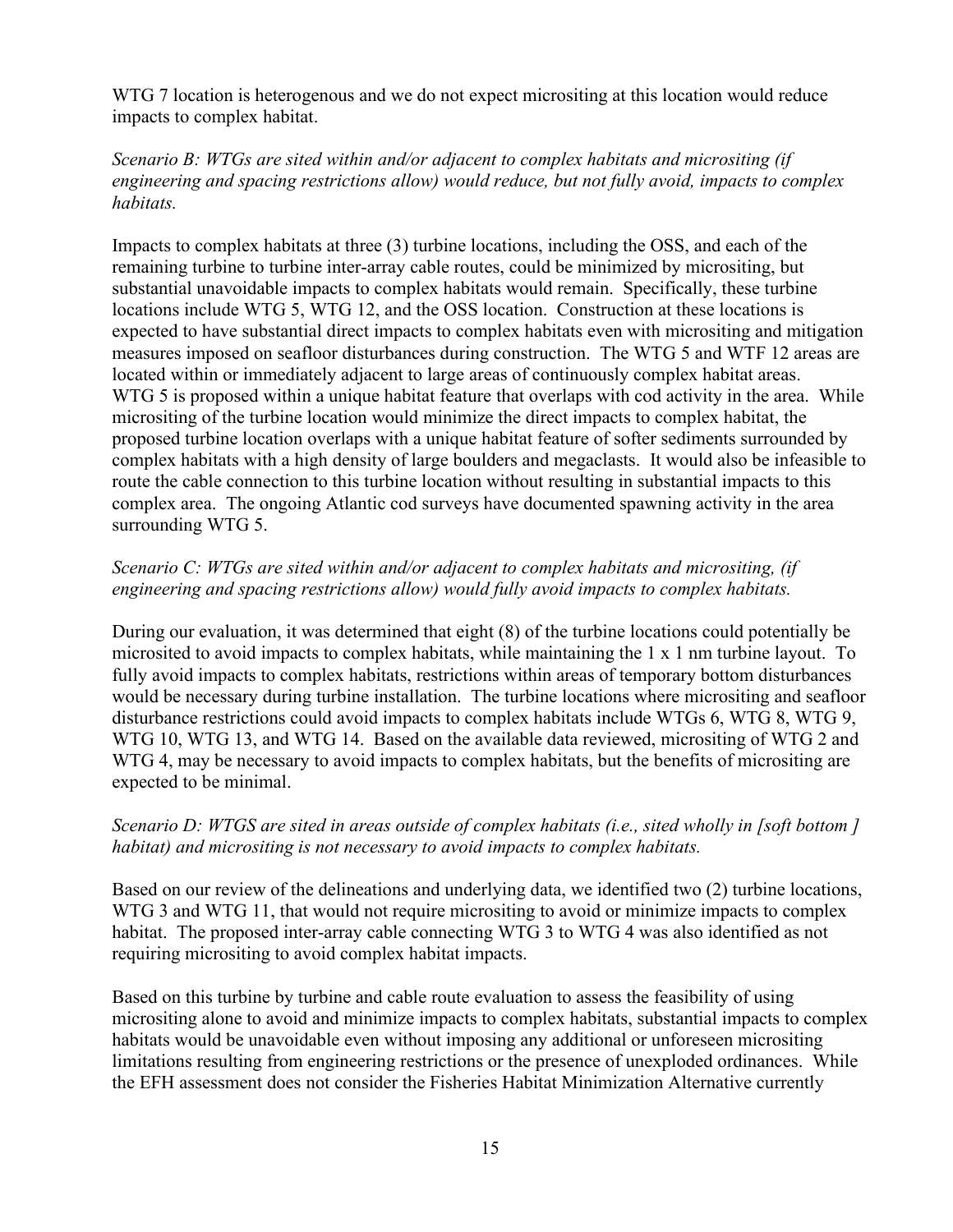being evaluated as a project alternative under the NEPA review process, we recommend that BOEM fully consider and adopt this alternative to ensure that the substantial permanent and long-term impacts to EFH are avoided and minimized to the greatest extent possible.

Consistent with this evaluation, we have included specific EFH conservation recommendations for each WTG location and a general cable route recommendation below. Generally, we recommend that you consider removing from the project the turbine locations and cable routes identified as falling within the Scenario A and B bins, as they are expected to have the greatest long-term impacts to complex habitats. In the evaluation of micrositing for each turbine location and cable route identified as consistent with either Scenario B or Scenario C, we recommend that you relocate the turbines and cables to areas, within the micrositing limitations, that exhibit the lowest multibeam backscatter returns.

Should BOEM determine that it is not feasible to eliminate all the turbine locations under Scenarios A and B, we recommend that you consider both the direct impacts of the proposed turbine and cable routes as well as the location of the turbine and cable in the context of the surrounding habitat. Specifically, we consider construction and operation of WTGs 1, 5, 15, 16A and 17A to result in the greatest impact to complex habitats due to the anticipated direct and indirect impacts of these locations and associated cables. While WTG 12 and the OSS would also result in substantial permanent impacts to complex habitats, we understand that the removal of seven turbine locations would not meet the purpose and need of the project. We recommend that you fully evaluate both direct and indirect impacts to complex habitats in the project area as you consider our EFH conservation recommendations related to turbine location and cable route removal.

In addition to turbine removal and micrositing, measures to further minimize impacts to complex habitats can be achieved during construction and maintenance of the project. This can include the development of anchoring plans with identified areas restricted for anchoring to ensure vessels avoid anchoring in sensitive habitat areas. The placement of mid-line buoys along anchor chains can also minimize impacts of anchor sweep on the seafloor. Given the particularly complex nature of Cox Ledge, all feasible measures to avoid and minimize adverse impacts to EFH should be required.

## Pelagic Habitat Impacts

## *Acoustic Effects*

The project will also affect EFH through changes in the acoustic environment, which will occur during all phases of the project, construction, operation, and decommissioning. The greatest acoustic effects are expected to come from construction activities (Hoffmann *et al.* 2000). While elevated noise level will occur during construction from increased vessel traffic and cable installation (Taormina *et al.* 2018), noise generated from pile driving during construction of the wind turbine generators is expected to result in the greatest noise levels and affect a more extensive area of EFH.

High levels of acoustic exposure have been shown to cause physical damage and/or mortality in fishes. Pile driving, specifically, is the only other anthropogenic sound source other than explosives that has been known to cause fish kills. The level and duration of sound exposure from pile driving appear to contribute to the degree of damage to fish species (Popper and Hastings 2009). Fish can experience injury from sound exposure both physically, (i.e., tissue damage) as well as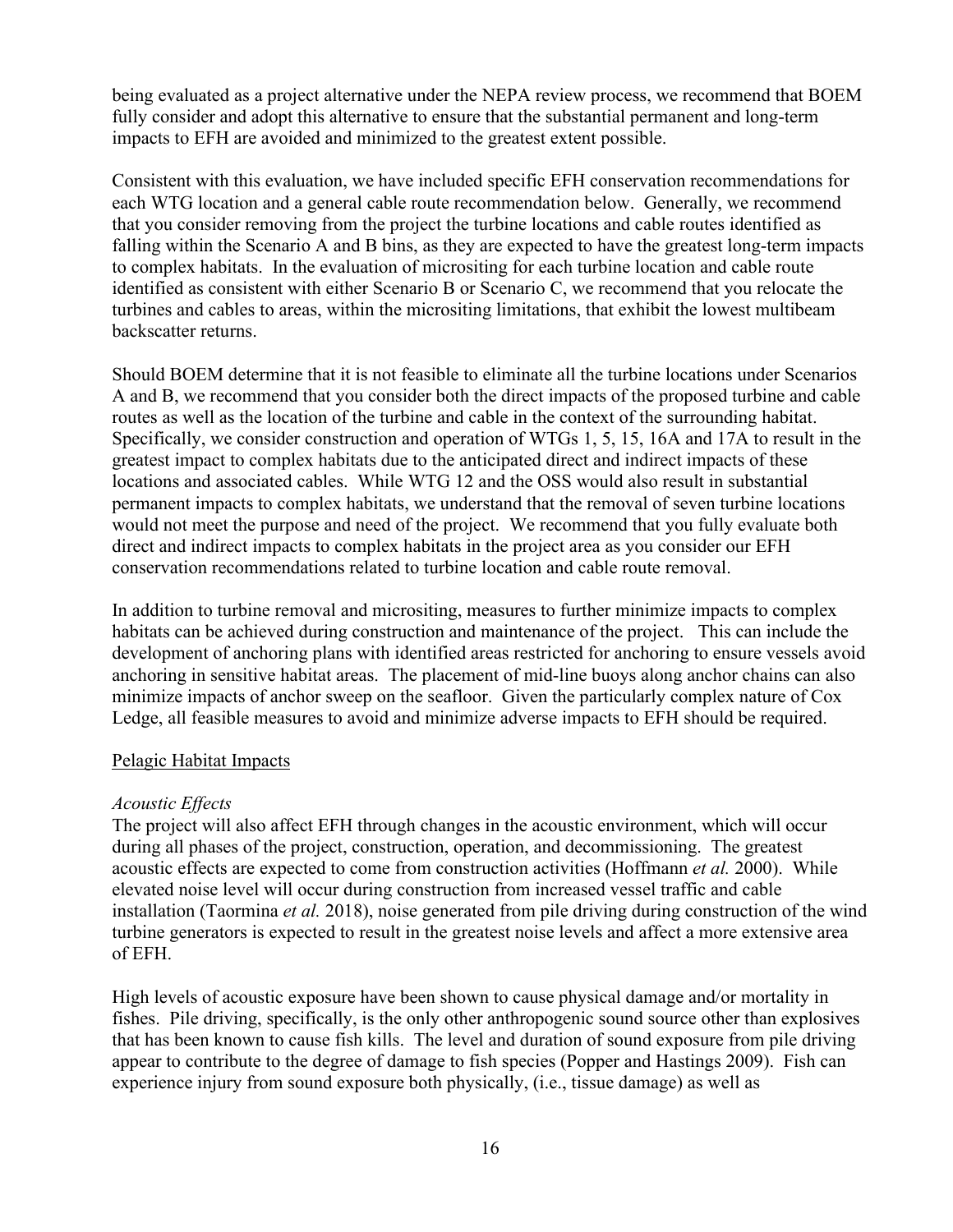physiologically through increased stress levels (Anderson *et al.* 2011; Banner and Hyatt 1973; Popper and Hawkins 2018; Popper and Hawkins 2019). Sound exposure can also result in temporary threshold shifts (TTS) or a temporary decrease in or loss of sensitivity (Amoser and Ladich, 2003).

Effects of acute and chronic sound exposure may also affect necessary life functions for fish and invertebrates, including health and fitness, foraging efficiency, avoidance of predation, swimming energetics, migration, and reproductive behavior (Hawkins and Popper 2017; Popper and Hawkins 2019). Behavioral impacts to fish and invertebrates from anthropogenic noise remains a concern, as noise generated through pile driving may affect a much larger area than mortality and injury (Popper and Hawkins 2016, 2019). A study in Europe has shown that cod and herring can perceive construction noise at distances up to 80 km from the source (Thomsen *et al.* 2008). The behavioral responses from acoustic effects in fish is less understood and may vary by species (Popper and Hawkins 2018; Popper and Hawkins 2019). Behavioral impacts can include startle responses or if capable, fish may leave the area of elevated noise levels (Feist 1992; Nedwell *et al.* 2003; Popper and Hastings 2009; Samson *et al.* 2014, Slotte *et al.* 2004), eliminating the ability of fish species to use the habitat for feeding or reproduction. Migratory routes may also be altered when fish are frightened away from areas. Stanley *et al*. (NMFS/WHOI, unpublished data) shows that the most sensitive hearing frequencies of black sea bass directly overlap with anthropogenic sound such as that produced from the construction of offshore wind farms, e.g., pile driving and vessel sound. Further, within a controlled environmental setting, black sea bass exposed to replayed pile driving signals showed consistent observable reactions to sound onset, exhibiting changes in general behaviors such as time resting on the benthos and swimming (Shelledy *et al*., NMFS-NEFSC, unpublished data). Elevated noise levels may also result in masking or a reduction in an animal's ability to hear necessary natural sounds (Popper and Hawkins 2019; Thomsen *et al.* 2006; Wahlberg and Westerberg 2005). Effects of noise on habitat is of particular concern for reproduction. There is little information on how noise disrupts reproduction in fish (Hawkins *et al.* 2014), but disruption in reproduction, particularly for species that aggregate when they spawn, is of concern.

Noise from pile driving activity may also impact sensitive life stages and habitat (Hastings and Popper 2005; Popper and Hasting 2009), including disruption of larval settlement (Popper and Hawkins 2019). Developing larvae may have different levels of sensitivity to noise at varying stages of development with potential for impacting larval growth in some fishes (Banner and Hyatt 1973). Nedelec (2015) exposed Atlantic cod larvae to random ship noise and regular intervals of noise and found that fish that were exposed had lower body width-length ratios, an indicator of condition. The authors suggest that 45 minutes between noise exposure periods did not allow for sufficient energetic recovery from the disruption of foraging, leading to a cumulative stress response.

There is much less known about acoustic impacts on invertebrates, as there is little information available on how invertebrates detect sound (Popper and Hawkins 2018). However, a study looking at scallop larvae demonstrated that noise exposure may result in malformations in early larval stages, suggesting potential reductions in recruitment from noise exposure (de Soto *et al.* 2013). Sessile species and sensitive life stages, such as demersal eggs, are expected to be vulnerable to noise emitted through project construction, due to their inability to leave the area. The vibrations at the interface between the sediment and water column can extend several kilometers from the source and potentially impact bottom dwelling species in the project area (Thomsen *et al.* 2015, Hawkins and Popper 2017, Popper and Hawkins 2019).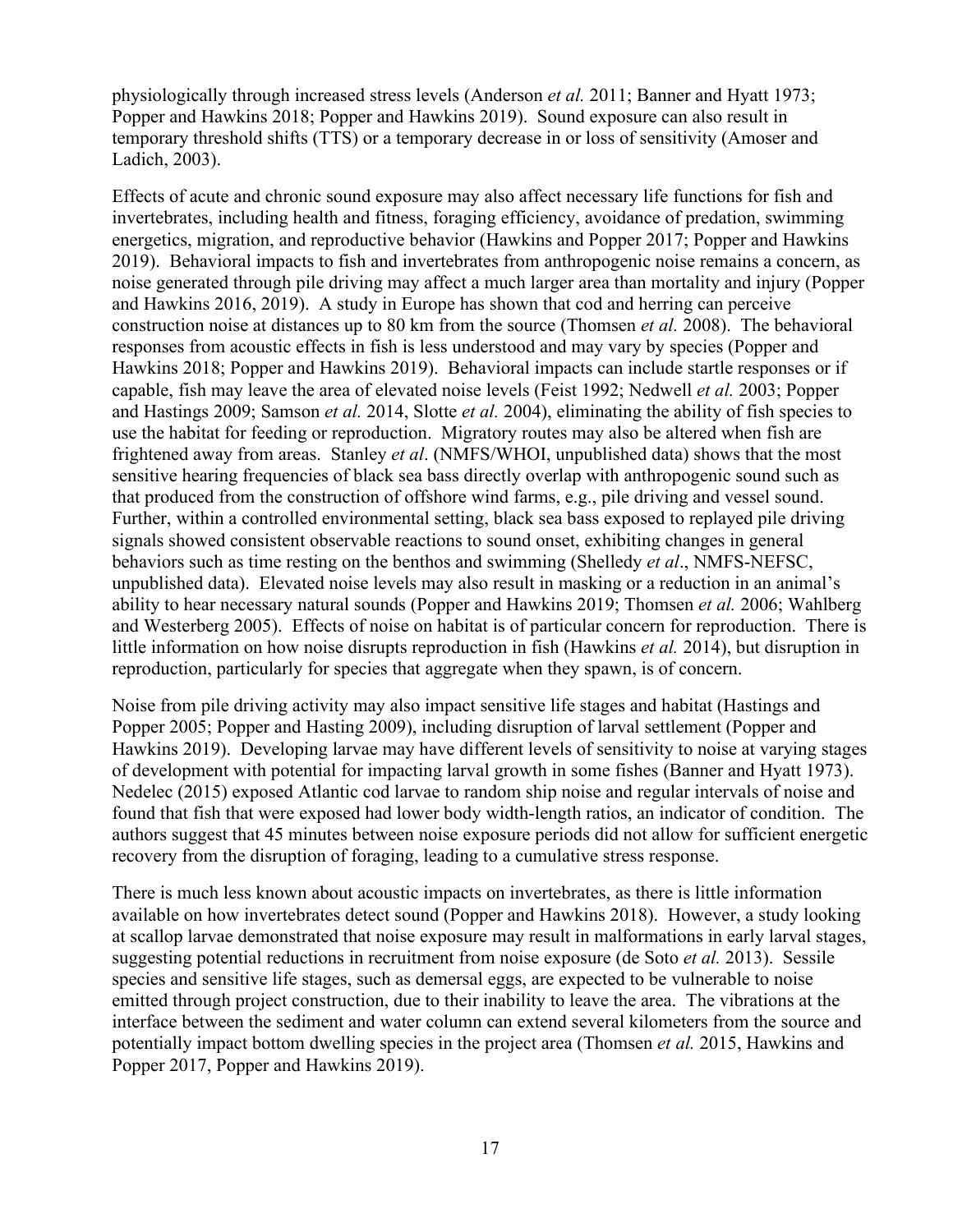## *Sound Pressure*

Guidelines have been established to provide protection to fish species (Popper *et al.* 2014 and FHWG 2008) and these guidelines are included in the evaluation of acoustic impacts in the EFH Assessment. However, only the behavioral guidelines provided in FHWG (2008) were used in the EFH assessment. The guidelines in the FHWG (2008) for smaller (<0.2 g) and larger (>/+0.2g) individuals that would allow for the assessment of impacts to juveniles were not included in the EFH assessment. The assessment focuses solely on sound pressure and the susceptibility of sound pressure on different fish species. The impacts of sound pressure on fish may vary depending on physiology. Fish with swim bladders may be more sensitive to sound pressure than fish without swim bladders, while fish with swim bladders that use hearing, such as Atlantic cod, may be most vulnerable to impacts from pile driving (Popper *et al.* 2014). No guidelines have been established for invertebrates (Popper and Hawkins 2018; Hawkins and Popper 2017).

## *Particle Motion*

There is a growing body of knowledge demonstrating the importance of particle motion, which accompanies transmitted sound waves, in the sensitivity of fish and invertebrates to noise (Hawkins and Popper 2017; Mooney *et al.* 2010; Mueller-Blenkle *et al.* 2010; Nedelec *et al.* 2016; Popper and Hawkins 2018; Solé *et al.* 2017). While some fish can detect sound pressure, particularly at high frequencies, all fish detect and use particle motion, including elasmobranchs and fish that are sensitive to sound pressure (Popper and Hawkins 2018 and 2019). Particle motion is fundamental to the hearing of fish and invertebrates and may allow fish to detect the direction of the sound source (Nedelec *et al.* 2016; Popper and Hawkins 2019). When considering the potential effects of acoustics on fish, it is important to not just consider sound effect, but also particle motion (Popper and Hawkins 2018).

While the EFH assessment acknowledges the importance of particle motion, the impacts to fish species are not evaluated due to the lack of threshold standards or measurement and modeling standards. The difficulty in measuring and modeling particle motion and the lack of guidelines to indicate the levels of particle motion that may adversely affect fish and invertebrate species has often led to inadequate assessments of acoustic impacts (Popper and Hawkins 2018). More studies are also needed to better understand hearing sensitivities to particle motion to inform standards and guidelines (Popper and Hawkins 2018 and 2019). Given the number of offshore wind projects planned off the east coast, additional studies on this topic are warranted.

## *Effects On Cod Spawning*

Atlantic cod are known to spawn offshore on Cox Ledge and Nantucket Shoals between November and April, with peak spawning expected between December-March (NEFSC 2020). However, preliminary results from a BOEM-funded acoustic and telemetry study<sup>[2](#page-17-0)</sup> suggest peak spawning times for cod on Cox Ledge and within the project area occur between November and January (Van Parijs pers comm). Cod form dense aggregations during spawning (known as "haystacks") that last for days or weeks. Evidence of spawning cod has been reported near and within the project area (Gervelis and Carey 2020; Van Parijs pers. comm.). Spawning aggregations can be easily disturbed by demersal activities and disruptions to spawning aggregations may affect reproductive success, which could result in significant long-term effects to the stock (Dean et al. 2012, Zemeckis et al. 2014c). Research in the Gulf of Maine found that once spawning cod left the area from in-water

<span id="page-17-0"></span> $2$  Van Parijs pers.comm. related to ongoing study - Mapping the distribution of habitat use of soniferous fish on Cox's ledge, with a focus on Atlantic cod spawning aggregations (BOEM. Award #M19PG00015)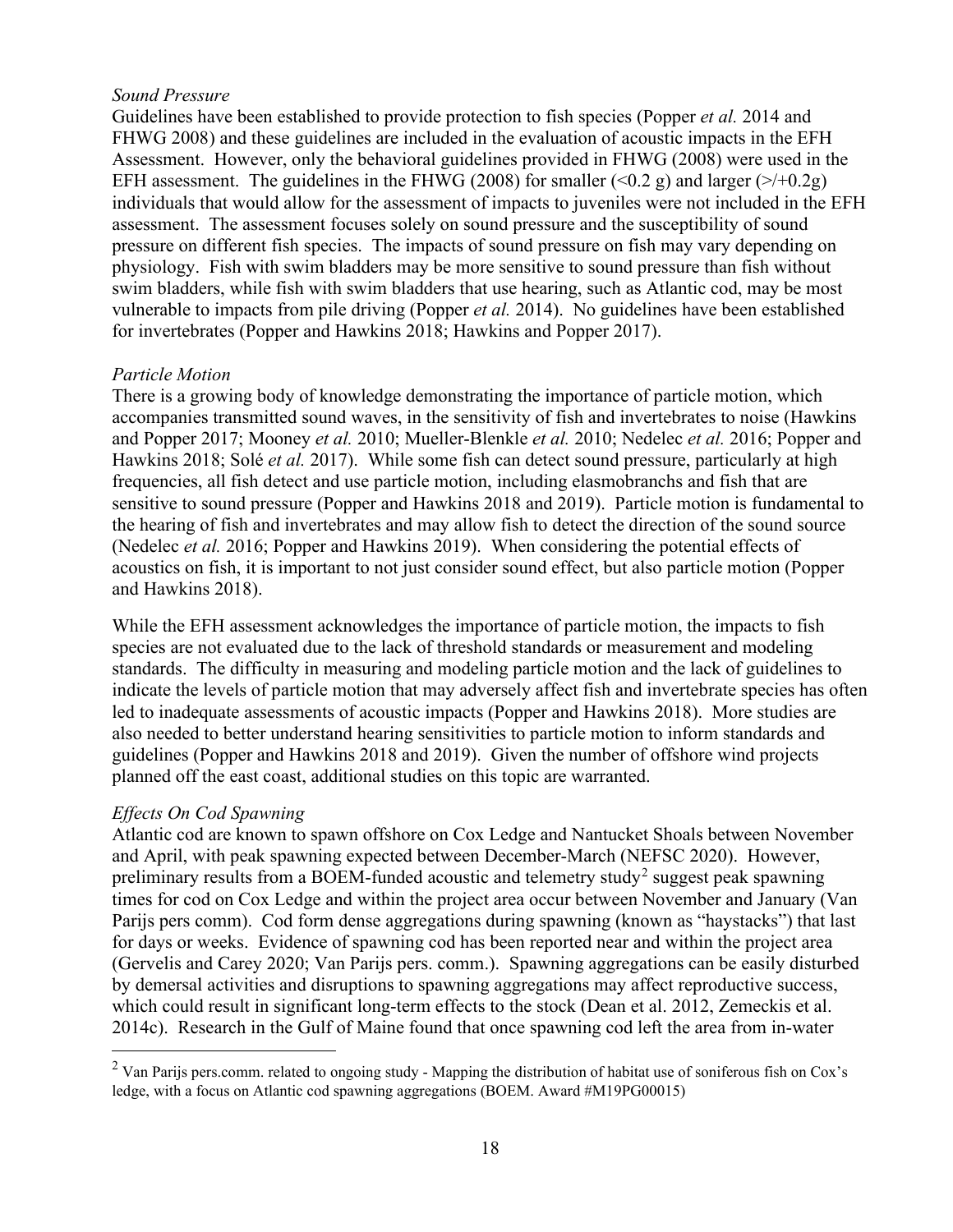disturbances such as gillnet fishing, they did not return (Dean et al. 2012). Research in the Gulf of Maine has also shown that cod exhibit strong fidelity to chosen spawning sites, returning to the same site year after year (Zemeckis et al. 2014b). Observations of the movements of spawning cod using acoustic tags has also shown that they congregate over specific substrate types - gravel during the day when resting and adjacent muddy areas at night (Siceloff and Howell 2013). There is also evidence that cod in southern New England are less connected (by larval transport) to other spawning stocks, meaning that they are more susceptible to local depletion by mechanisms such as warming water temperatures, overfishing, and the adverse impacts of wind farm construction (NEFSC 2020). The combined effects of underwater sound and physical disturbance of the water column and the seabed pose serious risks to the maintenance of the southern New England cod stock and recruitment to the fishery.

#### *Measures to minimize acoustic impacts*

Effects from pile driving may be minimized with the use of mitigation measures. Specifically, avoiding pile driving and in-water activities that may disrupt spawning activity could avoid impacts to sensitive life stages such as spawning activity. In addition, noise dampening measures may reduce the overall extent of EFH affected by pile driving activity. The EFH assessment indicated the project will be required to use noise dampening methods to reduce noise levels by at least 10 dB, though these methods have not yet been defined. Some noise dampening methods, such as bubble curtains, may be effective in reducing sound pressure emitted from pile driving, but may be less effective in reducing impacts of particle motion (Andrew Gill, pers. comm., Oct 25, 2018, Narragansett, RI). In addition, on-site verification is important; a study in Belgium measuring noise levels from pile driving found that a single bubble curtain proved less effective at mitigating noise effects than predicted (Norro 2018). Some additional measures such as soft start, where noise levels are slowly ramped up to allow animals to evacuate the area, may help reduce the extent of mortality. However, this may not be effective for all species, particularly those that cannot easily move out of the area or for species that either do not exhibit flee response or may have delayed flee responses.

### *Operational Noise*

Operation of offshore wind turbines also results in acoustic emissions, though there is limited information available on the acoustic characteristics of offshore turbines (Popper and Hawkins 2019). Based on the evaluation in the EFH assessment, you do not anticipate detectable impacts on acoustic habitats through project operations. The analysis in the EFH assessment is based on sound pressure measurements taken at the Block Island Wind Farm (BIWF). The BIWF project includes 5 jacket pile turbines which emit an average sound pressure intensity of 119 dB above background levels at a distance of 50 m from turbine foundations during operation. South Fork Wind Farm is using a monopile foundation and noise emissions may vary as studies have found the distances and ability of fish to detect operating wind turbines may depend on conditions at the project site, including the type and number of turbines, water depth, substrate and wind speed (Wahlberg and Westerberg 2005). Existing studies suggest operational noise may be detectable by some fish species, with species such as cod and herring detecting the noise several kilometers away, which may result in masking of communication for some species that use sound; however, behavioral impacts or avoidance is currently expected to be restricted within close range of the turbines (Thomsen *et al.* 2008; Tougaard *et al.* 2008; Wahlberg and Westerberg 2005). However, as noted in the EFH assessment, underwater noise sufficient to alter behavior or cause TTS could have disruptive effects on cod spawning (Dean et al. 2012).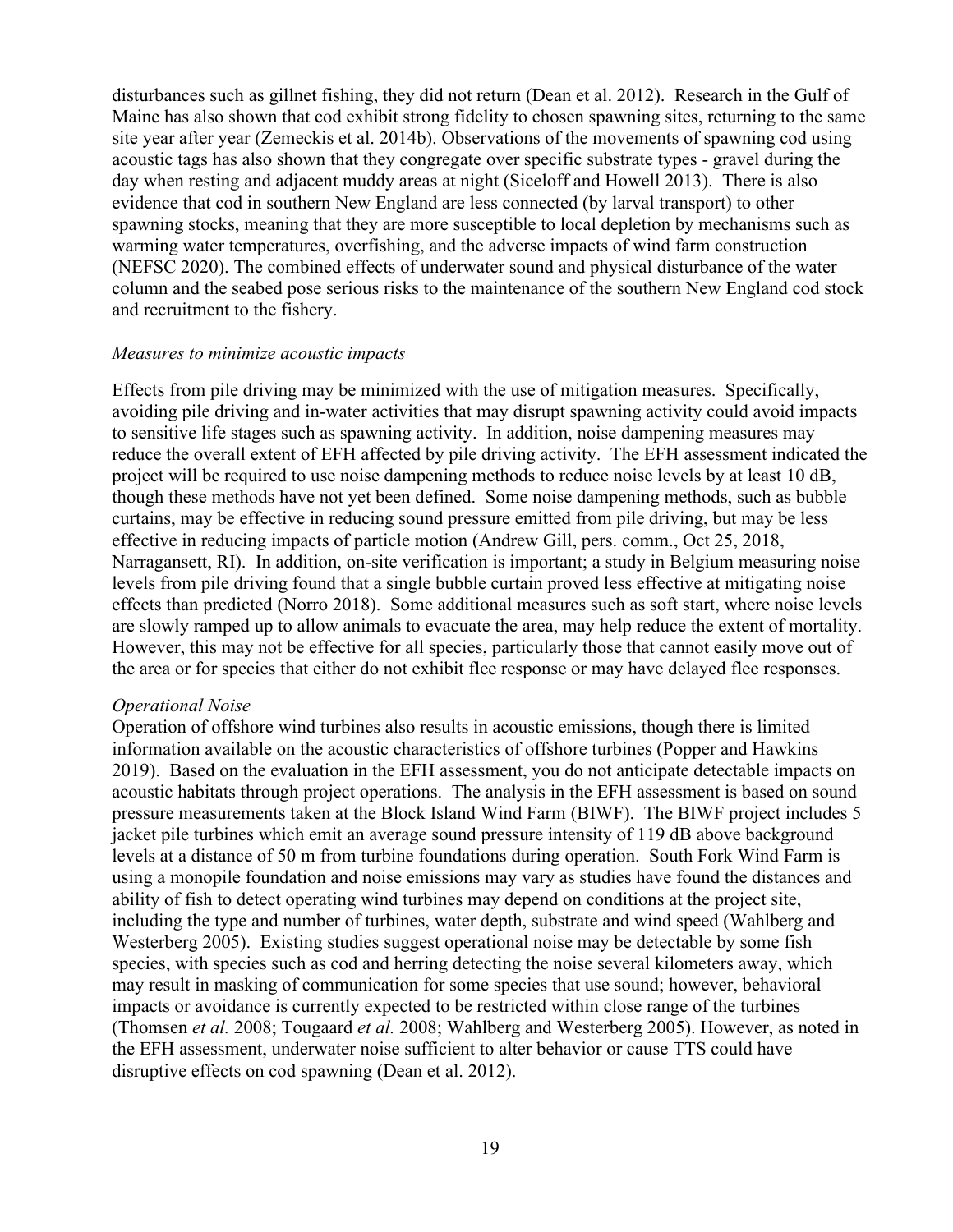More precise information is needed on turbine emissions, including both sound pressure and particle motion, as well as effects on the seabed (Thomsen *et al.* 2015; Wahlberg and Westerberg 2005; Roberts and Elliot 2017). There is also a lack of scientific knowledge on ambient seabed vibrations, which is necessary to understand any potential effects on the seabed from project operation (Roberts and Elliot 2017). It is important to measure ambient noise prior to construction to obtain background levels and therefore, better understand project effects (Thomsen *et al.* 2015). Given the potential impacts of noise on EFH from both construction and operation, acoustic monitoring will be a critical component of a monitoring plan. The monitoring plan should also address potential effects of the project to cod spawning activities in and around the project area throughout construction and the operation of the project.

#### *Turbidity/Entrainment Effects*

Cable installation and dredging will result in both turbidity from the suspension of fine grain sediments and entrainment impacts to pelagic habitats. Boulder relocation as well as scour and cable protection placement will also result in turbidity impacts to pelagic habitats. Elevated suspended sediments in the water column have been documented to result in adverse impacts to various life stages of fish. High turbidity can impact fish by requiring greater utilization of energy, gill tissue damage and mortality (Newcombe and Jensen 1996; Wilber and Clark 2001). Turbidity and entrainment impacts will be most impactful for sensitive life stages of fish, such as demersal eggs and larvae and demersal invertebrate species. The lease area and cable route are designated EFH for sensitive life history stages of multiple managed fish species, including Atlantic cod and several demersal shellfish species including surf clam, ocean quahog and sea scallops. Demersal eggs, larvae, and juveniles are also sensitive to turbidity and sedimentation (Berry *et al.* 2011; (Newcombe and Jensen 1996) and are expected to be impacted by project construction with effects ranging from direct mortality to behavioral impacts. Shellfish are susceptible to elevated levels of suspended sediments which can interfere with spawning success, feeding, and growth (Newcombe and MacDonald 1991; Wilber and Clark 2001). Cable installation will also result in impacts to shellfish and finfish eggs and larvae from water withdrawals. Water withdrawals would result in 100% mortality of any eggs or larvae (benthic and pelagic) that becomes entrained. As discussed above, Atlantic cod eggs and larvae are expected to occur in the project area from late winter through late spring. While the extent of mortality of eggs and larvae will depend on the timing of installation, cable laying activity occurring in the spring, particularly in the area of Cox Ledge, is expected to result in greater entrainment of settling or recently settled cod larvae. The proposed cable construction period will overlap with peak shellfish spawning and/or settlement periods which generally occur between April 15 and October 15, with specific spawning timings dependent on the species.

#### *Hydrodynamic Effects*

A limited number of studies have analyzed offshore wind farm effects on pelagic ecosystems. Evaluations have been assessed through modeling and by direct observation (van Berkel et al. 2020). As acknowledged in the EFH Assessment, modeling studies have found that wind farms can alter vertical mixing and seasonal stratification in areas outside the footprint of individual wind farms (Brostrom 2008; Carpenter *et al.* 2016; Cazenave *et al.* 2016). However, direct observation of hydrodynamic effects in two wind farms in the North Sea have indicated that vertical mixing is increased during the summer when the water column is stratified as is the transport of nutrients into the surface layer (Floeter et al. 2017). Given the results of these studies, we question the conclusion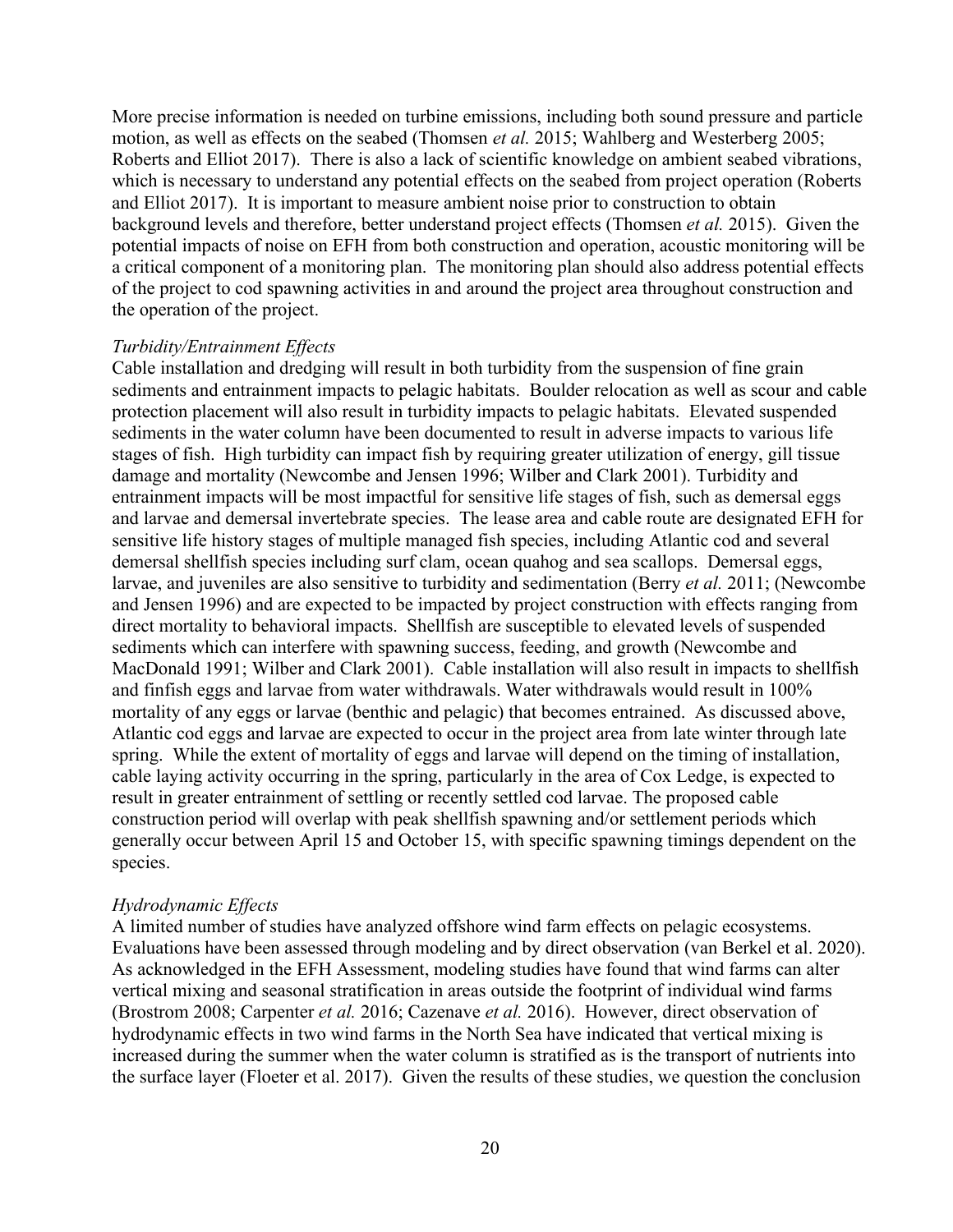in the EFH Assessment that the potential hydrodynamic effects of the South Fork Wind Farm, especially in combination with the other wind energy projects that are planned in southern New England, would be limited to within 200-400 meters of individual WTGs, a conclusion that is inappropriately attributed to a Biological Opinion from another project<sup>[3](#page-20-0)</sup>.

In Europe, the presence of wind farms and associated hydrodynamic changes have led to increased suspended sediment observed in the wakes of monopile foundations with direction of wakes changing based on tides and extending up to 1 or more km downstream (Vanhellemont and Ruddick 2014). The impacts of these sediment plumes are unknown but may affect the light field which could have implications for primary productivity and visual predation (Vanhellemont and Ruddick 2014). We would expect the severity of any sediment plumes to depend on local conditions, particularly sediment type and any local scour at the site. Sediment within the lease area is largely heterogeneous and complex, as compared with finer sediment of the North Sea where sediment plumes have been shown to be quite large. We would expect sediment plumes to be less extensive in the project area, but increased turbidity at the site may be possible and may affect adjacent complex habitats. Monitoring at the turbine locations would be necessary to understand changes in local conditions. Further research is also needed to understand the effects from turbine wake sediment plumes, and the impacts of those plumes on local ecosystems (Vanhellemont and Ruddick 2014).

#### *Decommissioning*

Habitat will also be altered at the decommissioning phase of the project. BOEM requires all equipment to be removed up to 15 feet (4.6 meters) below the mudline. This will again alter habitat by removing the introduced structures that have colonized epibiota during the 25+ years of operation. While details related to decommissioning are limited at this time, we expect habitat to be further altered and disturbed during this process. As noted in the EFH assessment, additional coordination will be necessary for decommissioning of the project.

### **Monitoring Project Effects**

As discussed in this letter, data gaps remain related to effects from construction and operation of the wind farms, which complicates our ability to fully understand impacts to EFH. Despite the construction and operation of wind farms across Europe, effects on the distribution and abundance of fish species remain poorly understood. The lack of a consistent monitoring framework across wind farms has made it difficult to draw comparisons among studies and to understand how wind farms are affecting fish at a local or regional level (Methratta and Dardick 2019). Wilding *et al.* 2017 cautioned against this "data-rich, information-poor" approach to monitoring effects of Marine Renewable Energy Devices (MRED), as several monitoring programs in Europe have not informed interactions of MRED at relevant ecosystem scales (Wilding *et al.* 2017). Since offshore wind development is at its infancy in the U.S., we have the opportunity to standardize data collection methods across projects to allow for hypothesis-driven monitoring at a regional level. This is particularly important as existing monitoring systems are likely to be insufficient in answering questions related to impacts of offshore wind, and these monitoring systems will also be impacted by

<span id="page-20-0"></span><sup>&</sup>lt;sup>3</sup> Please note that NOAA Fisheries biological opinions should not be used as a reference unless referring to specific conclusions for which the particular project that the biological opinion was issued. We do not recommend relying on NOAA Fisheries Biological Opinions to support conclusions reached by BOEM for other projects that were not the subject of that Opinion.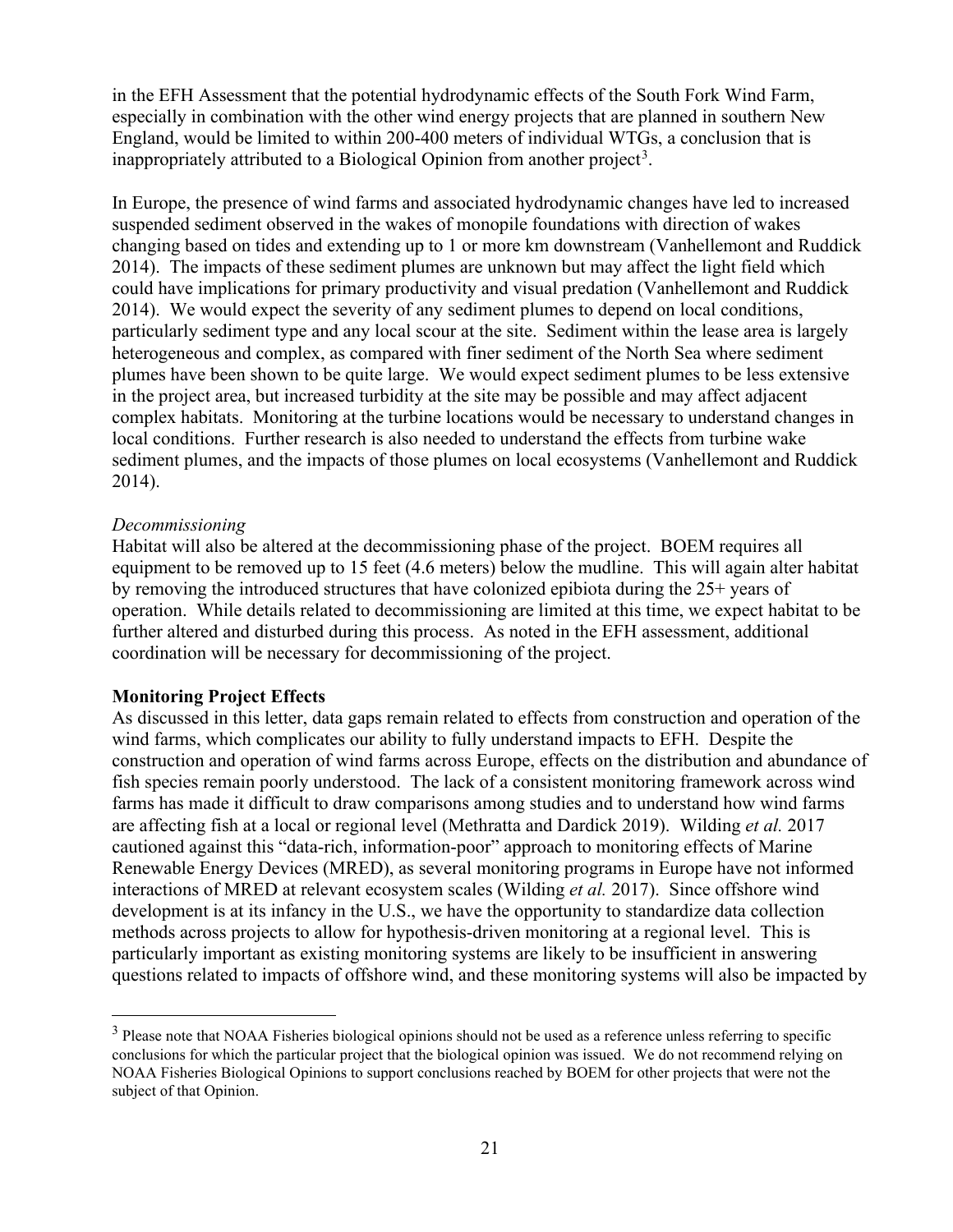future development.

Given the scale of development proposed on the OCS in a relatively short period of time, it will be important for BOEM to take initiative to ensure regional programs can move forward expeditiously to address these data gaps. Several important questions need to be addressed to understand the cumulative effects of large-scale development on EFH, particularly related to hydrodynamic effects and atmospheric energy extraction and the consequential effects to primary productivity and larval distribution, a major driver in understanding the presence and seasonality of fish species (Friedland *et al*. 2021, Chen *et al*. 2021). Additional studies are also needed related to impacts of particle motion on the benthos and demersal species as well as effects on migration from large-scale habitat alteration and EMF emissions across multiple adjacent projects. Specifically, studies are needed to understand how habitat alteration impacts juvenile fish species in the development areas as the WTGs are expected to attract predatory species, such as black sea bass that also have been found to exhibit site fidelity to particular reefs once established. Studies that evaluate the predator/prey dynamics in these areas are needed to understand potential cumulative effects of large-scale development on juvenile species. Research on existing wind farms suggests the potential for altered food web structures, which may have important ecosystem implications; however, this has not been well studied (Methratta and Dardick 2019). It will be important for BOEM to incorporate requirements for developers to integrate investigation of such issues into regional or project-specific monitoring plans to ensure the regional monitoring programs can move forward.

In addition to regional studies, site specific monitoring and research should be employed by Orsted to understand impacts from the project on EFH and other marine resources. Site specific studies must be designed in a manner capable of identifying project effects. Before-After-Gradient (BAG) studies have advantages for studying impacts of wind farms, as this method can inform the spatial scale of the effects, eliminate the need for control sites, and offer greater statistical power (Methratta and Dardick 2019). Using the distance from the turbine as a survey stratum provides a sampling scheme that can combine the qualities of a BACI study with gradient sampling that allows for better detection and assessment of localized effects, in addition to more diffuse wind-farm wide effects. We recommend this approach be used for site specific monitoring studies, in order to avoid missing the relatively small areas that are likely to be strongly impacted. A BAG approach to monitoring also provides the opportunity to collect more data to help understand changes in community structure, including epibiota, colonization of invasives, macrobenthic communities, and the acoustic environment.

It is our understanding that Orsted is proposing to conduct fisheries and benthic monitoring studies in the project area. Specifically, based on a study plan dated September 2020, Orsted is proposing to collect fisheries information using various gear types including gillnet, beam trawl, fish pot and ventless trap. They are also proposing to conduct benthic monitoring in the project area. An acoustic and telemetry study funded by BOEM and led by the NEFSC is currently ongoing on Cox Ledge. Orsted has incorporated this study as well as an ongoing telemetry study looking at highly migratory species (HMS) into their monitoring plan and described financial contributions to these studies to help increase pre-construction data collection in the area. We would note that Table 6.2 on page 171 of the EFH Assessment incorrectly suggests that NMFS has "approved" these monitoring plans. We did review drafts of the monitoring plans submitted to us by Orsted, and provided comments on June 12, 2020, and additional comments on December 14, 2020 specific to the benthic monitoring plan dated September 2020. While we may have approved experimental fishing permits to conduct some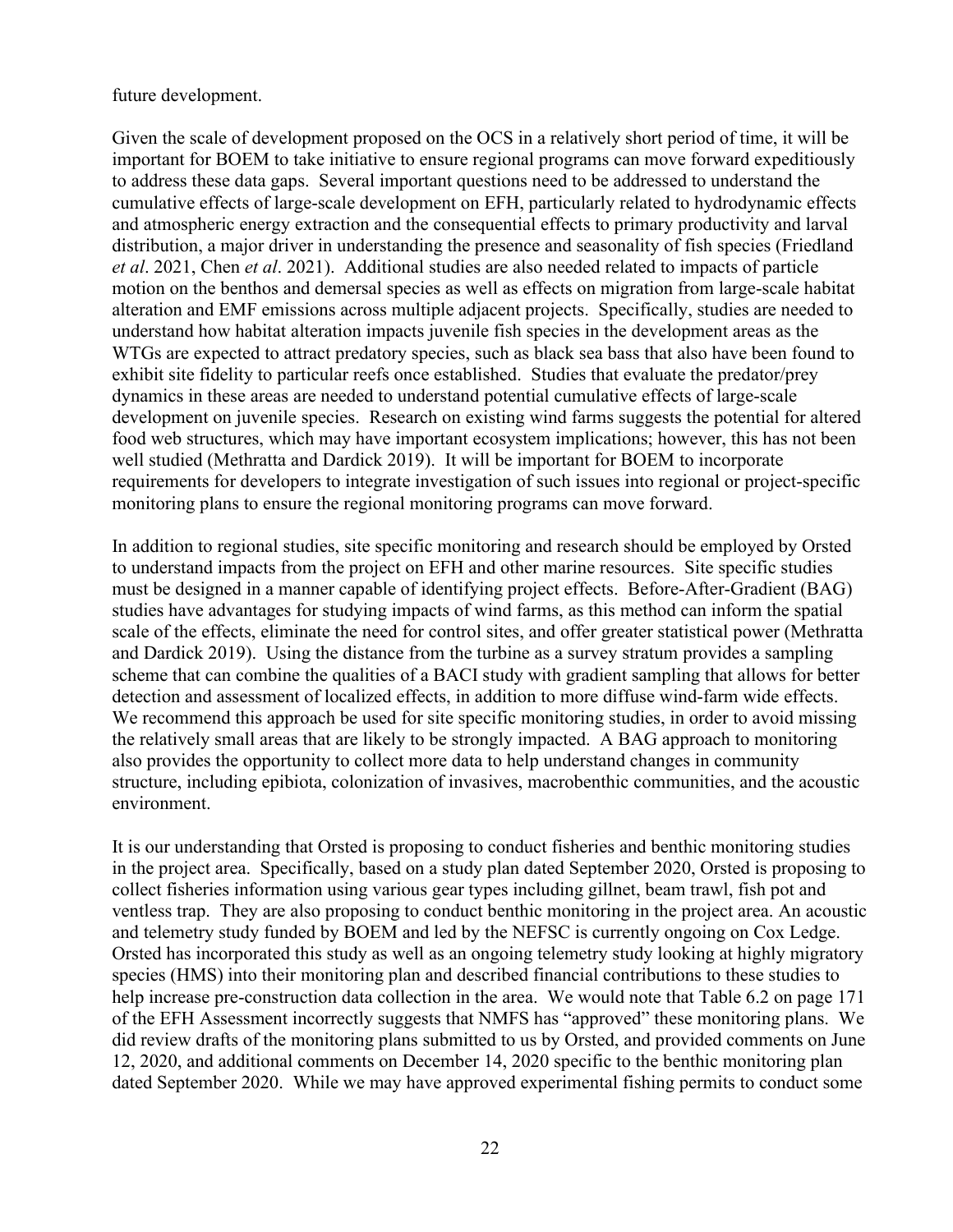of the proposed surveys, these approvals and previous comments do not constitute approval of the monitoring plan at large, as we have not provided any official concurrence of these plans. Rather, we have raised significant concerns with some of the studies as proposed, which should be addressed prior to commencement.

Given the complex habitat in the project area and the potential impacts of the project on spawning Atlantic cod, we consider a robust benthic monitoring plan and continuation of acoustic and telemetry studies to be the most important components for this project to understand potential impacts of the project on EFH. The latest draft of the proposed monitoring plans was not incorporated into the EFH assessment; however, based on our review of the benthic monitoring plan dated September 30, 2020, we have significant concerns about the ability of the design to detect changes. Specifically, it is not clear that there is adequate sampling or replication to detect meaningful changes (i.e., the statistical power of the study to detect changes). The proposed lack of multi-year pre-construction data collection will also place unnecessary constraints on the study's ability to distinguish between annual variability and changes related to the project construction and operation. The plan does incorporate a Before-After-Gradient (BAG) approach for monitoring changes to benthic habitats at increasing distances from turbines and along transects placed perpendicularly to the onshore cable route; however, there does not appear to be adequate replicates along fixed distances from the turbine and the OEC to support a robust statistical analysis. In addition, it will be critical for the benthic monitoring plan to identify effects of project construction on all different habitat types in the project area, not just boulder habitats. It will be important to ensure that benthic monitoring of the project not only documents pre- and post-construction habitat conditions and benthic communities, including demersal juvenile finfish species that may be more vulnerable to project impacts, but that monitoring is capable of detecting changes at relevant scales as well as across and within different habitat types. It may be necessary to use a variety of sampling techniques to gain proper insight into changes in the community composition and biodiversity in the wind farm (Kerckhof *et al.* 2018; Walsh and Guida 2017). The project should be designed to identify effects of these habitats and changes to macrobenthic communities at various distances from the turbine. Affected hard bottom habitats may be vulnerable to colonization of invasive species, so it will be critical for any benthic monitoring plan to incorporate an evaluation of invasive species growth on the surrounding habitats. We strongly recommend that you coordinate closely with us in the development of the benthic monitoring plan.

The ongoing acoustic and telemetry study mapping the distribution of habitat use of soniferous fish on Cox Ledge, with a focus on Atlantic cod spawning aggregations (Van Parijs *et al*. in progress) is providing important information to help inform cod activity in and around the project area. While this study is only considered to inform "pre-construction" in Orsted's September 2020 monitoring plan, it will be critical for this study to continue through construction and post-construction to help evaluate how cod are using this area over time. The study is funded through 2022, but we would recommend it be expanded as a component of project specific monitoring to help contribute to an understanding of any changes in cod activity from project development in this area.

Additional monitoring and assessments particularly around acoustic effects of construction would provide important information that may help supplement ongoing studies on Atlantic cod in the area. Specifically, the September 2020 monitoring plan does not include any proposed monitoring of the acoustic effects of project construction and operation, which will be important to understand the extent of impacts, particularly on Atlantic cod in this area. We recommend passive acoustic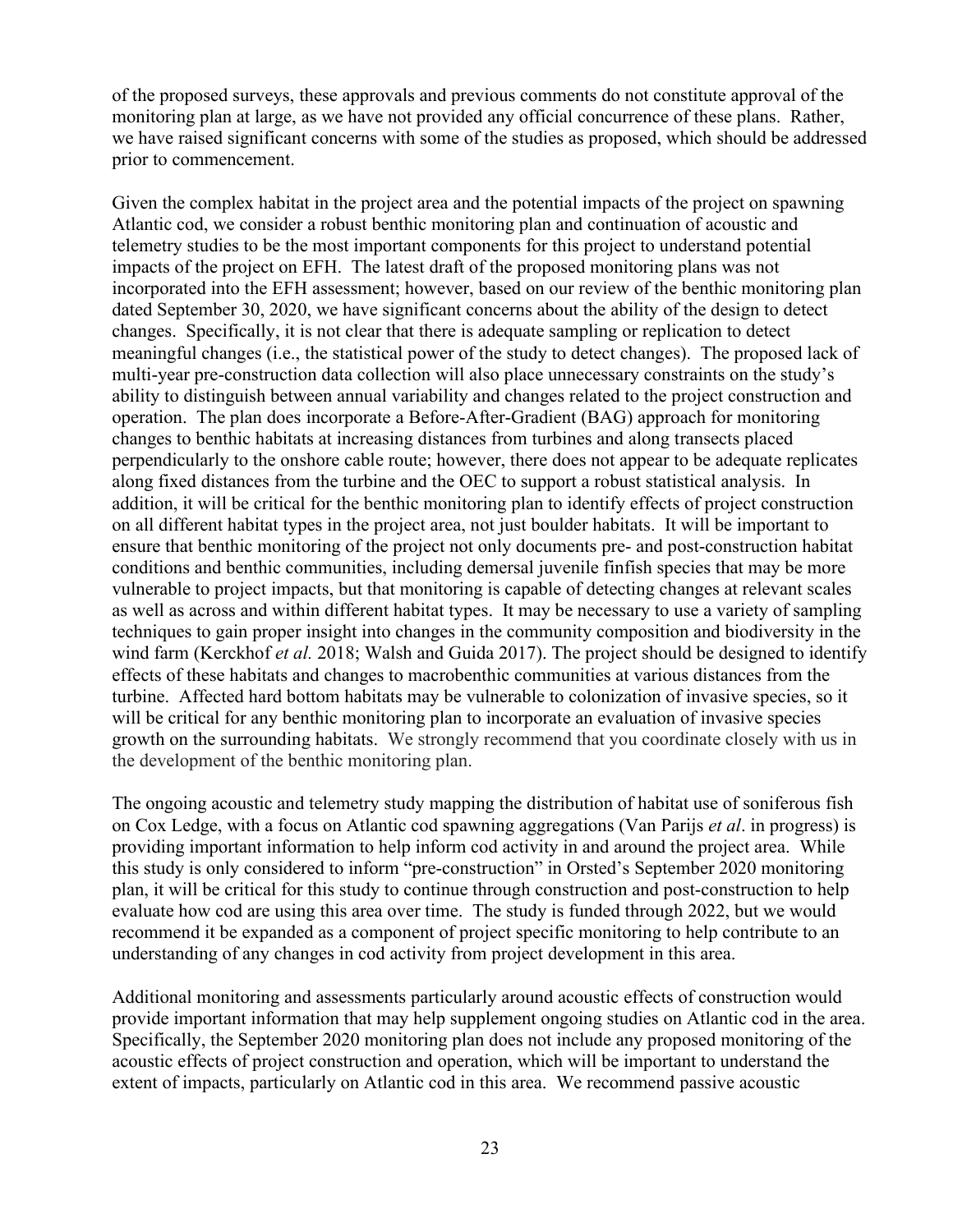monitoring also be conducted along a range of gradients from near field sites to locations much further from the turbine site, including tens of kilometers. This should be done before, during, and after construction and include both construction and operation measurements. In addition to providing information on project effects on the acoustic environment, acoustic monitoring could detect changes in the presence of species that produce biological sounds and help supplement information found in the ongoing acoustic and telemetry studies. We strongly recommend you work with us in the development of any monitoring study.

### **EFH Conservation Recommendations**

The project area, covering both the WDA and the OECC, is designated as EFH under the MSA for multiple federally managed species, including Atlantic cod, summer flounder, winter flounder, windowpane flounder, scup, black sea bass, longfin inshore squid, Atlantic scallop, surfclam and ocean quahog. As described above, the proposed project would result in significant adverse effects on EFH. Pursuant to Section  $305(b)(4)(A)$  of the MSA, we recommend that you adopt the following EFH conservation recommendations.

- 1. The inadequacies of the EFH assessment have hindered our ability to provide comprehensive and detailed conservation recommendations. These inadequacies include inconsistencies in your impact calculations and proposed project elements as well as the lack of analysis of new information in the updated May 7, 2021, COP. We recommend that you update and revise the EFH assessment to clarify the type of turbine scour protection to be used and the extent of boulder relocation required for each turbine location. The EFH assessment should also be updated to reflect new information incorporated into the COP, including any identified unexploded ordinances (UXOs) and proposed plans for remediation and movement of any UXOs. We also recommend that your updated EFH assessment describe any anticipated impacts from proposed monitoring plans. If the new information affects the basis of our EFH conservation recommendations, or if upon review of the updated EFH assessment we determine that additional recommendations are necessary to avoid, minimize, or offset adverse impacts to EFH, you will be required to reinitiate the EFH consultation. Additionally, BOEM should coordinate with us to develop an EFH assessment template to help standardize the structure and content of future assessments.
- 2. Based on the available habitat delineations and data, we have determined that the proposed turbine locations WTG 1, WTG 5, WTG 15, WTG 16A, and WTG 17A would result in substantial adverse impacts to complex habitats. BOEM should remove these turbine locations from the proposed project and prohibit development at these locations.
- 3. Based on the available habitat delineations and data, we have also determined that micrositing turbine locations will be necessary to avoid and minimize substantial adverse impacts to complex habitats. We recommend that turbine locations WTG 2, WTG 4, WTG 6, WTG 8, WTG 9, WTG 10, WTG 12, WTG 13, TG 14, OSS, and the associated inter-array cables be microsited into low multibeam backscatter return areas and that restrictions on seafloor disturbance (e.g. anchoring) during construction be required to avoid impacts to higher multibeam backscatter return areas. BOEM should require a micrositing plan be developed for each of the identified turbine locations and associated cable routes. The micrositing plan should be submitted for our review and comment prior to BOEM approval.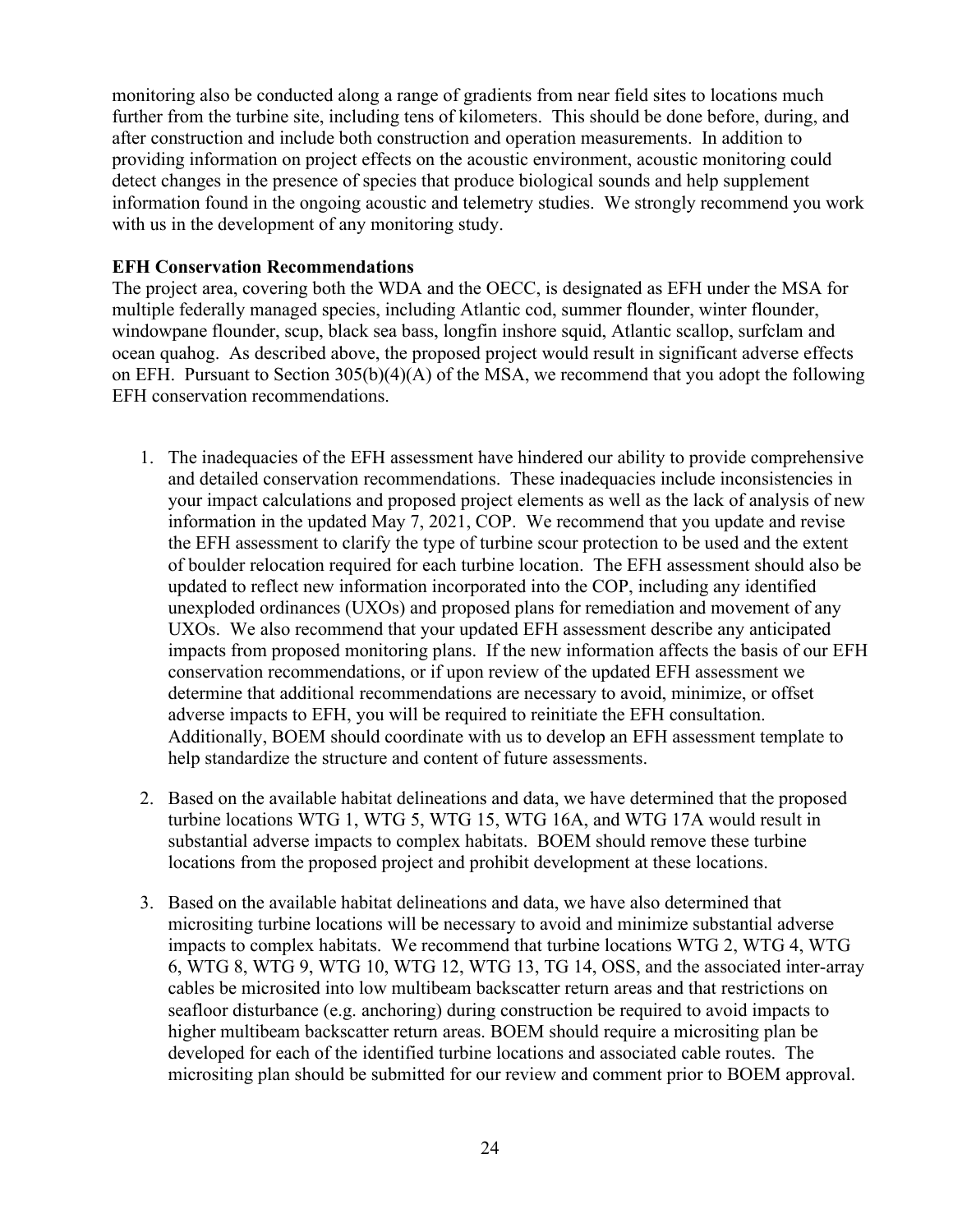- 4. Given the extent of complex habitats in the project areas, BOEM should require the applicant to develop an anchoring plan to ensure anchoring is avoided and minimized in complex habitats during construction and maintenance of the project. This plan should specifically delineate areas of complex habitat around each turbine and cable locations, and identify areas restricted from anchoring. Anchor chains should include mid-line buoys to minimize impacts to benthic habitats from anchor sweep where feasible. The habitat maps and inshore maps delineating eelgrass habitat adjacent to the O&M facility should be provided to all cable construction and support vessels to ensure no anchoring of vessels be done within or immediately adjacent to these complex habitats. The anchoring plan should be provided for our review and comment prior to BOEM approval.
- 5. BOEM should require scour and cable protection within complex habitats of the lease area use natural, rounded stone of consistent grain size to match existing conditions. Scour and cable protection placed within soft-sediment habitats should incorporate natural, rounded cobble and boulders (2.5-10 inches in diameter for cobble or >10-inch diameter for boulder). Concrete mattresses should not be permitted to be used as scour protection within hard bottom and structurally complex habitats, and any required use of concrete mattresses for cable protection should be mitigated through the addition of natural, rounded stone. Should the use of any engineered stone be necessary, it should be designed and selected to provide three-dimensional structural complexity that creates a diversity of crevice sizes. BOEM should require that the applicant provide descriptions and specifications for any proposed engineered stone for agency comment and review prior to final design selection.
- 6. BOEM should restrict pile driving and all bottom-disturbing activities within the lease area during periods of Atlantic cod spawning. Pile driving activity and bottom-tending disturbances should be prohibited during peak spawning, from November through March to avoid and minimize substantial adverse impacts to Atlantic cod EFH.
- 7. BOEM should require the applicant to use noise mitigating measures during construction, such as soft start procedures, to ensure fish have the opportunity to evacuate the area prior to pile driving activity, and the deployment of noise dampening equipment such as bubble curtains. BOEM should require the development of a plan outlining noise mitigation procedures in consultation with the resource agencies prior to any construction activities. This should include a minimum of 30 days for the resource agencies to review and provide comments. The noise mitigation plan should be filed with BOEM for approval before construction commences. The noise mitigation plan should include a process for notifying resource agencies within 24 hours if any evidence of a fish kill during construction activity is observed, and contingency plans to resolve issues.
- 8. BOEM should require passive acoustic monitoring to be conducted along a range of gradients from the proposed turbine locations before, during, and after pile driving activities. Resource agencies should be provided a draft of the acoustic monitoring plan for review and comment. The plan should also include sound verification monitoring during pile driving activities. Additional noise dampening technology should be applied should real-time monitoring indicate noise levels are not attenuated to the minimum required 10 decibels. Acoustic monitoring reports should be provided to the resource agencies.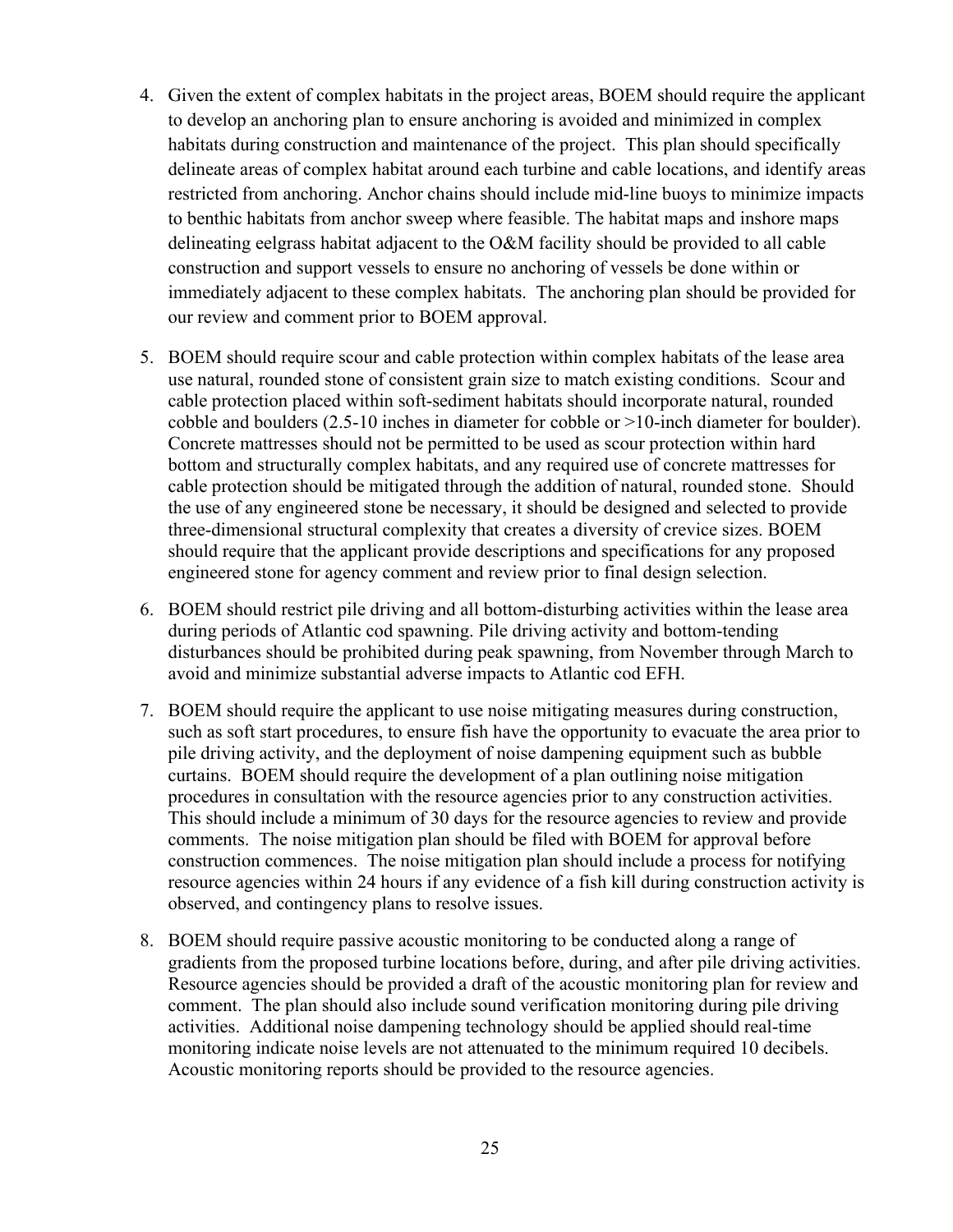- 9. BOEM should require the applicant to revise the proposed Benthic Habitat Monitoring Plan to address agency concerns related to the adequacy of the proposed methods to detect changes, and to require that the plan address potential changes to macrobenthic communities across and within each habitat type in the project area, including the artificial substrates to be constructed. The plan should include monitoring of invasive species growth on constructed habitats, habitats impacted by project construction as well as expansion to the adjacent habitats. The monitoring plan should also include measures to evaluate demersal juvenile fish species response to habitat impacts as a result of the project. The applicant should consult with the resource agencies in the revision and refinement of this plan and give the resource agencies a minimum of 30 days to review and comment on the plan. The applicant should ultimately file the plan with BOEM for approval. BOEM should ensure that the applicant's filing addresses, and includes, all resource agency comments, as well as the applicant's response to those comments.
- 10. Given the potential for adverse impacts to Atlantic cod spawning activity as a result of the construction and operation of this project, as well as cumulatively as wind expands in southern New England, BOEM should continue and expand the on-going telemetry and passive acoustic survey. The study should be extended to provide continuous monitoring of Atlantic cod spawning aggregations prior to the construction of the project, and postconstruction. We also recommend that the survey be expanded throughout the entire MA and RI/MA wind energy areas (WEA) to allow for detection of shifts to spawning activity and any other spawning activity that may overlap with the WEAs that may be affected by this project and future development.
- 11. Given the uncertainties surrounding potential impacts to hydrodynamics and predator-prey relationships that may result from this project and cumulatively across the southern New England WEAs, BOEM should take measures to address this uncertainty. BOEM should develop and implement a regional scale study to evaluate and monitor shifts and changes in hydrodynamics (e.g., vertical stratification, current velocities, and direction), primary production, and predator-prey relationships that may occur across wind development areas and result in broader scale impacts for the region, managed fisheries, and NOAA-trust species.
- 12. BOEM should restrict nearshore dredging and silt-producing activities associated with the sea-to-shore cable installation and proposed O&M facility improvements that occur at or adjacent to water depths of 5 meters or less, from January 1 through May 31, of any calendar year, to protect sensitive life history stage winter flounder EFH.
- 13. The EFH consultation should be reinitiated prior to decommissioning turbines to ensure that the impact to EFH as a result of the decommissioning activities have been evaluated and minimized to the extent practicable.

Please note that Section 305(b)(4)(B) of the MSA requires you to provide us with a detailed written response to these EFH conservation recommendations, including a description of measures you have adopted that avoid, mitigate, or offset the impact of the project on EFH. In the case of a response that is inconsistent with our recommendations, Section 305(b)(4)(B) of the MSA also indicates that you must explain your reasons for not following the recommendations. Included in such reasoning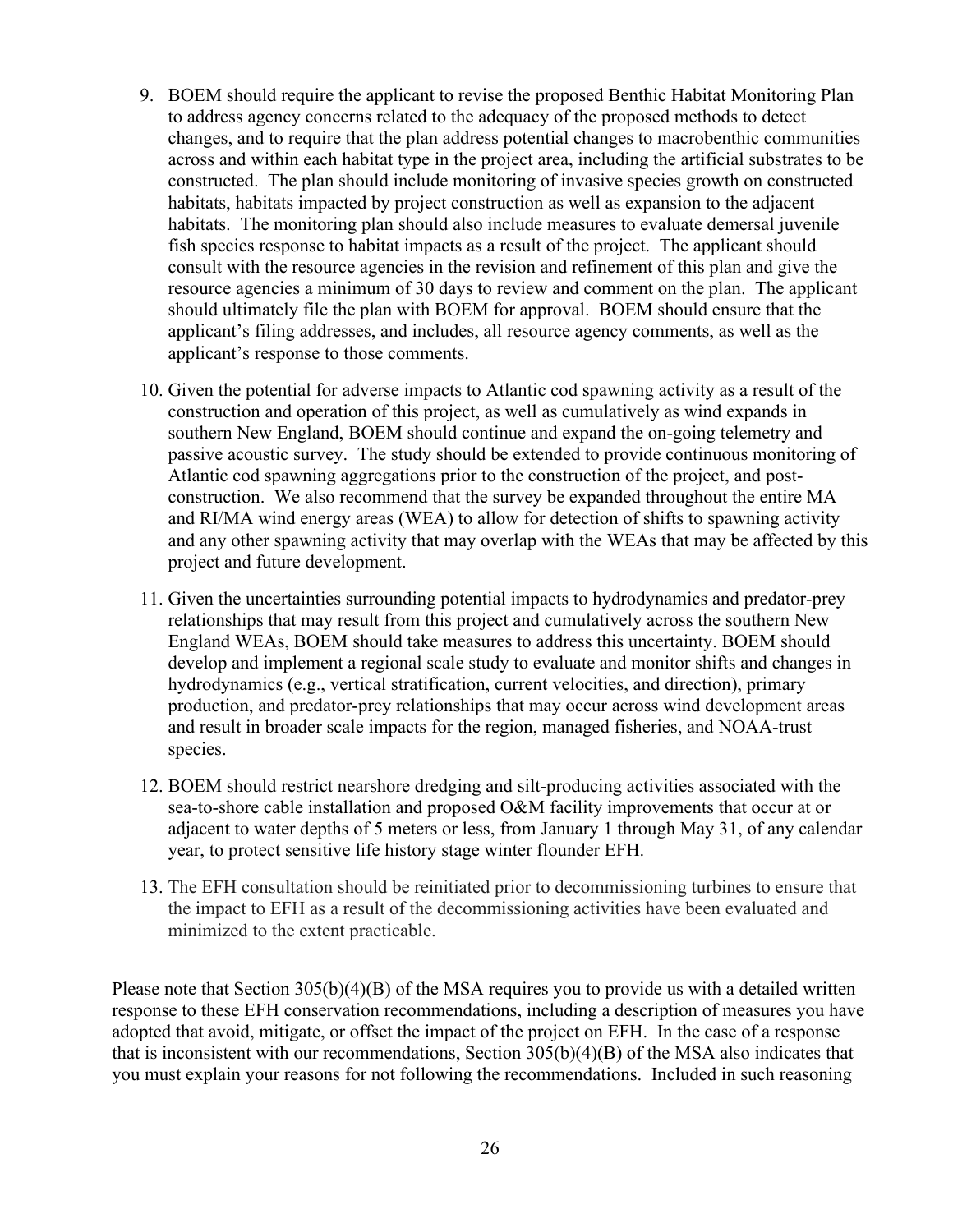would be the scientific justification for any disagreements with us over the anticipated effects of the proposed action and the measures needed to avoid, minimize, mitigate, or offset such effects pursuant to 50 CFR 600.920(k).

Please also note that a distinct and further EFH consultation must be reinitiated pursuant to 50 CFR 600.920(1) if new information becomes available or the project is revised in such a manner that affects the basis for the above EFH conservation recommendations.

## **Fish and Wildlife Coordination Act Recommendations**

The Fish and Wildlife Coordination Act (FWCA) provides authority for our involvement in evaluating impacts to fish and wildlife from proposed federal actions that may affect waters of the United States. The FWCA requires that wildlife conservation be given equal consideration to other features of water resource development programs through planning, development, maintenance and coordination of wildlife conservation and rehabilitation. Our FWCA recommendations must be given full consideration.

## *Horseshoe Crabs*

Horseshoe crabs are present in the project area and may be impacted by inshore construction activities including export cable installation and construction and dredging activities associated with the proposed O&M facility. Horseshoe crab eggs and larvae are a food source for a number of fish species including striped bass, white perch, weakfish, American eel, silver perch, and federally managed summer flounder and winter flounder (Steimle *et al*. 1999). Dredge disposal/placement may result in the loss of horseshoe crabs and their eggs and larvae, and their habitat, resulting in a reduction in prey species for several federally managed species and adverse effects to their EFH. As noted in the EFH assessment, horseshoe crabs are known to occur within Lake Montauk. Avoiding dredging and placement between April 15 to July 15 minimizes potential impacts to horseshoe crab spawning.

## *American Lobster and Jonah Crab*

The South Fork offshore energy project area is habitat for American lobster (*Homarus americanus*) and Jonah crab (*Cancer borealis*). American lobster is an important commercial and recreational fisheries species. It is important to note that Vessel Trip Report (VTR) data likely under-report total lobster and Jonah crab landings due to permit reporting requirements. Lobster-only permit holders are not required to report VTR data. In 2019 over 125 million pounds of lobster were landed (NMFS 2021).

Shelter providing habitat has been shown to be a critical requirement for recently settled and early juvenile lobsters (Cowan 1999). Adult lobsters also use cobble-boulder habitat but tend to inhabit a broader range of habitats which may include both protected and exposed locations (Aiken and Waddy 1986; Karnofsky *et al.* 1989; Mackenzie and Moring 1985). The project area is known to support lobster, and spans an area used for inshore and offshore migrations (Fogarty *et al.* 1980). Lobster catch in southern New England has declined since the late 1990s, which in part led to the increase in the closely linked Jonah crab (*Cancer borealis*) fishery (ASMFC 2015). Little is known about Jonah crab biology, but the recent expansion in landings has led the Atlantic States Marine Fisheries Commission (ASMFC) to develop a Fishery Management Plan (FMP) for the species in 2015 (ASMFC 2015). As noted earlier, VTR data likely under-report total lobster and Jonah crab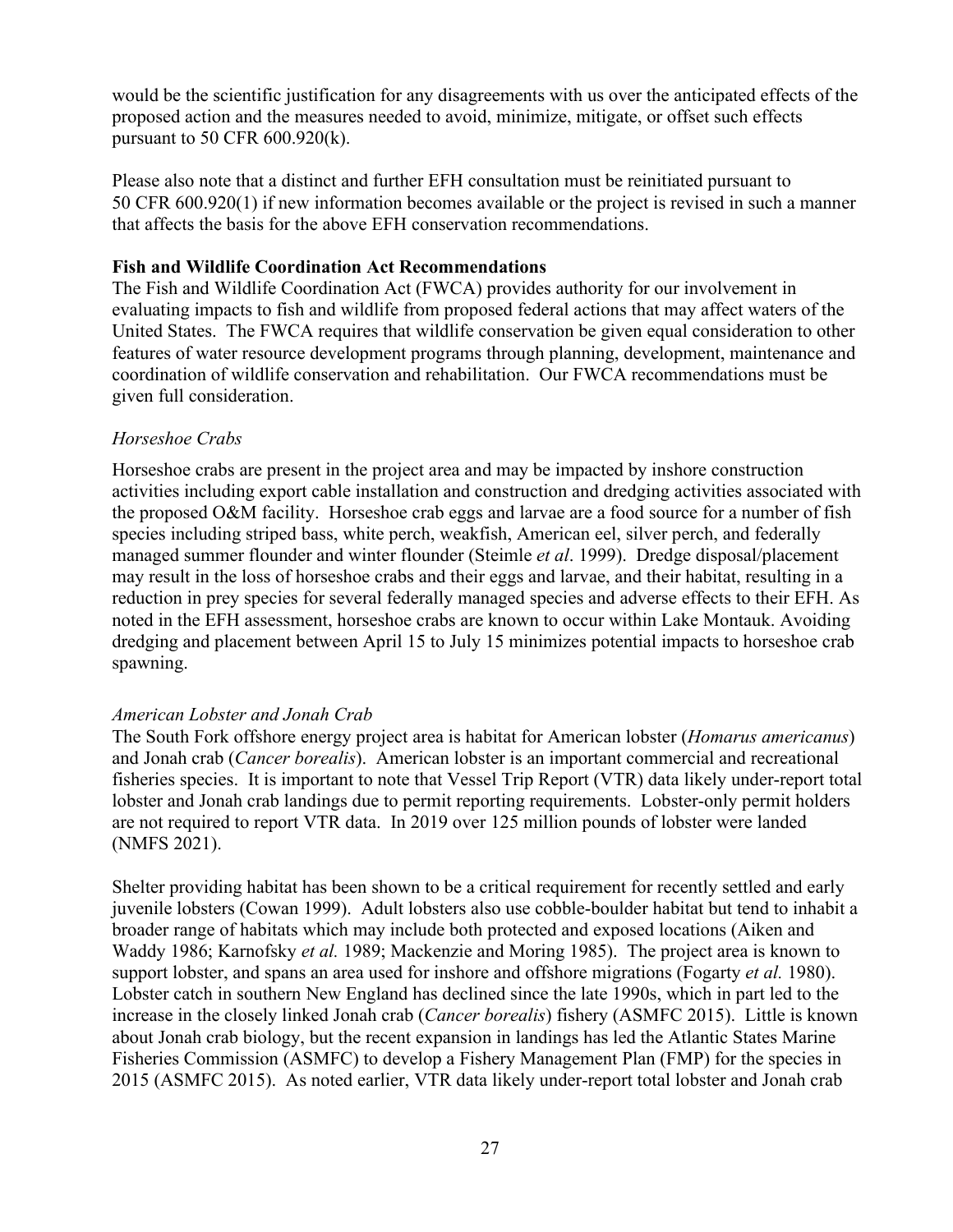landings due to permit reporting requirements. In 2019, nearly 16 million pounds of Jonah crab were landed (NMFS 2021). Jonah crab are most frequently caught in rocky offshore habitats (ASMFC 2015). Observations with submersibles (Wenner *et al.* 1992) found Jonah crab in softer sediments along the continental slope, which was also in agreement with modelling completed by Collie and King (2016). Female crab have been documented to move inshore during the late spring and summer (ASMFC 2015). Taking steps to minimize project effects to EFH, particularly complex habitats more vulnerable to long-term or permanent impacts, will also be important in reducing project impacts to lobster and Jonah crab in the project area. Incorporation of the EFH conservation recommendations outlined above as conditions of COP approval will also be beneficial for reducing project impacts to lobster and Jonah crab.

The South Fork monitoring plan includes trap surveys targeting lobster and black sea bass in the project area to build baseline and identify habitat use, movement, and seasonal distribution of important species. The monitoring plan should emulate existing trap surveys for pre-, during and post-construction sampling, to allow comparison with regional baseline sampling. For example, the monitoring plan for this project uses different numbers, configurations (ventless vs. standard), and soak times for trap gear than similar efforts conducted for the Vineyard Wind 1 Project. Differences in methodology will make it difficult to compare data collected from these studies with data collected from other regional efforts. We recommend that you require the applicant to consult with the resource agencies and possibly even other wind companies in the development of its monitoring plan. The consultation process should involve active, iterative, coordination with the resource agencies to facilitate the exchange of ideas and harmonization between similar studies.

We also recommend you coordinate with us early in the process related to any potential effects of monitoring activities on NOAA trust resources, including protected species. We note that survey or monitoring activities may require permits or authorizations from us and may need to be considered in an ESA section 7 consultation. It is also important with respect to your review of proposed monitoring plans, that you remain updated on the current actions of the Atlantic Large Whale Take Reduction Plan, which includes measures to reduce risk from vertical lines in the waters in and around the project area. More information can be found at [https://www.fisheries.noaa.gov/new](https://www.fisheries.noaa.gov/new-england-mid-atlantic/marine-mammal-protection/atlantic-large-whale-take-reduction-plan)[england-mid-atlantic/marine-mammal-protection/atlantic-large-whale-take-reduction-plan.](https://www.fisheries.noaa.gov/new-england-mid-atlantic/marine-mammal-protection/atlantic-large-whale-take-reduction-plan)

## *NOAA Scientific Surveys*

As noted in the South Fork Draft Environmental Impact Statement, this project and cumulative wind development on the OCS is anticipated to result in major adverse impacts on NOAA Fisheries scientific surveys. This project would have direct impacts on the federal multi-species bottom trawl survey, the surfclam and ocean quahog clam dredge surveys, the integrated benthic/sea scallop habitat survey, ship and aerial-based marine mammal and sea turtle surveys, and the shelf-wide Ecosystem Monitoring Survey. The impacts to our scientific surveys from this project will be driven by four main mechanisms: 1) exclusion of NOAA sampling platforms from the wind development area, 2) impacts on the random-stratified statistical design that is the basis for data analysis and use in scientific assessments, advice, and analyses; 3) the alteration of benthic, pelagic, and airspace habitats in and around the wind energy development; and 4) potential reductions in sampling outside wind areas caused by potential increased transit time by NOAA vessels. These impacts will occur over the lifetime (approximately 2050) of wind energy operations at the project area and in the region.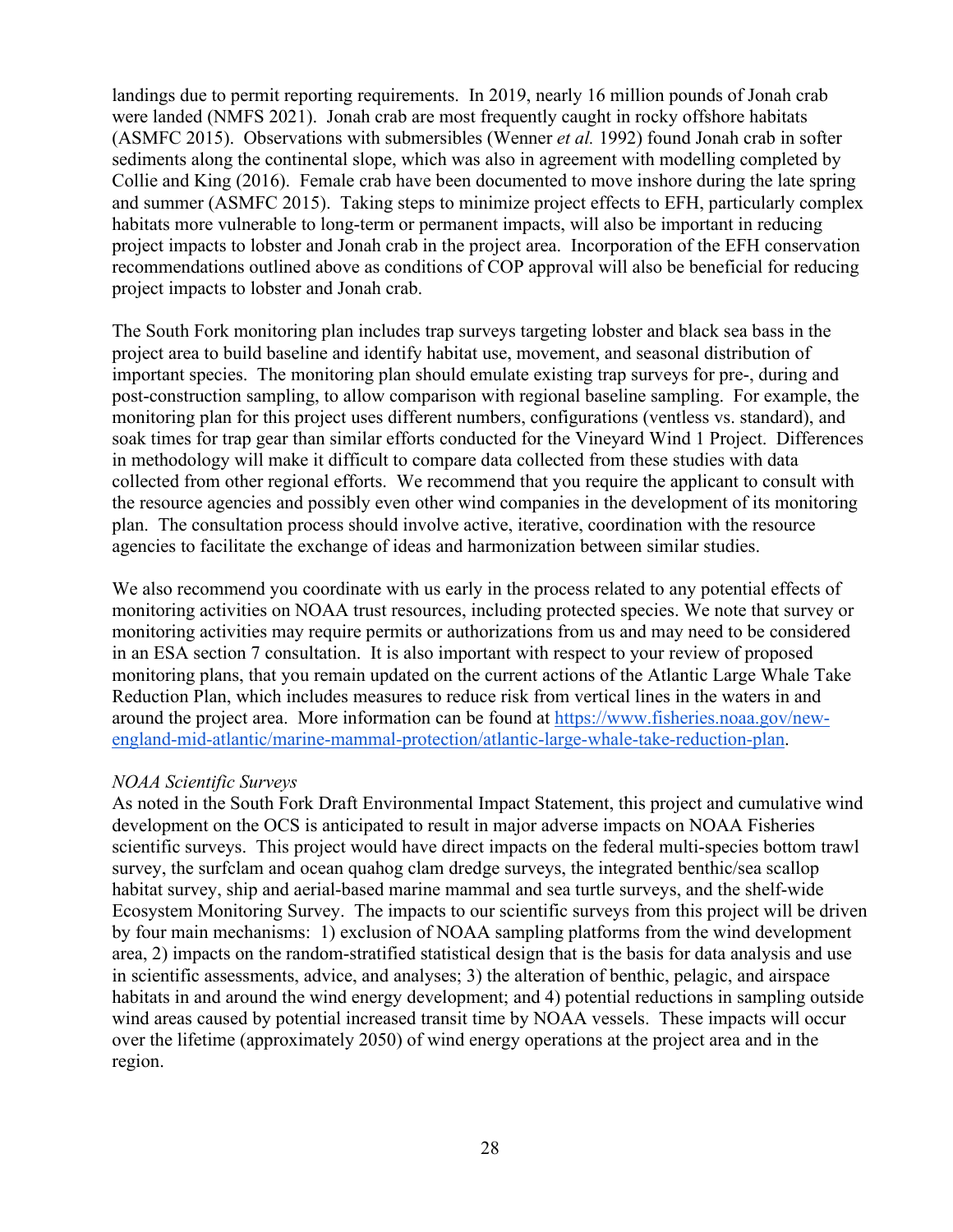Adverse effects on NOAA monitoring and assessment activities will directly impact the critical scientific information used for fisheries management and the recovery and conservation programs for protected species. These impacts will result in increased uncertainty in the surveys' measures of abundance, which could potentially affect decisions for fisheries management. Impacts to these surveys will have implications for habitat management and our consultations under MSA, as data collected through our scientific surveys are used to identify EFH and inform conservation and management of sensitive habitat areas.

The implementation of a NMFS scientific survey mitigation plan for the project will be necessary to mitigate losses in accuracy and precision due to the impacts of wind development on NEFSC surveys and scientific advice. This plan would address both project level and regional impacts and include the following elements for all NEFSC surveys impacted by the project: 1) Evaluate survey designs, 2) Identify and develop new survey approaches, 3) Calibrate new survey approaches, 4) Develop interim provisional survey indices, 5) Monitoring by wind energy industry to fill regional scientific survey data needs over the life of offshore wind operations, and 6) Develop and communicate new regional data streams. The goal of this is to ensure the continuity of the important marine scientific investments in long-term data collection and to maintain scientific support for sustainable fisheries.

## **Conclusion**

We appreciate the opportunity to coordinate with BOEM on the South Fork offshore wind development project. The conservation recommendations we provide in this letter will ensure that the adverse effects to EFH and managed species from this project are adequately minimized and compensated. In the event we receive a revised EFH assessment, we may determine that the recommendations provided need to be augmented, or that the consultation needs to be reinitiated if new information affects the basis of our EFH conservation recommendations. Should you have any questions regarding these comments or the EFH consultation process, please contact Alison Verkade at (978) 281-9266 or alison.verkade@noaa.gov. The ESA consultation is ongoing and is expected to be complete by August 9, 2019. Should you have questions related to the ESA Section 7 consultation, please contact Julie Crocker at (978) 281-9480 or julie.crocker@noaa.gov

Sincerely,

2 a. Chal

 Louis A. Chiarella Assistant Regional Administrator For Habitat Conservation

cc: Brian Hooker, BOEM Brian Krevor, BOEM Tim Timmerman, USEPA Tom Chapman, USFWS Christine Jacek, USACE Candace Nachman, NOAA Lisa Berry Engler, MACZM Grover Fugate, RI CRMC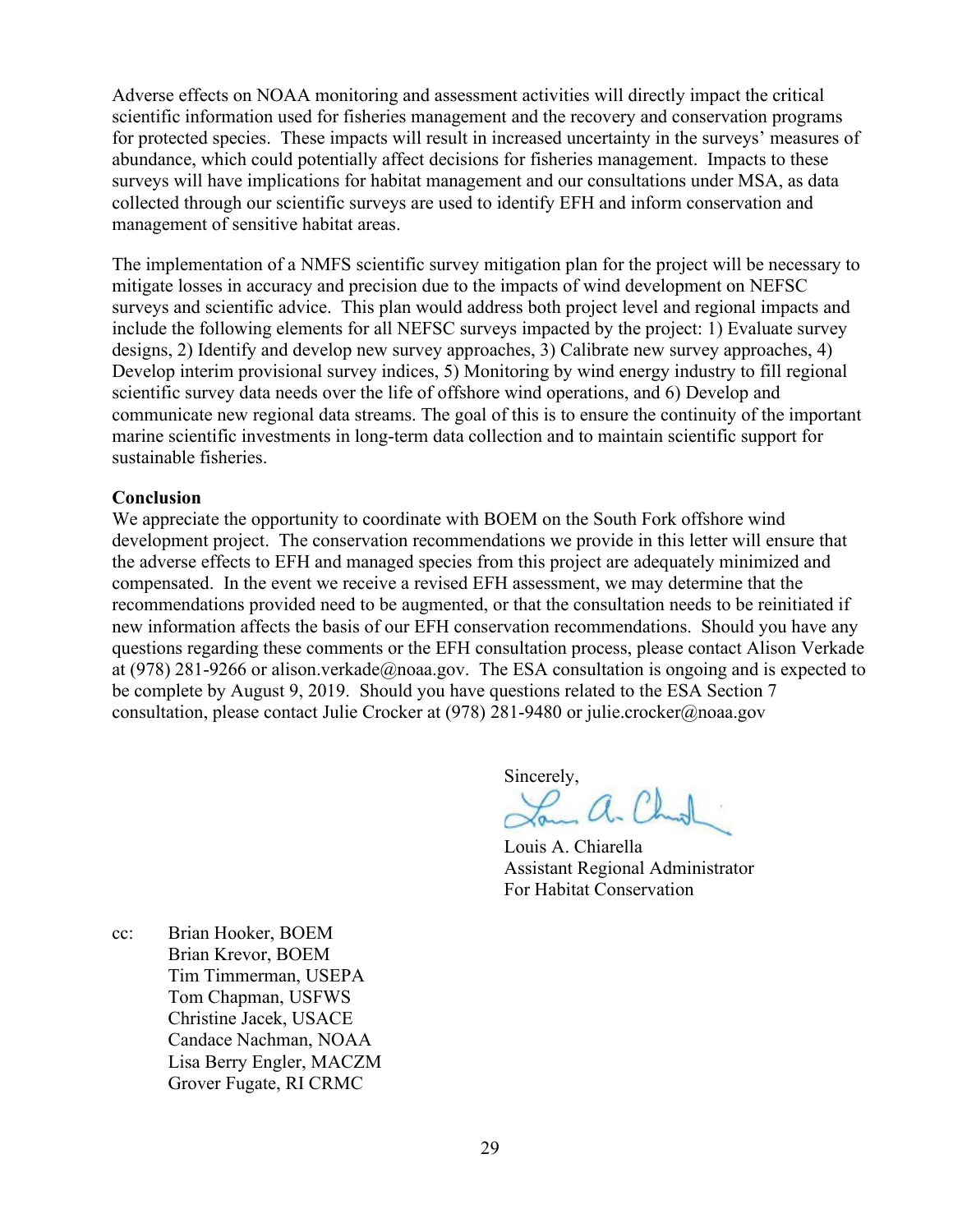Julia Livermore, RIDEM Tom Nies, NEFMC Chris Moore, MAFMC Lisa Havel, ASMFC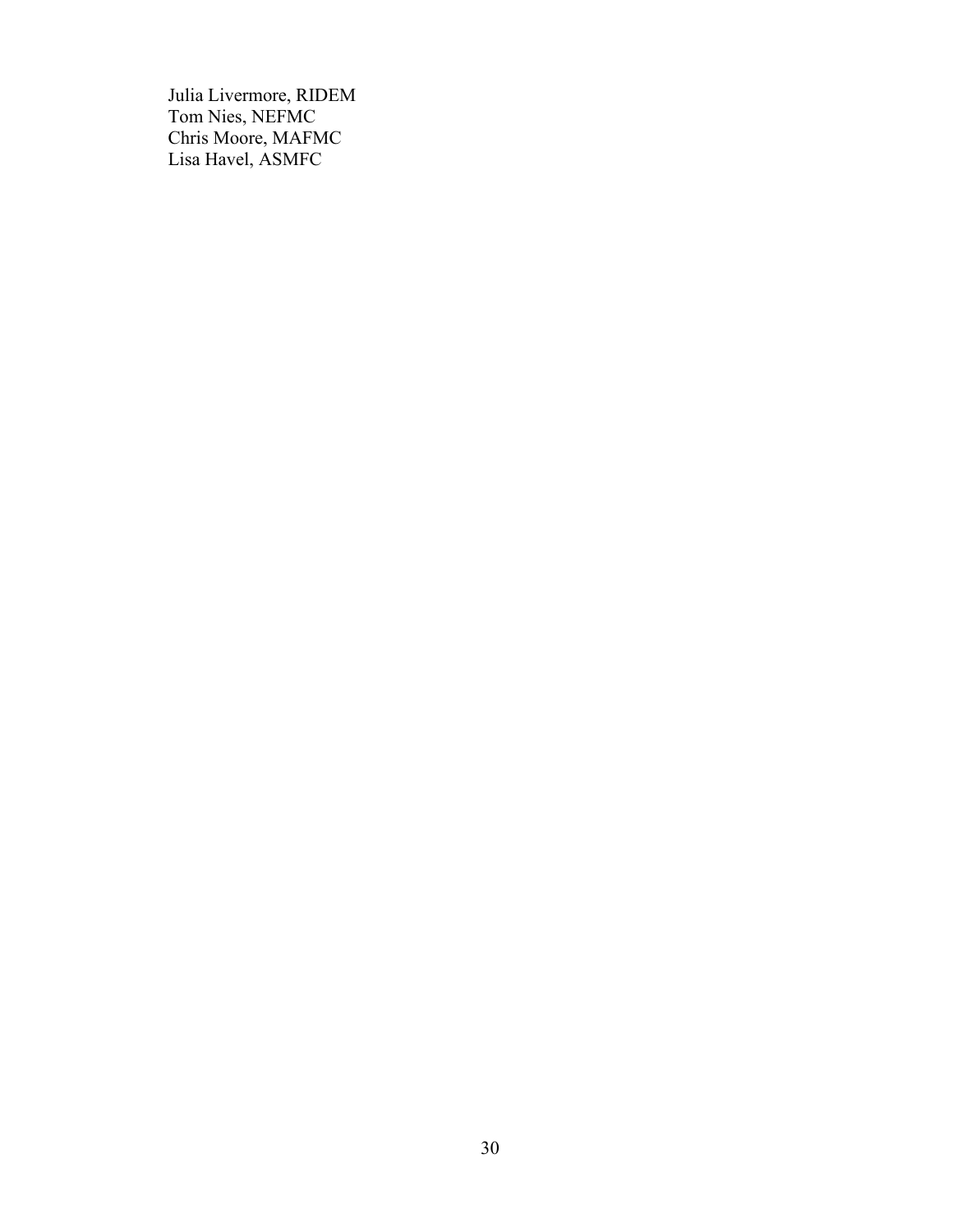## **Literature Cited**

- Able, K. W. and M.P. Fahay. 1998. The first year in the life of estuarine fishes in the middle Atlantic Bight; Rutgers University Press. New Brunswick, NJ. 342 p.
- Aiken, D.E. and S.L. Waddy. 1986. Environmental influence on recruitment of American lobster (*Homarus americanus*): a perspective. Can. J. Fish. Aquat. Sci. 43:2258-2270.
- Amoser, S., and F. Ladich. 2003. Diversity in noise-induced temporary hearing loss in otophysine fishes. The Journal of the Acoustical Society of America, 113(4), 2170-2179.
- Anderson, P., Berzins, I., Fogarty, F., Hamlin, H., and Guillette, L. 2011. Sound, stress, and seahorses: The consequences of a noisy environment to animal health. Aquaculture, 311, 129-138. doi:doi:10.1016/j.aquaculture.2010.11.013
- André, M., Solé, M., Lenoir, M., Durfort, M., Quero, C., Mas, A., … Morell, M. 2011. Low‐ frequency sounds induce acoustic trauma in cephalopods. Frontiers in Ecology and the Environment, 9(9), 489-493.
- ASMFC, Atlantic States Marine Fisheries Commission. 2015. Interstate Fishery Management Plan for Jonah Crabs.
- Auster PJ. 1998. A conceptual model of the impacts of fishing gear on the integrity of fish habitats. Conservation Biology 12: II98-I203.
- Auster, P.J., J. Lindholm, S. Schaub, G. Funnell, L.S. Kaufman, and P.C. Valentine. 2003. Use of sand wave habitats by silver hake. Journal of Fish Biology 62, 143-152.
- Auster, P.J. and R. Langton. 1999. The effects of fishing on fish habitat. American Fisheries Society Symposium 22:150-187.
- Banner, A. and Hyatt, M. 1973. Effects of noise on eggs and larvae of two estuarine fishes. Trans. Am. Fish.Soc. 1:134-136.
- Berry, W.J., Rubenstein, N.I., Hinchey, E.K., Klein-Mac-Phee, G. and Clarke, D.G. 2011. Assessment of dredging-induced sedimentation effects on winter flounder (*Pseudopleuronectes americanus*) hatching success: results of laboratory investigations. Proceedings of the Western Dredging Association Technical Conference and Texas A&M Dredging Seminar. Nashville, TN June 5-8,2011.
- Boehlert, G. W., and Gill, A. 2010. Environmental and Ecological Effects of Ocean Renewable Energy Development - A Current Synthesis. Oceanography, 23(2), 68-81. doi:DOI: 10.5670/oceanog.2010.46
- Boletzky Sv, Hanlon RT. 1983. A review of the laboratory maintenance, rearing and culture of cephalopod molluscs. Mem Natl Mus Vic 44:147–187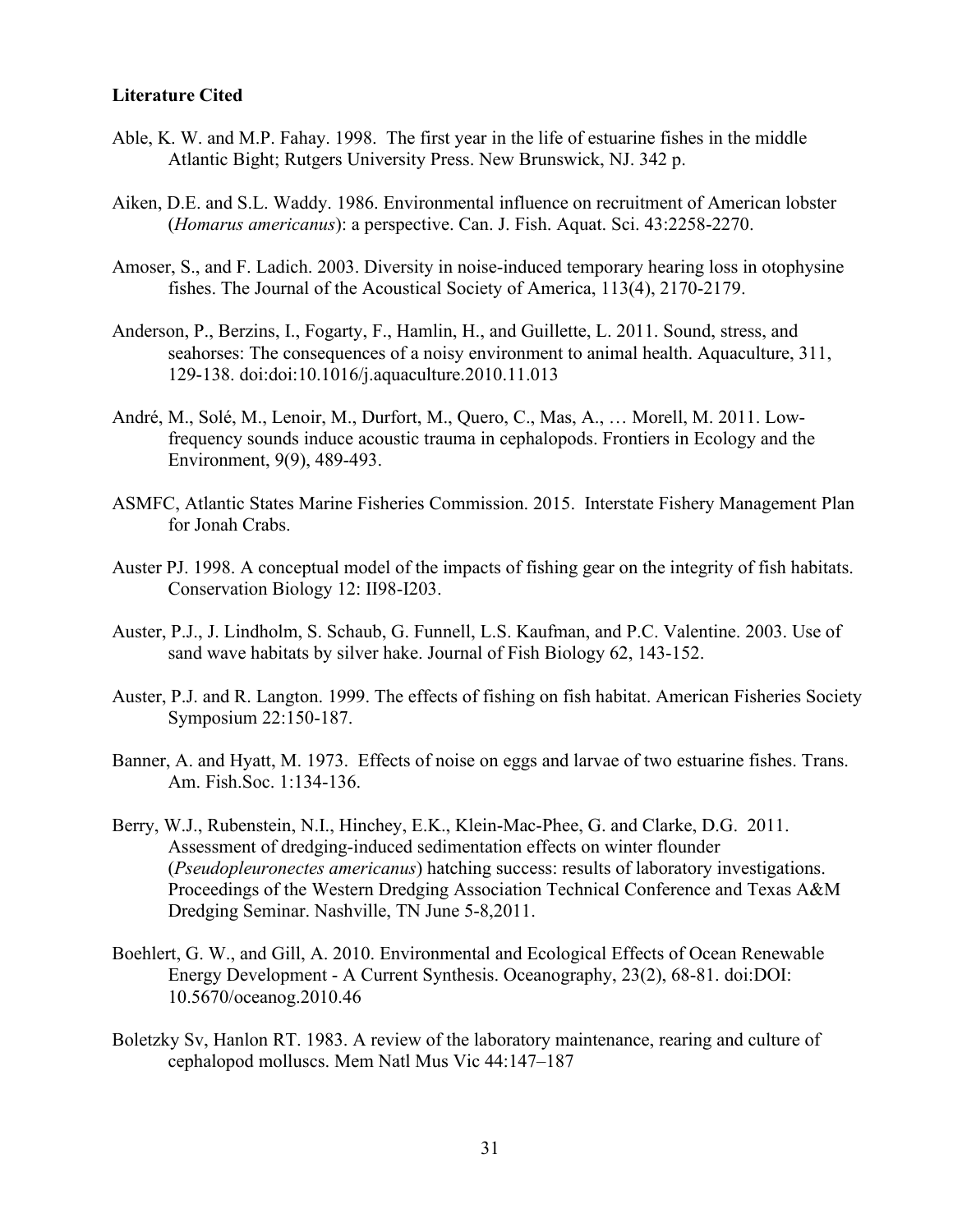- Bradshaw, C., Veale, L. O., Hill, A. S., & Brand, A. R. 2000. The effects of scallop dredging on gravelly seabed communities. Effects of fishing on non-target species and habitats, 83-104.
- Brostrom, G. 2008. On the influence of large wind farms on the upper ocean circulation. Journal of Marine Systems, 74, 585-591. doi:10.1016/j.jmarsys.2008.05.001
- Carpenter, J. R., Merckelbach, L., Callies, U., Clark, S., Gaslikova, L., and Baschek, B. 2016. Potential Impacts of Offshore Wind Farms on North Sea Stratification. PLoS One, 11(8). doi:ARTN e016083010.1371/journal.pone.0160830
- Causon, P., and Gill, A. 2018. Linking ecosystem services with epibenthic biodiversity change following installation of offshore wind farms. Environmental Science and Policy, 89, 340- 347.
- Cazenave, P.W., Torres, R. and Allen, J.I. 2016. Unstructured grid modelling of offshore wind farm impacts on seasonally stratified shelf seas. Progress in Oceanography, 145, pp.25-41.
- Chen, C, R.C. Beardsley, J. Qi, and H. Lin. 2016. Use of Finite-Volume Modeling and the Northeast Coastal Ocean Forecast System in Offshore Wind Energy Resource Planning. Final Report to the U.S. Department of the Interior, Bureau of Ocean Energy Management, Office of Renewable Energy Programs. BOEM 2016-050.
- Clucas GV, Lou RN, Therkildsen NO, Kovach AI. 2019. Novel signals of adaptive genetic variation in northwestern Atlantic cod revealed by whole-genome sequencing. Evol. Appl. DOI: 10.1111/eva.12861
- Coates, D. A., Vanaverbeke, J., Rabaut, M., & Vincx, M. 2011. Soft-sediment macrobenthos around offshore wind turbines in the Belgian Part of the North Sea reveals a clear shift in species composition. In S. Degraer, R. Brabant, & B. Rumes (Eds.), Offshore wind farms in the Belgian part of the North Sea: Selected findings from the baseline and targeted monitoring: Royal Belgian Institute for Natural Sciences, Management Unit of the North Sea Mathematical Models.
- Collie, J.S., Hermsen, J., Valentine, P.C., and Almeida, F. 2005. Effects of fishing on gravel habitats: assessment and recovery of benthic megafauna on Georges Bank: in P.W. Barnes and J.P. Thomas, editors, Benthic habitats and the effects of fishing: American Fisheries Society Symposium 41, Bethesda, Maryland , p. 325-343.
- Collie, J.S. and King, J.W. 2016. Spatial and Temporal Distributions of Lobsters and Crabs in the Rhode Island Massachusetts Wind Energy Area. US Dept. of the Interior, Bureau of Ocean Energy Management, Atlantic OCS Region, Sterling, Virginia. OCS Study BOEM BOEM 2016-073. 48 pp.
- Cote, D., Moulton, S., Frampton, P. C. 8., Scruton, D.A., and McKinley, R. S. 2004. Habitat use and early winter movements by juvenile Atlantic cod in a coastal area of Newfoundland. Journal of Fish Biology 64(3):665-679.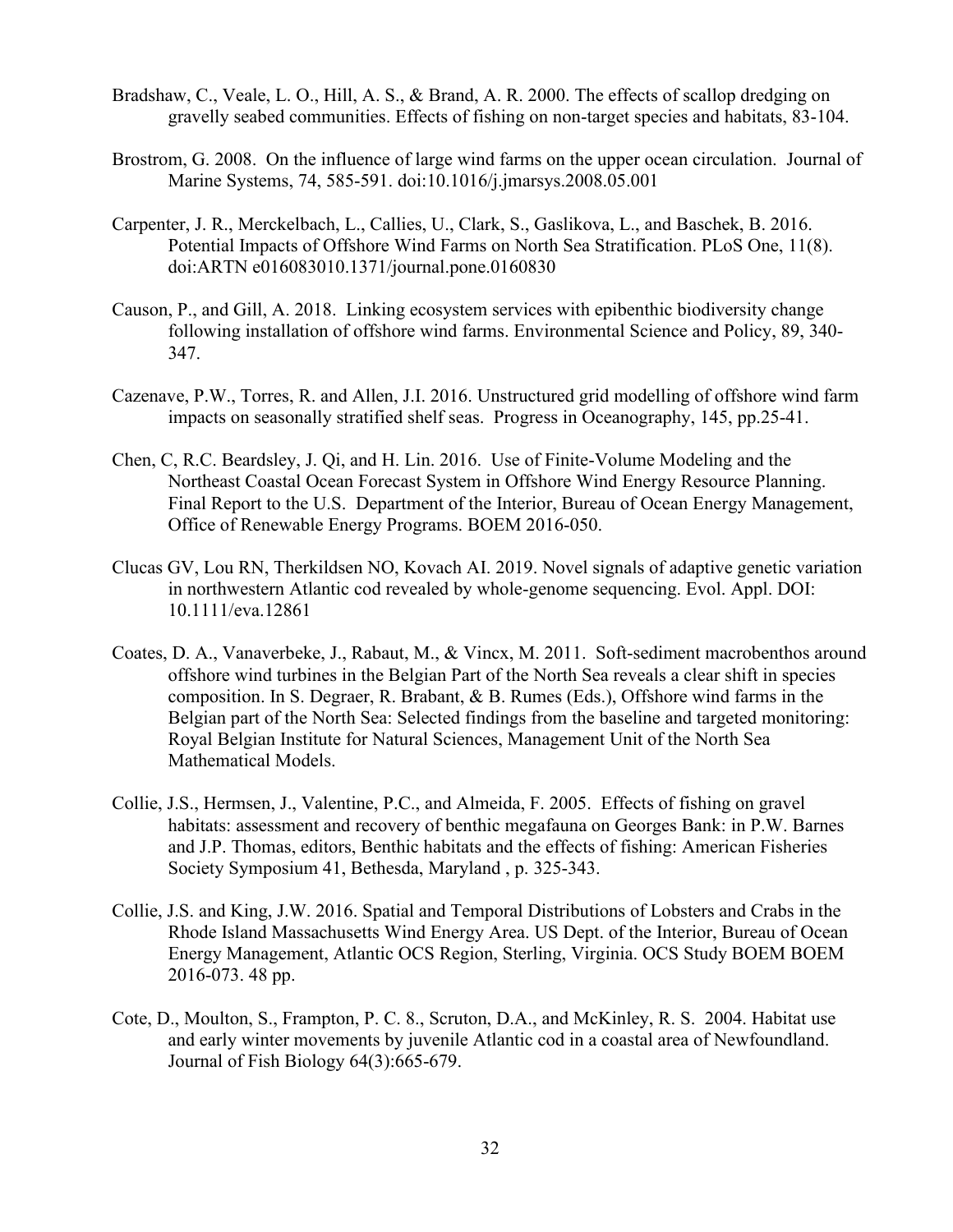Cowan, D.F. 1999. Method for assessing relative abundance, size distribution, and growth of recently settled and early juvenile lobsters (*Homarus americanus*) in the lower intertidal zone. Journal of Crustacean Biology 19(4): 738-751.

CSA, Ocean Sciences Inc. and Exponent. 2019. Evaluation of Potential EMF Effects on Fish Species of Commercial or Recreational Fishing Importance in Southern New England. U.S. Dept. of the Interior, Bureau of Ocean Energy Management, Headquarters, Sterling, VA. OCS Study BOEM 2019-049. 59 pp

- Dean, M. J., Hoffman, W. S., and Armstrong, M. P. 2012. Disruption of an Atlantic Cod Spawning Aggregation Resulting from the Opening of a Directed Gill-Net Fishery. North American Journal of Fisheries Management, 32, 124-132. doi:DOI: 10.1080/02755947.2012.663457
- Dean,M.J., Hoffman,W.S., Douglas R. D.R. Zemeckis, and M. P. Armstrong. 2014. Fine-scale diel and gender-based patterns in behaviour of Atlantic cod (*Gadus morhua*) on a spawning ground in the Western Gulf of Maine. ICES Journal of Marine Science (2014), 71(6), 1474– 1489. doi:10.1093/icesjms/fsu040.
- Deegan, L.A. and Buchsbaum, R.N. 2005. The effect of habitat loss and degradation on fisheries. In: Buchsbaum, R., Pederson, J., Robinson, W.E., editors. The decline of fisheries resources in New England: evaluating the impact of overfishing, contamination and habitat degradation. Cambridge (MA): MIT Sea Grant College Program; Publication No. MITSG 05-5. p 67-96.
- Deese, H. 2005. Atlantic Cod Spawning Aggregations within Southern New England, Georges Bank, and Gulf of Maine. Appendix A to "Utilizing Genetic Techniques to Discriminate Atlantic Cod Spawning Stocks in U.S. waters: a Pilot Project.
- Degraer, S., Brabant, R., Rumes, B., (Eds.). 2012. Offshore wind farms in the Belgian part of the North Sea: Heading for an understanding of environmental impacts. Royal Belgian Institute of Natural Sciences, Management Unit of the North Sea Mathematical Models, Marine ecosystem management unit. 155 pp. + annexes.
- De Mesel, I., Kerckhof, F., Norro, A., Rumes, B., and Degraer, S. 2015. Succession and seasonal dynamics of the epifauna community on offshore wind farm foundations and their role as stepping stones for non-indigenous species. Hydrobiologia, 756(1), 37-50. doi:10.1007/s10750-014-2157-1
- de Soto, N., Delorme, N., Atkins, J., Howard, S., Williams, J., and Johnson, M. 2013. Anthropogenic noise causes body malformations and delays development in marine larvae. Scientific Reports, 3, 2831. doi:DOI: 10.1038/srep02831
- Duarte, C.M. and D. Krause-Jensen. 2017. Export from seagrass meadows contributes to marine carbon sequestration. Front. Mar. Sci., 17.
- FGDC, Federal Geographic Data Committee. 2012. "Coastal and Marine Ecological Classification Standard (CMECS)" Edited by Marine and Coastal Spatial Data Subcommittee. Federal Geographic Data Committee.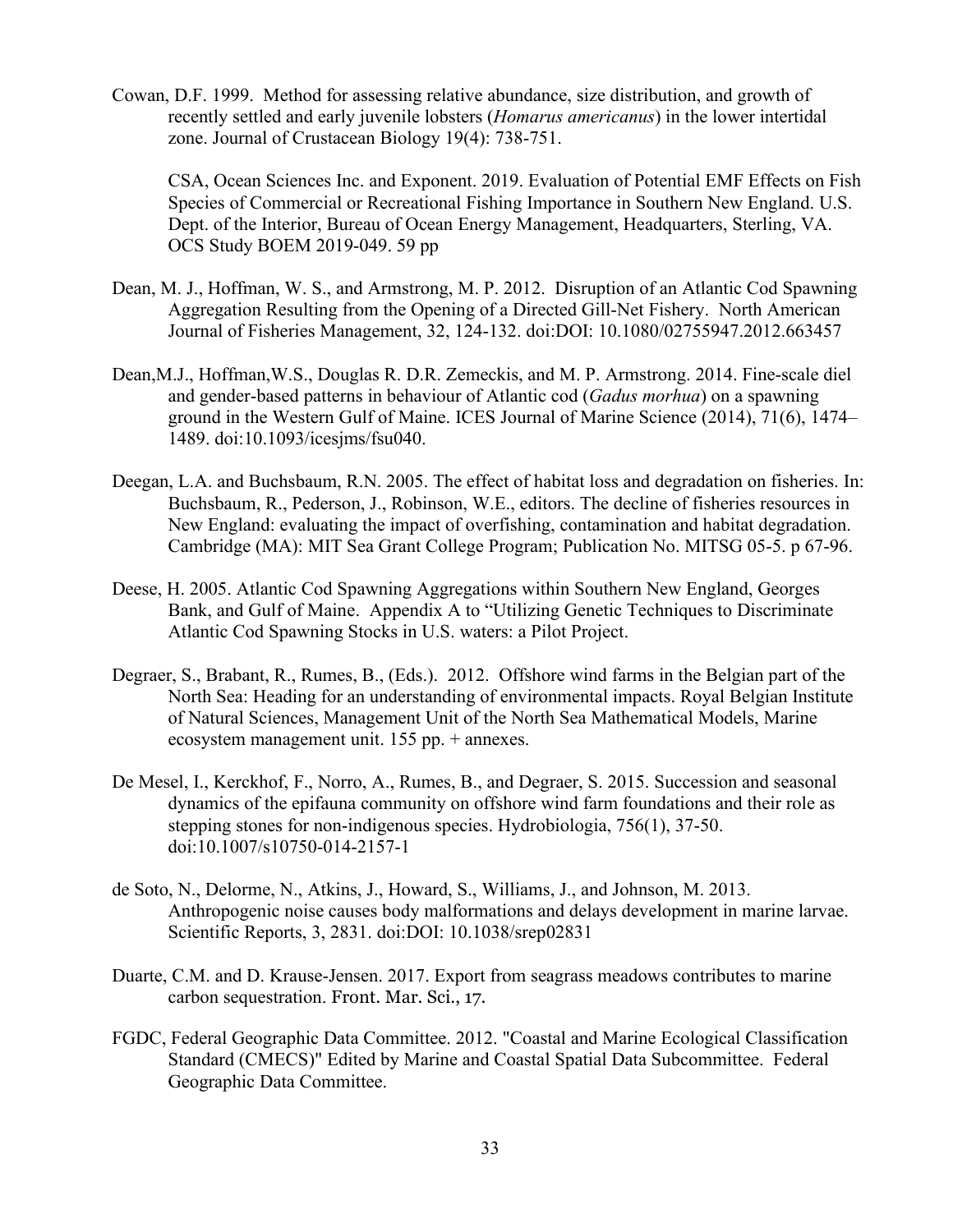FHWG, Fisheries Hydroacoustic Working Group. 2008. Agreement in Principal for Interim Criteria for Injury to Fish from Pile Driving Activities. Memorandum of agreement between NOAA Fisheries, U.S. Fish and Wildlife Service, U.S. Federal Highways Administration, and the California, Oregon, and Washington State Departments of Transportation. 8p.

- Feist, B., Anderson, J. J., and Miyamoto, R. 1992. Potential Impacts of Pile Driving on Juvenile Pink (*Oncorhynchus gorbuscha*) and Chum (*O. keta*) Salmon Behavior and Distribution.
- Floeter, J., van Beusekom, J. E. E., Auch, D., Callies, U., Carpenter, J., Dudeck, T., . . . Mollmann, C. 2017. Pelagic effects of offshore wind farm foundations in the stratified North Sea. Progress in Oceanography, 156, 154-173. doi:10.1016/j.pocean.2017.07.003
- Fogarty, F., Borden, D., and Russell, H. 1980. Movements of tagged American lobster, *Homarus americanus*, off Rhode Island. Fishery Bulletin, 78(3).
- Fonseca M.S. and Cahalan I.A. 1992. A preliminary evaluation of wave attenuation by four species of seagrass. Estuarine, Coastal and Marine Science 35: 565-576.
- Fourqurean, J.W. et al. 2012. Seagrass ecosystems as a globally significant carbon stock. Nature Geoscience 5:505-509.
- Fraser, S., Gotceitas, V., and Brown, J. A. 1996. Interactions between age-classes of Atlantic cod and their distribution among bottom substrates. Canadian Journal of Fisheries and Aquatic Sciences 53 (2):3 0 5 -3 1 4.
- Friedland, K.D., McManus, M.C., Morse, R.E., and Link, J.S. 2019. Event scale and persistent drivers of fish and macroinvertebrate distributions on the Northeast US Shelf. – ICES Journal of Marine Science, doi:10.1093/icesjms/fsy167.
- Friedland, K.D., E.T. Methratta, A.B. Gill, S.K. Gaichas, T.H. Curtis, E.M. Adams, J.L Morano, D. P. Crear, M.C. McManus and D.C. Brady. 2021. Resource occurrence and productivity in existing and proposed wind energy lease areas on the Northeast US shelf. Frontiers in Marine Science 8: 19 pp.
- Gerstner, C. 1998. Use of substratum ripples for flow refuging by Atlantic cod, *Gadus morhua*. Environmental Biology of Fishes 51: 455-460.
- Gervelis, B. and D.A. Carey. 2020. South Fork wind farm observational cod spawning survey, December 2018-April 2019 Final Report. Inspire Environmental, Newport, RI.
- Gill, A., Huang, Y., Gloyne-Philips, I., Metcalfe, J., Quayle, V., Spencer, J., and Wearmouth, V. 2009. COWRIE 2.0 Electromagnetic Fields (EMF) Phase 2: EMF-sensitive fish response to EM emissions from sub-sea electricity cables of the type used by the offshore renewable energy industry. Commissioned by COWRIE Ltd (project reference COWRIE-EMF-1-06), 68.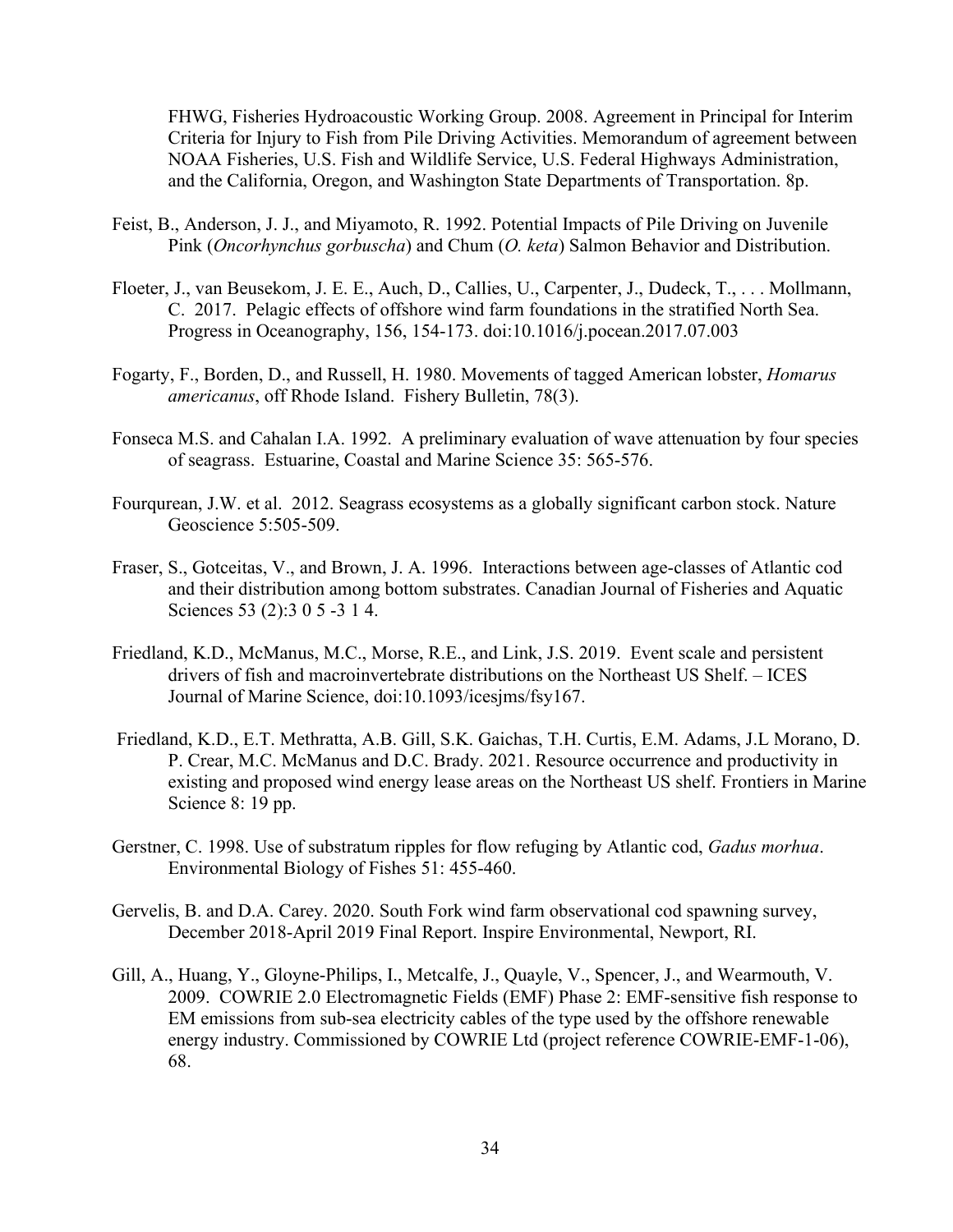- Glasby, T., Connell, S., Holloway, M., & Hewitt, C. 2007. Nonindigenous biota on artificial structures: could habitat creation facilitate biological invasions? Marine biology, 151(3), 887-895.
- Gotceitas, V., Fraser, S., and Brown, J. A. 1997. Use of eelgrass beds (*Zostera marina*) by juvenile Atlantic cod (*Gadus morhua*). Canadian Journal of Fisheries and Aquatic Sciences 54(6):1306-13 19.
- Gotceitas, V., and Brown, J. A. 1993. Substrate selection by juvenile Atlantic cod (*Gadus morhua*): effects of predation risk. Oecologia 93(1): 3l-31.
- Gotceitas, V., Fraser, S., & Brown, J. A. 1995. Habitat use by juvenile Atlantic cod (Gadus morhua) in the presence of an actively foraging and non-foraging predator. Marine Biology, 123(3), 421-430.
- Grant, S. M., and Brown, J. A. 1998. Nearshore settlement and localized populations of age 0 Atlantic cod (*Gadus morhua*) in shallow coastal waters of Newfoundland. Canadian journal of fisheries and aquatic sciences 55(6): l3l7 -1327.
- Guarinello, M.L. and D.A. Carey. 2020. Multi-modal approach for benthic impact assessments in moraine habitats: a case study at the Block Island Wind Farm. Estuaries and Coasts.
- Guida, V., A. Drohan, H. Welch, J. McHenry, D. Johnson, V. Kentner, J. Brink, D. Timmons, E. Estela-Gomez. 2017. Habitat Mapping and Assessment of Northeast Wind Energy Areas. Sterling, VA: US Department of the Interior, Bureau of Ocean Energy Management. OCS Study BOEM 2017-088. 312 p.
- Hastings, M. C., and Popper, A. 2005. Effects of Sound on Fish (Final Report # CA05-0537). Sacramento, CA.
- Hawkins, A. D. 2014. Examining fish in the sea: a European perspective on fish hearing experiments. In Perspectives on Auditory Research, pp. 247–267. Ed. by A. N. Popper, and R. R. Fay. Springer, New York.
- Hawkins, A., and Popper, A. 2017. A sound approach to assessing the impact of underwater noise on marine fishes and invertebrates. ICES Journal of Marine Science, 74(3), 635-651.
- HDR. 2019. Benthic Monitoring during Wind Turbine Installation and Operation at the Block Island Wind Farm, Rhode Island – Year 2. Final Report to the U.S. Department of the Interior, Bureau of Ocean Energy Management, Office of Renewable Energy Programs. OCS Study BOEM 2019-019. 318 pp.
- HDR. 2020. Benthic and Epifaunal Monitoring During Wind Turbine Installation and Operation at the Block Island Wind Farm, Rhode Island – Project Report. Final Report to the U.S. Department of the Interior, Bureau of Ocean Energy Management, Office of Renewable Energy Programs. OCS Study BOEM 2020-044. Volume 1: 263 pp; Volume 2:380 pp.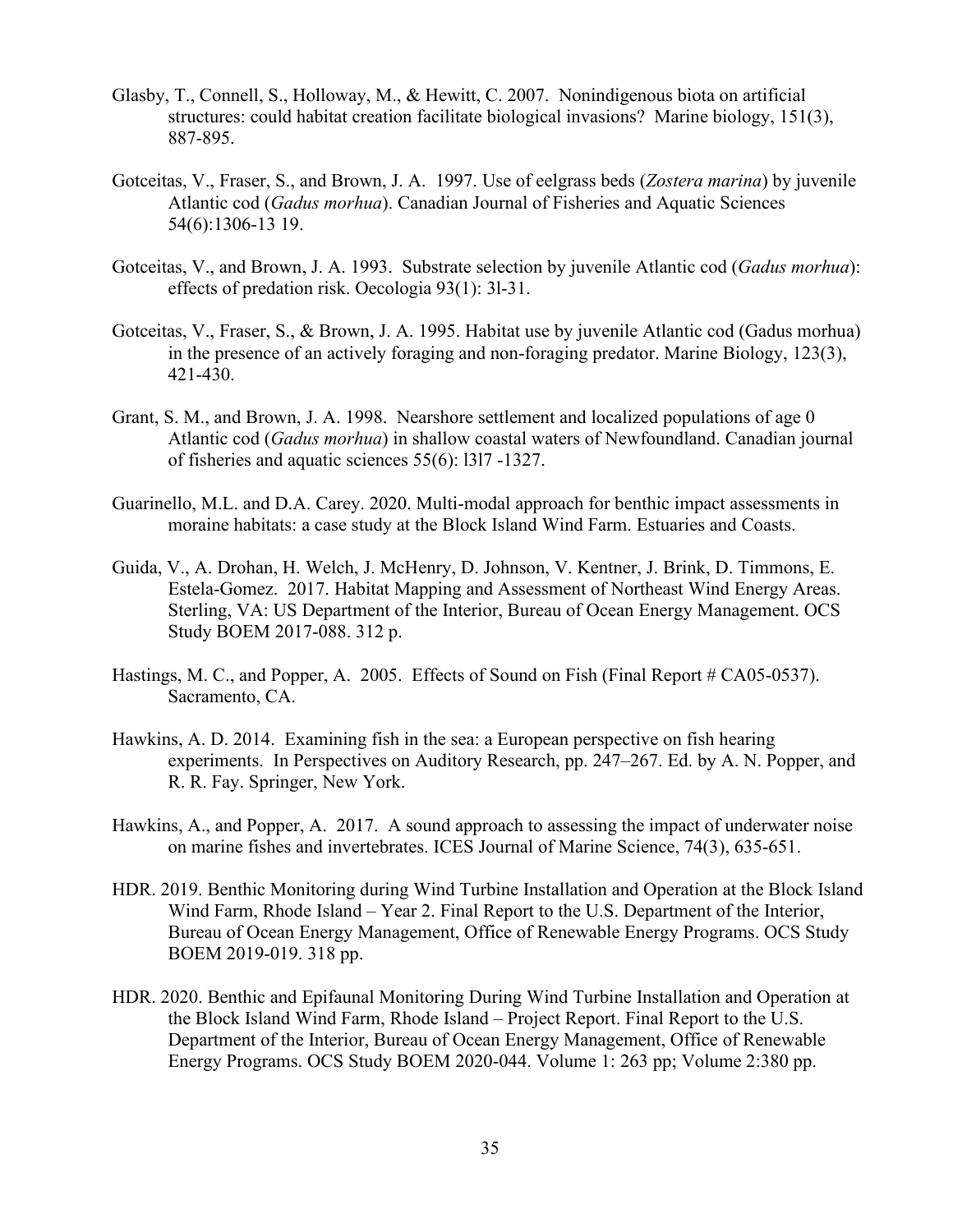- Hoffmann, E., Astrup, J., Larsen, F., Munch-Petersen, S., and Støttrup, J. 2000. Effects of marine windfarms on the distribution of fish, shellfish and marine mammals in the Horns Rev area: DFU.
- Hutchison, Z. L., Sigray, P., He, H., Gill, A. B., King, J., and Gibson, C. 2018. Electromagnetic Field (EMF) Impacts on Elasmobranch (shark, rays, and skates) and American Lobster Movement and Migration from Direct Current Cables. U.S. Department of the Interior, Bureau of Ocean Energy Management, Office of Renewable Energy Programs.
- Hutt, C., Lovell, S., and Steinback, S. 2015. The Economics of Independent Marine Recreational Fishing Bait and Tackle Retail Stores in the United States, 2013. U.S. Department of Commerce, NOAA Tech. Memo. NMFS-F/SPO-151a, 123 p.
- ICES, International Council for the Exploration of the Sea. 2005. Spawning and life history information for North Atlantic cod stocks. ICES Cooperative Research Report, 274, 1-152.
- Karnofsky, E.B., J. Atema, and Elgin, E. 1989. Field observations of social behavior, shelter use and foraging in the lobster, *Homarus americanus*. Biol. Bull. 176:234-246.
- Keats, D.W., Steele, D.H., and South, G.R. 1987. 'The role of fleshy macroalgae in the ecology of juvenile cod (*Gadus morhua* L.) in inshore waters off eastern Newfoundland', Canadian Journal of Zoology, 65: 49-53.
- Kenworthy, W.J., Thayer, G.W., and Fonseca M.S. 1988. The utilization of seagrass meadows by fishery organisms. In: Hook, D.D., McKee, W.H., Smith, H.K., Gregory, J., Burrell, V.G., DeVoe, M.R., Sojka, R.E., Gilbert, S., Banks, R., Stolzy, L.H., Brooks, C., Matthews, T.D., and Shea, T.H., editors. The Ecology of Wetlands: Volume 1. pp. 548-560.
- Kerckhof, F., Rumes, B., and Degraer, S. 2018. Chapter 6. A closer look at the fish fauna of artificial hard substrata of offshore renewables in Belgian waters, in: Degraer, S.; Brabant, R.; Rumes, B.; Vigin, L. (Ed.), Environmental Impacts of Offshore Wind Farms in the Belgian Part of the North Sea: Assessing and Managing Effect Spheres of Influence. Royal Belgian Institute of Natural Sciences, OD Natural Environment, Marine Ecology and Management Section, Brussels, pp. 79–89.
- Kimber, J. A., Sims, D. W., Bellamy, P. H., and Gill, A. B. 2011. The ability of a benthic elasmobranch to discriminate between biological and artificial electric fields. Marine biology, 158(1), 1-8.

Klimley, A.P,, N.F. Putman, B.A. Keller, and D. Noakes. 2021. A call to assess the impacts of electromagnetic fields from subsea cables on the movement ecology of marine migrants. Conservation Science and Practice. 2021. https://doi.org/10.1111/csp2.436

Langan, J.A., M.C. McManus, D.R. Zemeckis, and J.S. Collie. 2020. Abundance and distribution of Atlantic cod (*Gadus morhua*) in a warming southern New England. Fish. Bull. 118:145–156 (2020), 145-156. doi: 10.7755/FB.118.2.4.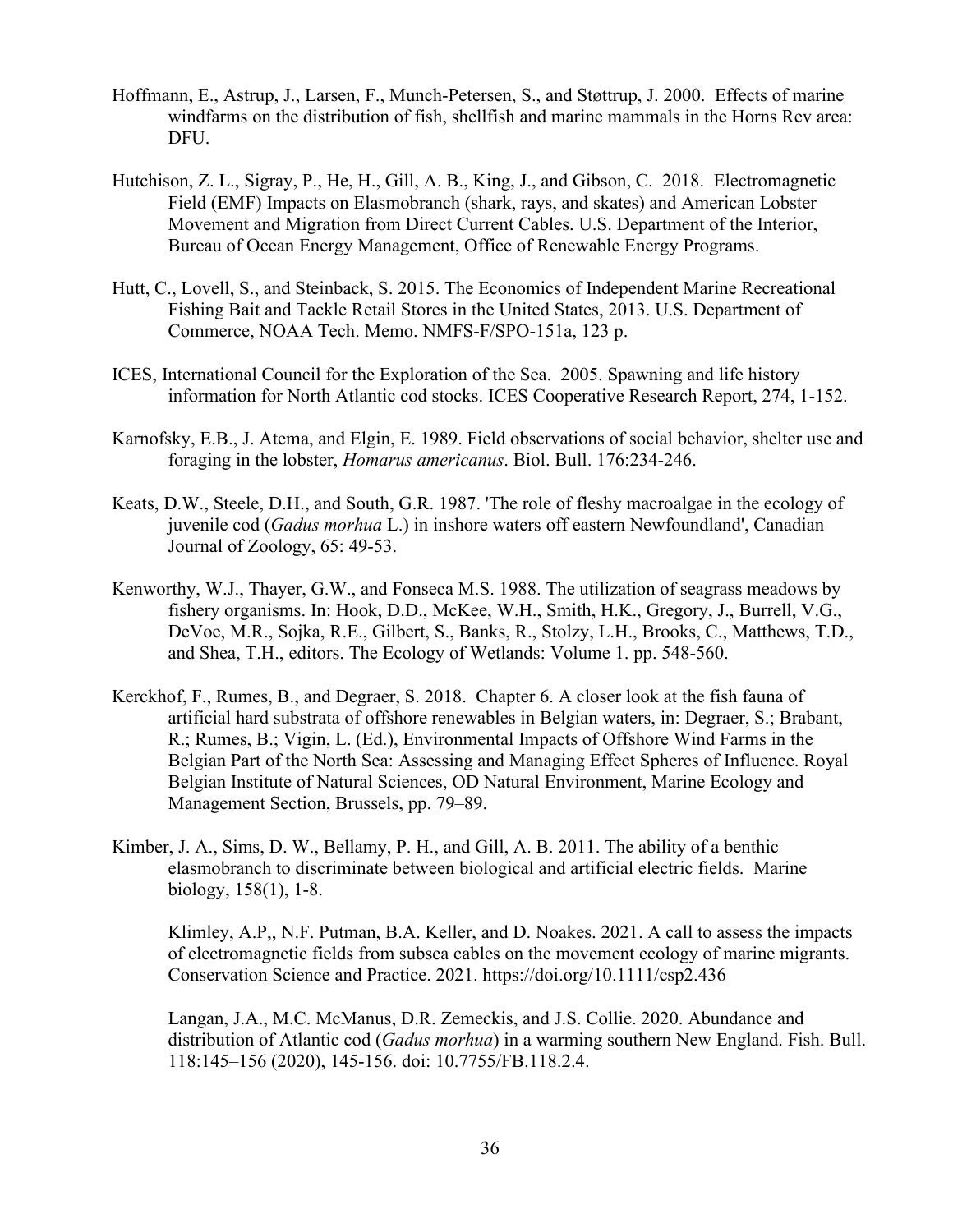- Lazzari, M.A. and Stone, B.Z. 2006. Use of submerged aquatic vegetation as habitat by young-ofthe year epibenthic fishes in shallow Maine nearshore waters. Estuarine Coastal and Shelf Science 69: 591-606.
- Lefaible, N., Braeckman, U, and Moens, T. 2018. Chapter 5. Effects of wind turbine foundations on surrounding microbenthic communities, in: Degraer, S.; Brabant, R.; Rumes, B.; Vigin, L. (Ed.), Environmental Impacts of Offshore Wind Farms in the Belgian Part of the North Sea: Assessing and Managing Effect Spheres of Influence. Royal Belgian Institute of Natural Sciences, OD Natural Environment, Marine Ecology and Management Section, Brussels, pp. 57-77.
- Lengyel, N. L., Collie, J. S., and Valentine, P. 2009 . The invasive colonial ascdian *Didemnum vexillum* on Georges Bank - Ecological effects and genetic identification. Aquatic Invasions, 4(1), 143-152.
- Leonhard, S.; Stenberg, C.; Støttrup, J. 2011. Effect of the Horns Rev 1 offshore wind farm on fish communities: follow-up seven years after construction. Report by Danish Hydraulic Institute (DHI). Report for Vattenfall.
- Lindeboom, H. J., Kouwenhoven, H. J., Bergman, M. J. N., Bouma, S., Brasseur, S., Daan, R., ... Scheidat, M. 2011. Short-term ecological effects of an offshore wind farm in the Dutch coastal zone; a compilation. Environmental Research Letters, 6. doi:doi:10.1088/1748- 9326/6/3/035101
- Lindholm J., Auster P.J., and Kaufman L. 1999. Habitat-mediated survivorship of juvenile (0-year) Atlantic cod (*Gadus morhua*). Marine Ecology Progress Series 180:247-255.
- Lindholm, J., P.J. Auster, M. Ruth and L. Kaufman. 2001. Modeling the effects of fishing and implications for the design of marine protected areas: juvenile fish responses to variations in seafloor habitat. Conservation Biology 15: 424-437.
- Linehan, J. E., Gregory, R. S., and Schneider, D. C. 2001 Predation risk of age-O cod (*Gadus*) relative to depth and substrate in coastal waters. Journal of Experimental Marine Biology and Ecology 263(l):25-44.
- Lough, R. G., P. C. Valentine, D. C. Potter, P. J. Auditore, G. R. Bolz, J.D. Neilson, and Perry, R.I. 1989. Ecology and distribution of juvenile cod and haddock in relation to sediment type and bottom currents on eastern Georges Bank. Mar. Ecol. Prog. Ser. 56:1-12.
- MacKenzie, C., and Moring, J.R. 1985. Species profiles: life histories and environmental requirements of coastal fishes and invertebrates (North Atlantic) - American lobster. U.S. Fish Wildl Serv. Biol. Rep. 82(11.33). U.S. Army Corps of Engineers, RI EL-82-4. 19 pp.
- Methratta, E., and Dardick, W. 2019. Meta-Analysis of Finfish Abundance at Offshore Wind Farms. Reviews in Fisheries Science and Aquaculture, 27(2), 242-260.
- Methratta, E.T. and Link, J.S., 2006. Evaluation of quantitative indicators for marine fish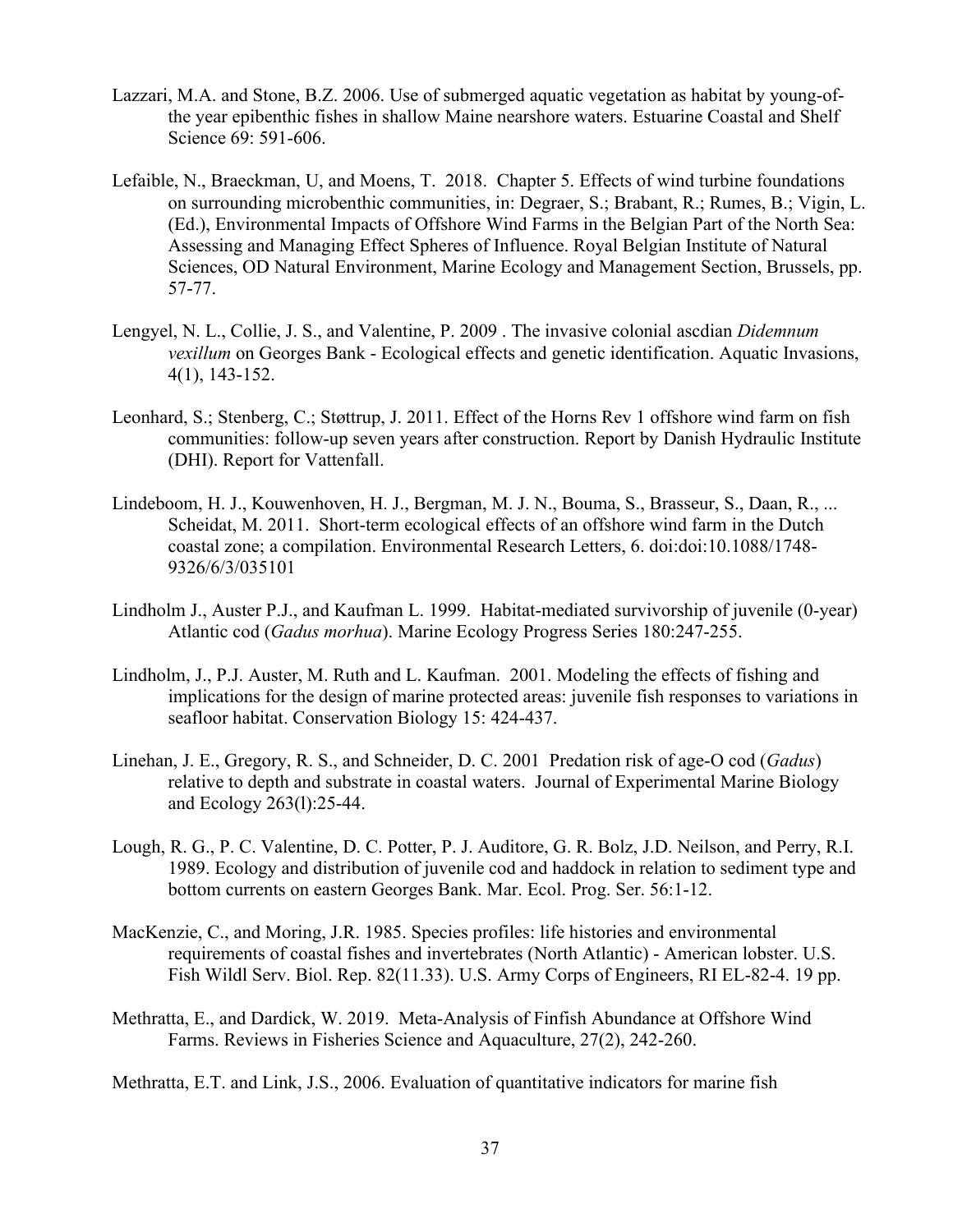communities. Ecological Indicators, 6(3), pp.575-588.

Mieszkowska,N., M.G. Genner, S.J. Hawkins, and D.W. Sims. 2009. Effects of climate change and commercial fishing on Atlantic cod *Gadus morhua*. Advances in Mar. Biol. 56:213-273.

- Mooney, T. A., Hanlon, R. T., Christensen-Dalsgaard, J., Madsen, P. T., Ketten, D. R., and Nachtigall, P. E. 2010. Sound detection by the longfin squid (*Loligo pealeii*) studied with auditory evoked potentials: sensitivity to low-frequency particle motion and not pressure. J Exp Biol, 213(Pt 21), 3748-3759. doi:10.1242/jeb.048348
- Mooney, T. A., Hanlon, R., Madsen, P. T., Christensen-Dalsgaard, J., Ketten, D. R., and Nachtigall, P. E. 2012. Potential for sound sensitivity in cephalopods. Adv Exp Med Biol, 730, 125-128. doi:10.1007/978-1-4419-7311-5\_28
- Mooney, A., Samson, J. E., Schlunk, A. D., and Zacarias, S. 2016. Loudness-dependent behavioral responses and habituation to sound by the longfin squid (*Doryteuthis pealeii*). J Comp Physiol A. doi:DOI 10.1007/s00359-016-1092-1
- Morris, J., and Carman, M. 2012. Fragment reattachment, reproductive status, and health indicators of the invasive colonial tunicate *Didemnum vexillum* with implications for dispersal. Biological Invasions, 14(10), 2133-2140.
- Mueller-Blenkle, C., McGregor, P.K., Gill, A.B., Andersson, M.H., Metcalfe, J., Bendall, V., Sigray, P., Wood, D.T. and Thomsen, F. 2010. Effects of Pile-driving Noise on the Behaviour of Marine Fish. COWRIE Ref: Fish 06-08, Technical Report 31st March 2010
- NMFS, National Marine Fisheries Service. 2021. Fisheries of the United States, 2019. U.S. Department of Commerce, NOAA Current Fishery Statistics No. 2019. Available at: <https://www.fisheries.noaa.gov/resource/document/fisheries-united-states-2016-report>
- NRC, Natural Research Council. 2002. Effects of trawling and dredging on seafloor habitat. National Academy Press, Washington, District of Columbia.
- Nedelec, S. L., Campbell, J., Radford, A. N., Simpson, S. D., and Merchant, N. D. 2016. Particle Motion: the missing link in underwater acoustic ecology. Methods in Ecology and Evolution, 7, 836-842. doi:10.1111/2041-210X.12544
- Nedelec, S. L., Simpson, S. D., Morley, E. L., Nedelec, B., and Radford, A. N. 2015. Impacts of regular and random noise on the behavior, growth and development of larval Atlantic cod (*Gadus morhua*). Proceedings of the Royal Society B, 282. doi:http://dx.doi.org/10.1098/rspb.2015.1943
- Nedwell, J., Langworthy, J., and Howell, D. 2003. Assessment of sub-sea acoustic noise and vibration from offshore wind turbines and its impact on marine wildlife; initial measurements of underwater noise during construction of offshore windfarms, and comparison with background noise.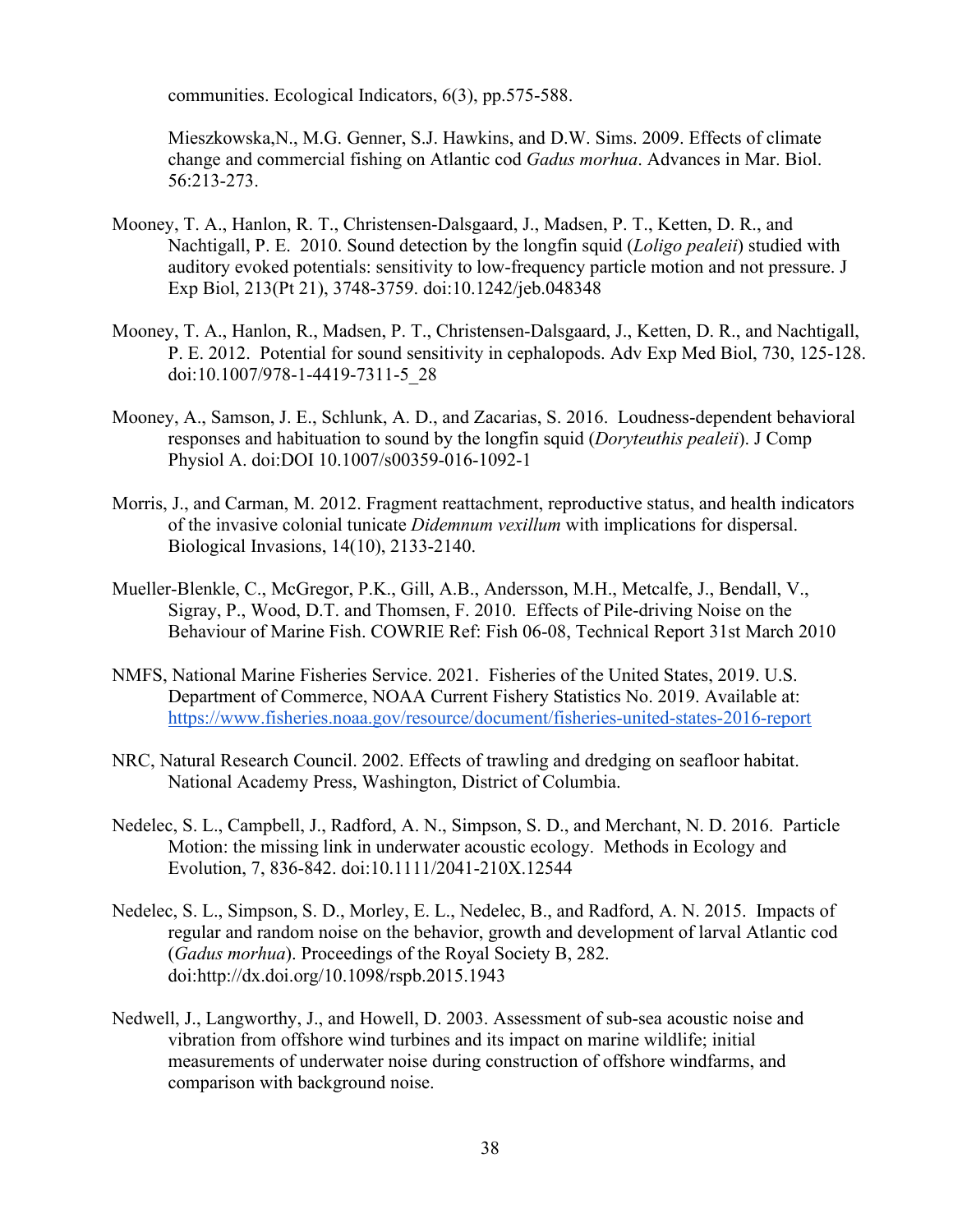NEFSC (Northeast Fisheries Science Center). 2021. An interdisciplinary review of Atlantic Cod (*Gadus morhua*) stock structure in the western North Atlantic Ocean. R.S. McBride and R.K Smedbol (Editors). NOAA Technical Memorandum NMFS-NE-XXX.

- Newcombe, C.P. and Jenson, O.T. 1996. Channel suspended sediment and fisheries: a synthesis for quantitative assessment of risk and impact. North American Journal of Fisheries Management 16: 693-727.
- Newcombe C.P. and MacDonald D.D. 1991. Effects of suspended sediments on aquatic ecosystems. North American Journal of Fisheries Management 11:72-82.
- Normandeau, E., Tricas, T. and Gill, A. 2011. Effects of EMFs from Undersea Power Cables on Elasmobranchs and Other Marine Species. U.S. Dept. of the Interior, Bureau of Ocean Energy Management, Regulation, and Enforcement, Pacific OCS Region, Camarillo, CA. OCS Study
- Norro, A. 2018. Chapter 2. On the effectiveness of a single big bubble curtain as mitigation measure for offshore wind farm piling sound in Belgian waters, in: Degraer, S.; Brabant, R.; Rumes, B.; Vigin, L. (Ed.), Environmental Impacts of Offshore Wind Farms in the Belgian Part of the North Sea: Assessing and Managing Effect Spheres of Influence. Royal Belgian Institute of Natural Sciences, OD Natural Environment, Marine Ecology and Management Section, Brussels, pp. 19–25.
- Ogren L., Chess, J., Lindenberg, J. 1968. More notes on the behavior of young squirrel hake, *Urophycis chuss*. Underwater Naturalist 5(3):38-39.
- Öhman, M. C., Sigray, P., and Westerberg, H. 2007. Offshore windmills and the effects of electromagnetic fields on fish. AMBIO: A journal of the Human Environment, 36(8), 630- 633.
- Orth, R.J., Carruthers,T.J.B., Dennison,W.C., and Duarte, C.M. 2006. A global crisis for seagrass ecosystems. BioScience 56,987–996.
- Petersen, J. K., and Malm, T. 2006. Offshore Windmill Farms: Threats to or Possibilities for the Marine Environment. Ambio, 35(2), 75-80.
- Popper, A., Hawkins, A., Fay, R., Mann, D., Bartol, S., Carlson, T. J., . . . Tavolga, W. 2014. Sound Exposure Guidelines for Fishes and Sea Turtles: A Technical Report prepared by ANSI-Accredited Standards Committee S3/SC1 and registered with ANSI.
- Popper, A. N., and Hastings, M. C. 2009. The effects of anthropogenic sources of sound on fishes. J Fish Biol, 75(3), 455-489. doi:10.1111/j.1095-8649.2009.02319.x
- Popper, A., and Hawkins, A. 2016. The Effects of Noise on Aquatic Life II. New York, USA: Springer.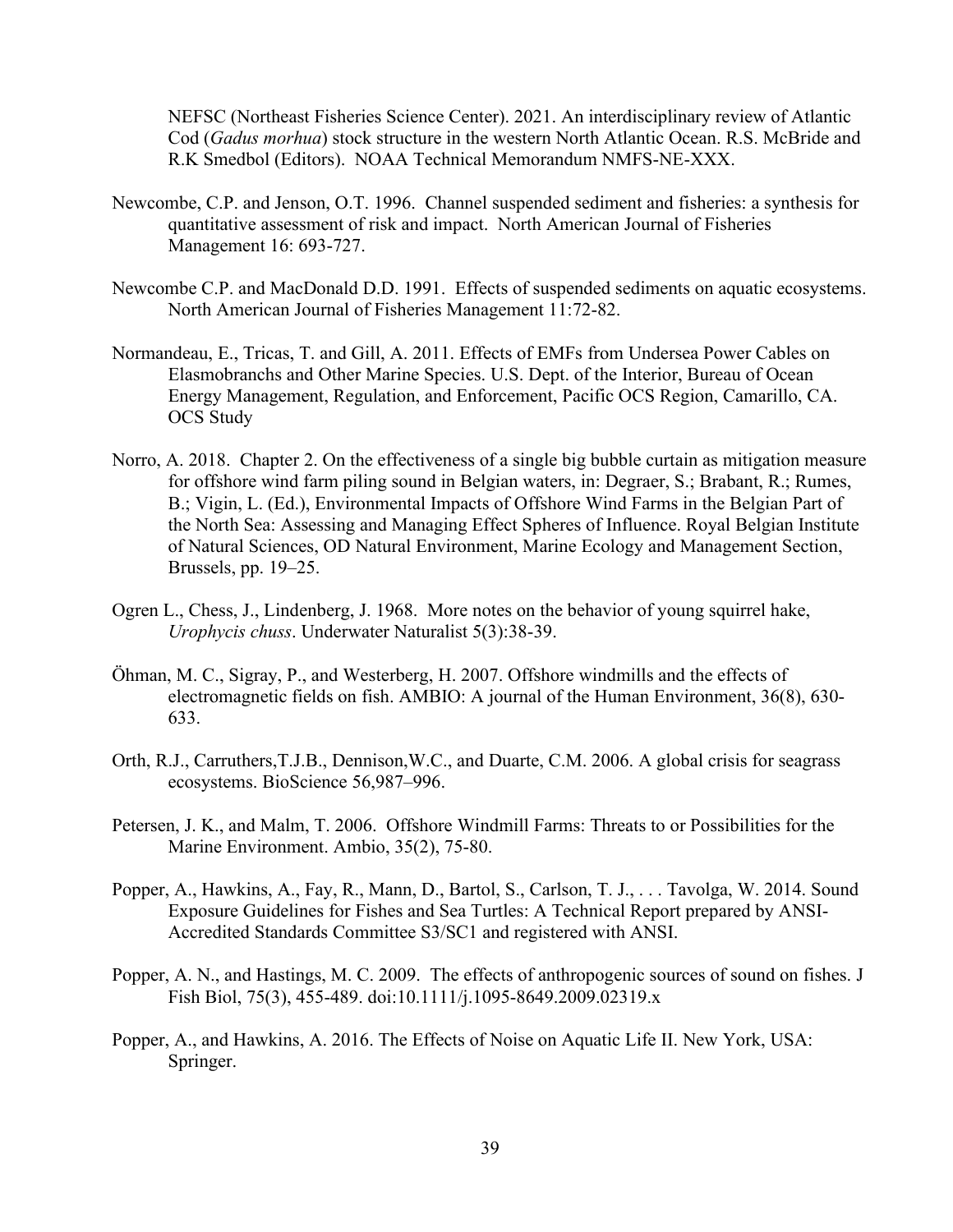- Popper, A., and Hawkins, A. 2018. The importance of particle motion to fishes and invertebrates. Journal of Acoustical Society of America, 143(1), 470-488. doi:DOI: 10.1121/1.5021594
- Popper, A. and Hawkins, A. 2019. An overview of fish bioacoustics and the impacts of anthropogenic sounds on fishes. Journal of fish biology.
- Reubens, J. T., Braeckman, U., Vanaverbeke, J., Van Colen, C., Degraer, S., and Vincx, M. 2013. Aggregation at windmill artificial reefs: CPUE of Atlantic cod (*Gadus morhua*) and pouting (*Trisopterus luscus*) at different habitats in the Belgian part of the North Sea. Fisheries Research, 139, 28-34. doi:10.1016/j.fishres.2012.10.011
- Roberts, L., and Elliott, M. 2017. Good or bad vibrations? Impacts of anthropogenic vibration on the marine epibenthos. Sci Total Environ, 595, 255-268. doi:10.1016/j.scitotenv.2017.03.117
- Samson, J. E., Mooney, T. A., Gussekloo, S. W. S., and Hanlon, R. 2014. Graded behavioral responses and habituation to sound in the common cuttlefish Sepia officinalis. Journal of Experimental Biology, 217, 4347-4355. doi:doi:10.1242/jeb.113365
- Shepard A.N., Theroux, R.B., Cooper, R.A., Uzmann, J.R. 1986. Ecology of Ceriantharia (Coelenterata, Anthozoa) of the northwest Atlantic from Cape Hatteras to Nova Scotia. Fishery Bulletin 84:625-646.
- Short, F.T., Burdick, D.M., Wolf, J.S. and Jones, G.E. 1993. Eelgrass in estuarine research reserves along the East Coast, USA.
- Short, F.T. and Burdick, D.M., 1996. Quantifying eelgrass habitat loss in relation to housing development and nitrogen loading in Waquoit Bay, Massachusetts. Estuaries, 19(3), pp.730- 739.
- Siceloff, L., and W.H. Howell. 2013. Fine-scale temporal and spatial distributions of Atlantic cod (*Gadus morhua*) on a western Gulf of Maine spawning ground. Fisheries Research, 141: 31–43.
- Slotte, A., Hansen, K., Dalen, J., and Ona, E. 2004. Acoustic mapping of pelagic fish distribution and abundance in relation to a seismic shooting area off the Norwegian west coast. Fisheries Research, 67, 143-150. doi:doi:10.1016/j.fishres.2003.09.046
- Solé, M., Sigray, P., Lenoir, M., Van Der Schaar, M., Lalander, E., and André, M. 2017. Offshore exposure experiments on cuttlefish indicate received sound pressure and particle motion levels associated with acoustic trauma. Scientific Reports, 7, 45899.
- Stanley, DJ. 1971. Fish-produced markings on the outer continental margin east of the Middle Atlantic states. Journal of Sedimentary Petrology 41:159-170.
- Stevenson, D., 2004. Characterization of the fishing practices and marine benthic ecosystems of the northeast US shelf, and an evaluation of the potential effects of fishing on essential fish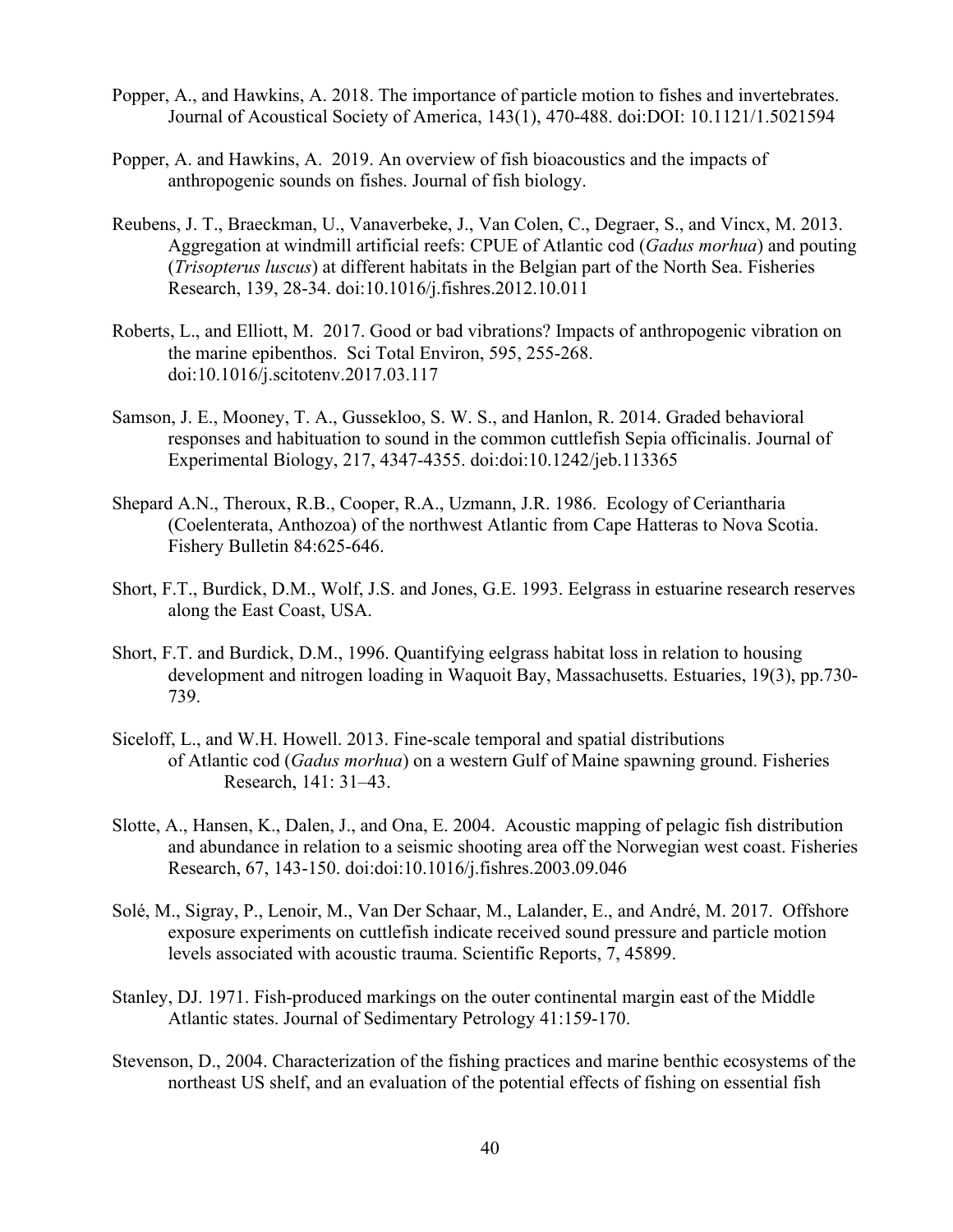habitat. National Oceanic and Atmospheric Administration Technical Memorandum NMFS NE 181. Northeast Fisheries Science Center. Woods Hole, Massachusetts, USA.

- Tamsett A, Heinonen KB, Auster PJ, Linholm J. 2010. Dynamics of hard substratum communities inside and outside of a fisheries habitat closed area in Stellwagen Bank National Marine Sanctuary (Gulf of Maine, NW Atlantic). Marine Sanctuaries Conservation Series ONMS-10-05. U.S. Department of Commerce, National Oceanic and Atmospheric Administration, Office of National Marine Sanctuaries, Silver Spring, MD.
- Steimle, F. W. 1999. Essential fish habitat source document. Black sea bass, Centropristis striata, life history and habitat characteristics. DIANE Publishing.
- Taormina, B., Bald, J., Want, A., Thouzeau, G., Lejart, M., Desroy, N., and Carlier, A. 2018. 'A review of potential impacts of submarine power cables on the marine environment: Knowledge gaps, recommendations and future directions', Renewable and Sustainable Energy Reviews.
- Thayer, G. W., Wolfe, D. A., & Williams, R. B. 1975. The Impact of Man on Seagrass Systems: Seagrasses must be considered in terms of their interaction with the other sources of primary production that support the estuarine trophic structure before their significance can be fully appreciated. American Scientist, 63(3), 288-296.
- Thayer, G. W., Bjorndal, K.A., Ogden, J.C., Williams, S. L., and Zieman, J. C. 1984. Role of larger herbivores in seagrass communities. Estuaries, 7(4), 351-376.
- Thomsen, F., Gill, A., Kosecka, M., Andersson, M. H., Andre, M., Degraer, S., . . . Wilson, B. 2015. MaRVEN - Environmental Impacts of Noise, Vibrations and Electromagnetic Emissions from Marine Renewable Energy.
- Thomsen, F. L., K; Kafemann, R; Piper, W. 2006. Effects of offshore wind farm noise on marine mammals and fish. Hamburg, Germany.
- Thomsen, F., Ludemann, K., Piper, W., Judd, A., and Kafemann, R. 2008. Potential Effects of Offshore Wind Farm Noise on Fish. Bioacoustics, 17(1-3), 221-223. doi:10.1080/09524622.2008.9753825
- Tougaard, J., Madsen, P.T., and Wahlberg, M. 2008. Underwater Noise from Construction and Operation of Offshore Wind Farms. Bioacoustics, 17(1-3), 143-146. doi:10.1080/09524622.2008.9753795
- Tupper, M. and R.G. Boutilier. 1995. Effects of habitat on settlement, growth and post settlement survival of Atlantic cod (*Gadus morhua*). Can. J. Fish. Aquat. Sci. 52: 1834-1841.
- van Berkel, J., H. Burchard, A. Christensen, A, G. L.O. Mortensen, O.S. Petersen, and F. Thomsen. 2020. The effects of offshore wind farms on hydrodynamics and implications for fishes. Oceanography 33(4):108-117..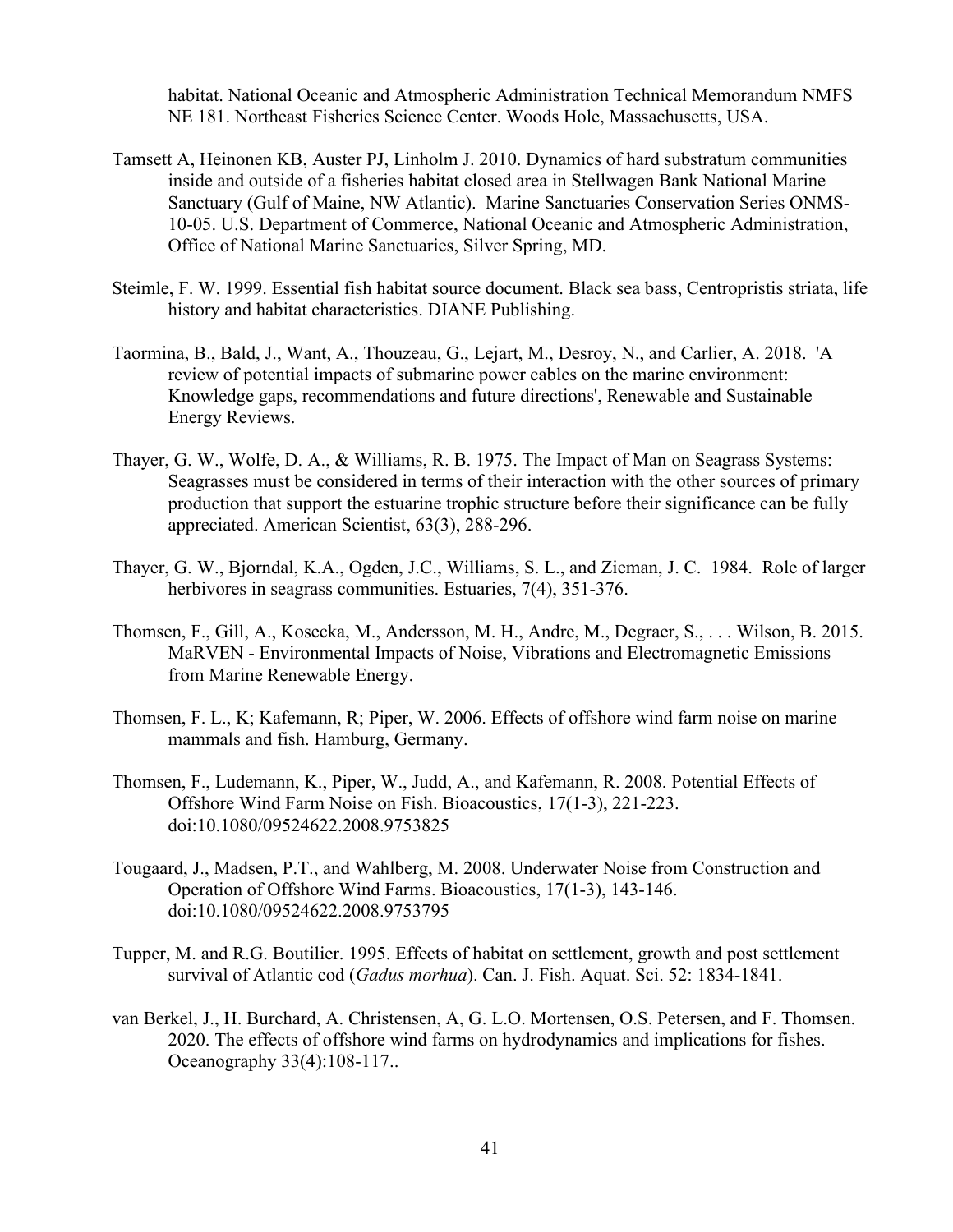- Vanhellemont, Q., and Ruddick, K. 2014. Turbid wakes associated with offshore wind turbines observed with Landsat 8. Remote Sens Environ 145:105–115.
- Vidal, E.A.G., DiMarco, F.P., Wormuth, J.H., and Lee, P.G. 2002. Optimizing rearing conditions of hatchling lologinid squid. Marine Biology 140:117-127.
- Walsh, H. J., and Guida, V. G. 2017. Spring occurrence of fish and macro-invertebrate assemblages near designated wind energy areas on the northeast U.S. continental shelf. Fishery Bulletin, 115(4), 437-450. doi:10.7755/fb.115.4.1
- Wahlberg, M., and Westerberg, H. 2005. Hearing in fish and their reactions to sounds from offshore wind farms. Marine Ecology Progress Series, 288, 295-309.
- Wenner, E.L., Barans, C.A., and Ulrich, G.F. 1992. Population structure and habitat of the Jonah crab, *Cancer borealis* Stimpson 1859, on the continental slope off the southeastern United States. Journal of Shellfish Research 11(1):95-103.
- Wicklund R. 1966. Observations on the nursery grounds of young squirrel hake, *Urophycis chuss*. Underwater Naturalist 4(1):33-34.
- Wilber, D.H., and Clarke D.G. 2001. Biological effects of suspended sediments: a review of suspended sediment impacts on fish and shellfish with relation to dredging activities in estuaries. North American Journal of Fisheries Management 21:855-875.
- Wilding, T. A., Gill, A. B., Boon, A., Sheehan, E., Dauvin, J. C., Pezy, J.-P., . . . De Mesel, I. 2017. Turning off the DRIP ('Data-rich, information-poor') – rationalizing monitoring with a focus on marine renewable energy developments and the benthos. Renewable and Sustainable Energy Reviews, 74, 848-859. doi:10.1016/j.rser.2017.03.013
- Wilhelmsson, D., and Malm, T. 2008. Fouling assemblages on offshore wind power plants and adjacent substrata. Estuarine, Coastal and Shelf Science, 79(3), 459-466. doi:10.1016/j.ecss.2008.04.020
- Wilhelmsson, D., Malm, T., and Ohman, M. 2006. The influence of offshore wind power on demersal fish. ICES Journal of Marine Science, 63(5), 775-784. doi:10.1016/j.icesjms.2006.02.001
- Zemeckis, D. R., D. Martins, L.A. Kerr, and S.X. Cadrin. 2014a. Stock identification of Atlantic cod (*Gadus morhua)* in US waters: an interdisciplinary approach – ICES Journal of Marine Science, 71: 1490–1506.
- Zemeckis, D. R., W.S. Hoffman, M.J. Dean, M.P. Armstrong, and S.X. Cadrin. 2014b. Spawning site fidelity by Atlantic cod (*Gadus morhua*) in the Gulf of Maine: implications for population structure and rebuilding. – ICES Journal of Marine Science, 71: 1356–1365.